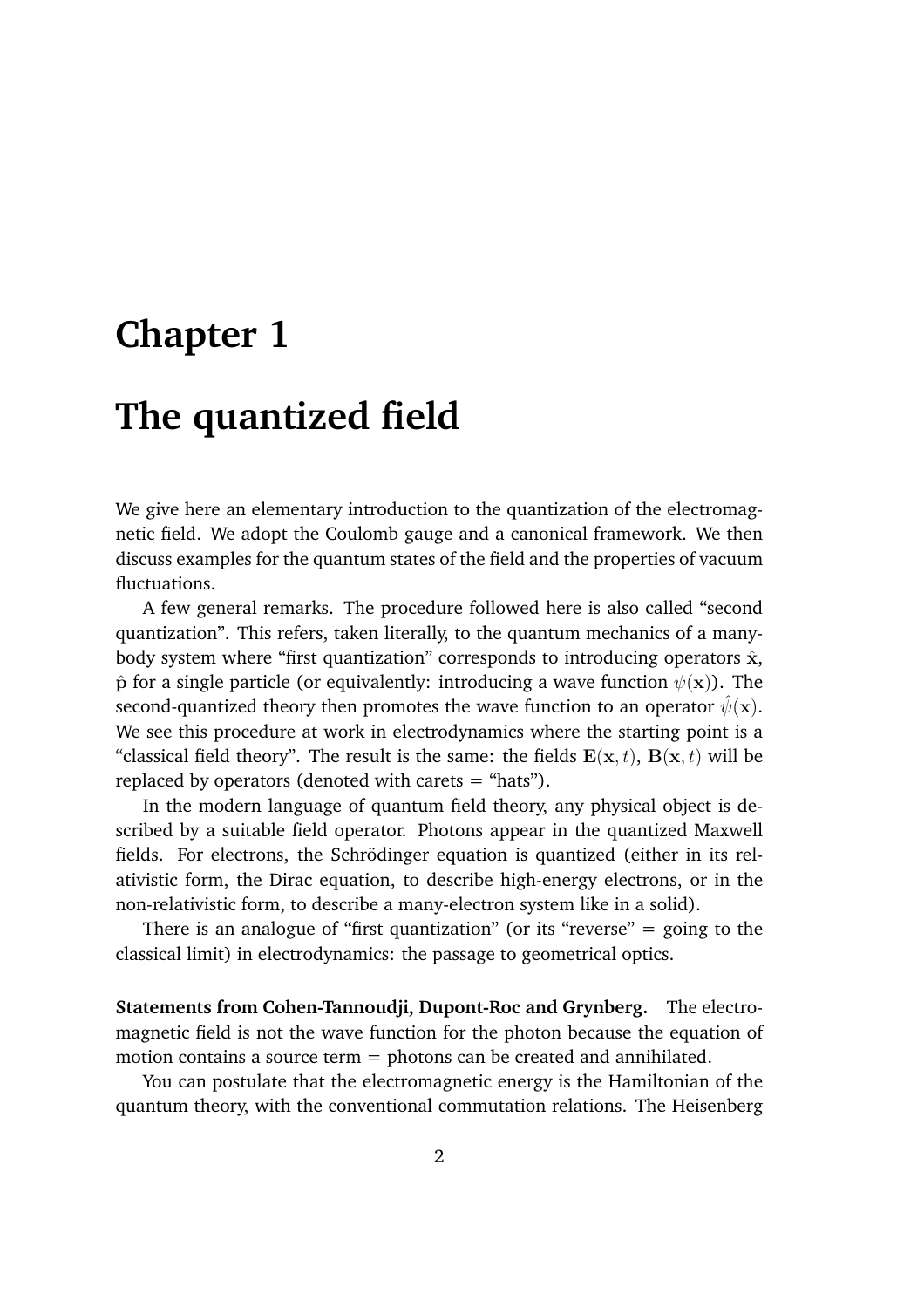equations of motion then give the Maxwell–Lorentz equations. *But* this shortcircuits the identification of canonically conjugate coordinates in the classical Maxwell theory (incl the freedom of gauge).

The positive-frequency part of the electromagnetic field operator is welldefined only for the free field. Sources potentially mix positive and negative frequencies.

# **1.1 Canonical quantization**

## **1.1.1 Fields**

**Maxwell equations.** We want to quantize the vacuum Maxwell equations for the electromagnetic field. With a given charge and current density, these read

$$
\mu_0 \nabla \cdot \mathbf{H} = 0 \qquad \varepsilon_0 \nabla \cdot \mathbf{E} = \rho
$$
  

$$
\mu_0 \partial_t \mathbf{H} = -\nabla \times \mathbf{E} \qquad \varepsilon_0 \partial_t \mathbf{E} = \nabla \times \mathbf{H} - \mathbf{j}
$$
 (1.1)

Introducing the scalar and vector potentials via

$$
\mu_0 \mathbf{H} = \nabla \times \mathbf{A} \tag{1.2}
$$

$$
\mathbf{E} = -\nabla \phi - \partial_t \mathbf{A}, \qquad (1.3)
$$

the left column of (1.1) is identically fulfilled. The Coulomb law then becomes

$$
-\varepsilon_0 \nabla^2 \phi - \varepsilon_0 \nabla \partial_t \mathbf{A} = \rho \tag{1.4}
$$

If we impose the Coulomb gauge,  $\nabla \cdot \mathbf{A} = 0$ , the vector potential drops out and the scalar potential is determined by the charge density alone:

$$
-\varepsilon_0 \nabla^2 \phi = \rho \tag{1.5}
$$

In this gauge, the scalar potential is thus not a dynamical degree of freedom of the field: its dynamics is 'enslaved' by that of the charges. This holds with suitable boundary conditions such that the homogeneous equation  $\nabla^2 \phi = 0$  has no nontrivial solutions. In free space, with  $\phi(\mathbf{x} \to \infty) \to 0$ , we get

$$
\phi(\mathbf{x}) = \frac{1}{4\pi\varepsilon_0} \int d^3x' \frac{\rho(\mathbf{x}')}{|\mathbf{x} - \mathbf{x}'|}
$$
(1.6)

which is a superposition of well-known Coulomb potentials.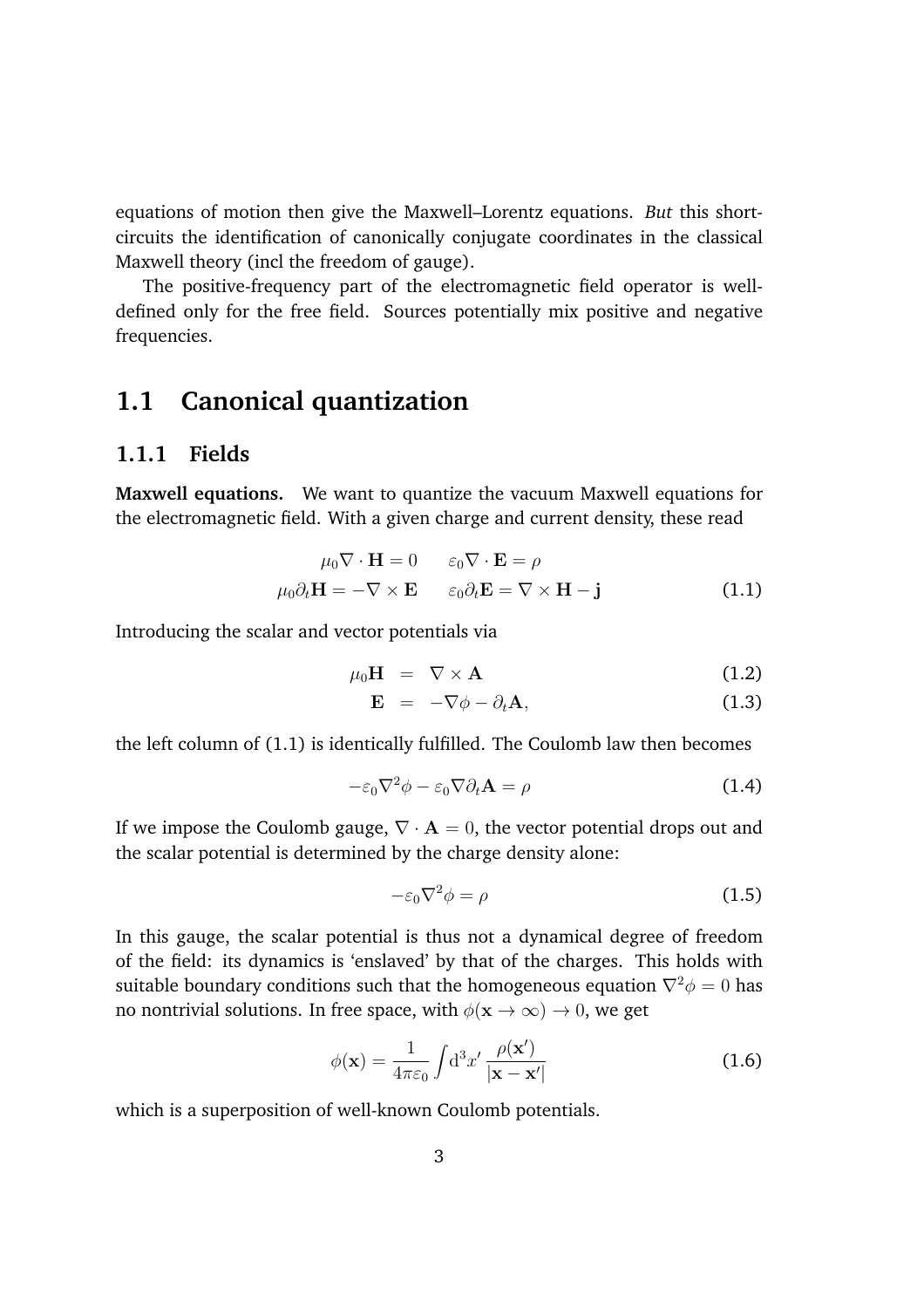**Wave equation.** We are left with the wave equation for the vector potential

$$
\nabla \times (\nabla \times \mathbf{A}) + \frac{1}{c^2} \partial_t^2 \mathbf{A} = \mu_0 (\mathbf{j} - \varepsilon_0 \partial_t \nabla \phi) \equiv \mu_0 \mathbf{j}_\perp.
$$
 (1.7)

On the right hand side, we have introduced the 'transverse current'. Its divergence is zero because of Eq.(1.5) and charge conservation:

$$
\nabla \cdot \mathbf{j}_{\perp} = \nabla \cdot \mathbf{j} + \partial_t \rho = 0. \tag{1.8}
$$

The name 'transverse' comes from the fact that in spatial Fourier components, the current  $j_1(k)$  must be perpendicular to k. One also says that the vector potential in the Coulomb gauge is transverse because  $\nabla \cdot \mathbf{A} = 0$ . The transversality of the source term in  $(1.7)$  ensures that if A is transverse at one time, it is also transverse at all later times.

### **Conservation laws.** Charge:  $\partial_t \rho + \nabla \cdot \mathbf{j} = 0$ .

Energy (Poynting theorem):

$$
\partial_t u + \nabla \cdot \mathbf{S} = -\mathbf{j} \cdot \mathbf{E} \tag{1.9}
$$

$$
u = \frac{\varepsilon_0}{2} \mathbf{E}^2 + \frac{1}{2\mu_0} \mathbf{B}^2
$$
 energy density (1.10)

$$
\mathbf{S} = \frac{1}{\mu_0} \mathbf{E} \times \mathbf{B} \qquad \text{Poynting vector} \tag{1.11}
$$

Momentum and angular momentum.

### **1.1.2 Plane wave expansion**

The canonical quantization scheme starts from the classical theory in its Hamilton formulation. We first identify the field and its canonically conjugate momentum. For a classical single particle, position x and  $p = \partial L / \partial \dot{x}$  from the Lagrangian do the job. The Lagrangian of electrodynamics is discussed in the exercises and contains the vector potential A as coordinate and gives as canonical momentum the electric field  $(L)$  is the Lagrangian density)

$$
\Pi = \frac{\partial \mathcal{L}}{\partial \dot{\mathbf{A}}} = -\varepsilon_0 \mathbf{E} \tag{1.12}
$$

We next have to check (see exercises) that the following expression generates the Maxwell equations by the canonical equations

$$
H = \int dV \left( \frac{1}{2\varepsilon_0} \mathbf{\Pi}^2 + \frac{1}{2\mu_0} (\mathbf{\nabla} \times \mathbf{A})^2 \right)
$$
 (1.13)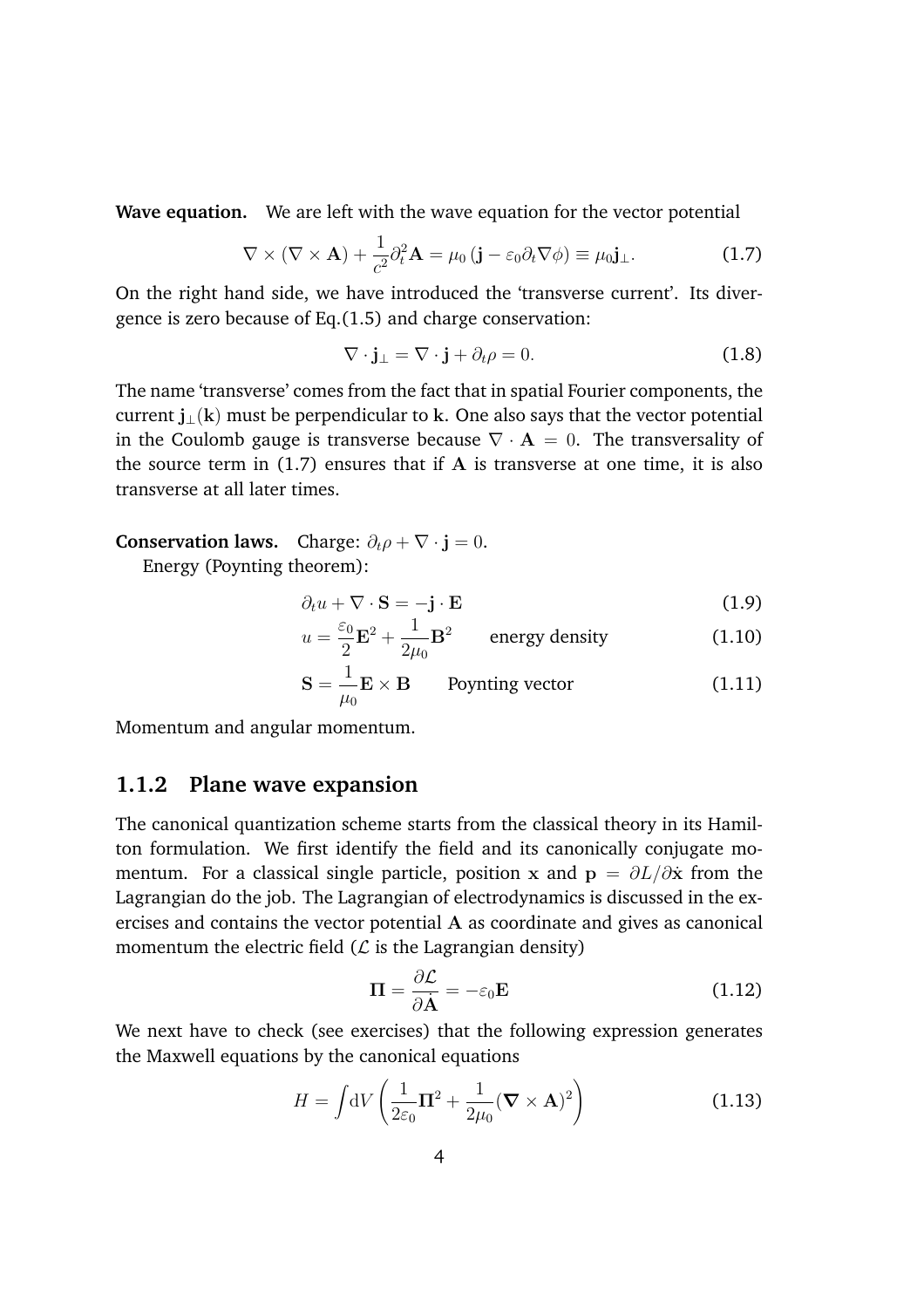This is not surprising since we are dealing with the volume integral over the electromagnetic energy density. Note that we quantize only the free field here (no charges or currents).

In classical Hamiltonian electrodynamics, the fact that A and  $\Pi$  are canonically conjugate is expressed by the following Poisson bracket

$$
\{A_i(\mathbf{x}), \Pi_j(\mathbf{x}')\} = -\delta_{ij}^{\perp}(\mathbf{x} - \mathbf{x}') \tag{1.14}
$$

where  $\delta_{ij}^{\perp}(\mathbf{x} - \mathbf{x}')$  is the so-called transverse  $\delta$ -function. It acts like the unit operator on the space of transverse vector fields F:

$$
F_i(\mathbf{x}) = \sum_j \int \mathrm{d}^3 x' \delta_{ij}^\perp(\mathbf{x} - \mathbf{x}') F_j(\mathbf{x}')
$$
 (1.15)

while vector fields that are not transverse are projected into the subspace of transverse fields. The Poisson bracket in Eq-.(1.14) is an integral over (functional derivatives) with respect to the vector potential and the conjugate momentum field. More details follow in Section 1.4.

**Diagonalize the field energy.** In the field Hamiltonian (1.13), the field value  $A(x)$  is coupled to its neighboring values by the derivative. The Hamiltonian is therefore not in "diagonal form". But it can be brought into one by expanding the field in suitable mode functions, with plane waves being a natural choice. We note that this expansion has nothing to do with quantum field theory: it is done already at the classical level (when "eigenmodes" of a laser cavity are calculated, for example). The names "quantization volume" and "quantized wave vector" are therefore ill chosen. Don't confuse this with the next step where really quantization happens (see Section **??**).

The complex character of plane waves, combined with the polarization of the field, leads to some technical difficulties as we see in a moment. We take plane waves in a box of volume *V* with periodic boundary conditions, and expand (the same expansion applies to the momentum field  $\Pi$ )

$$
\mathbf{A}(\mathbf{x}) = \sum_{\mathbf{k}} \mathbf{A}_{\mathbf{k}} e^{i\mathbf{k}\cdot\mathbf{x}} \tag{1.16}
$$

where the wave vectors **k** are discrete and have a spacing of the order  $V^{-1/3}$ . Some simple manipulations then bring the Hamiltonian in the form

$$
H = V \sum_{\mathbf{k}} \left( \frac{1}{2\varepsilon_0} \mathbf{\Pi}_{\mathbf{k}} \cdot \mathbf{\Pi}_{-\mathbf{k}} + \frac{\varepsilon_0 c^2 k^2}{2} \mathbf{A}_{\mathbf{k}} \cdot \mathbf{A}_{-\mathbf{k}} \right).
$$
 (1.17)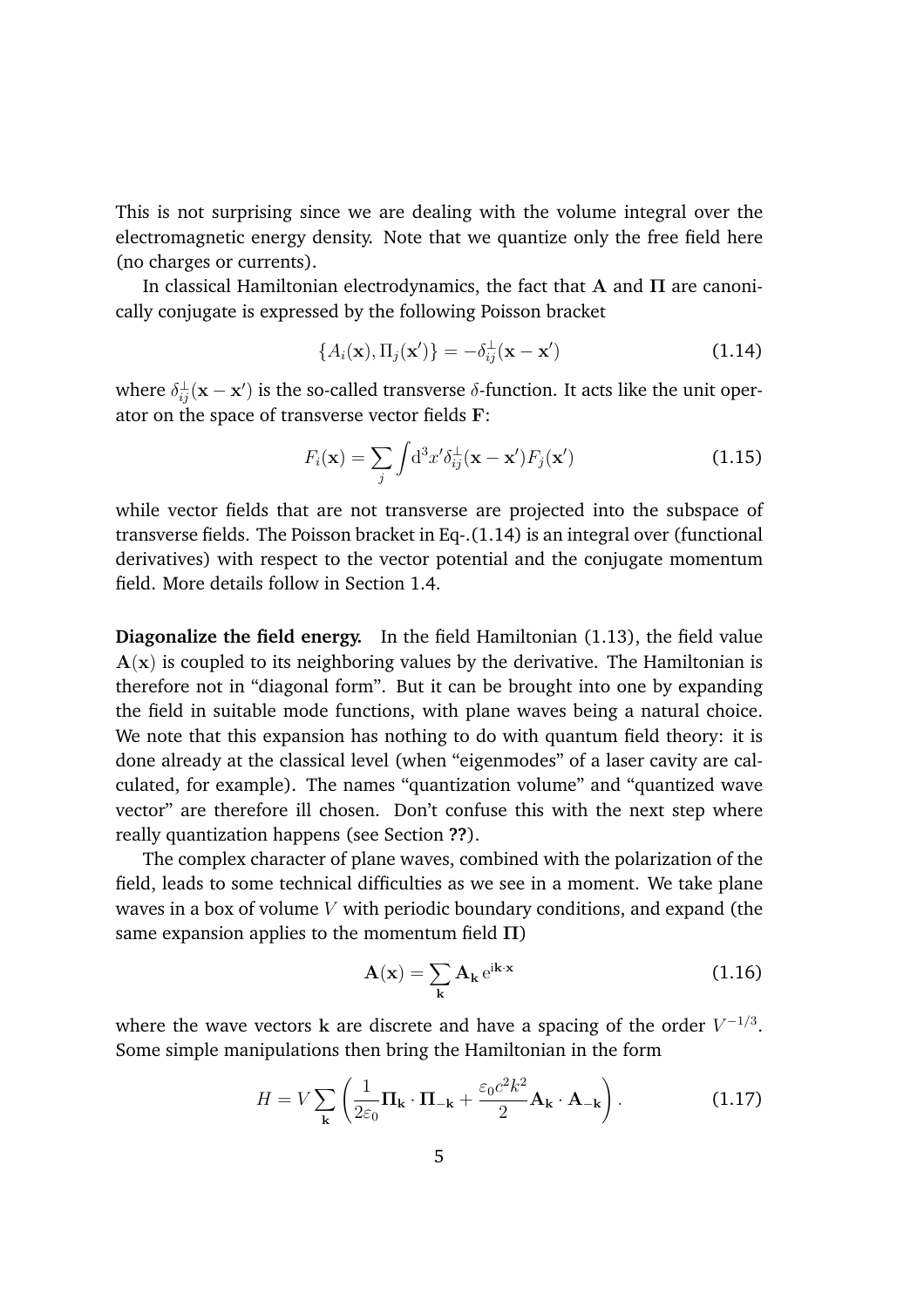We have used that for the Fourier amplitudes of transverse fields,  $\mathbf{k} \cdot \mathbf{A_k} = 0$  and the expression for the speed of light. We recognize here the dispersion relation in free space  $\omega_k^2 = k^2 / \varepsilon_0 \mu_0 = c^2 k^2$ .

This already decomposes into a sum over the wave vectors k. Only waves with k and  $-k$  are coupled. The complex number  $A_{k\mu}$  therefore encodes two degrees of freedom that are related to the plane waves with wave vectors k and  $-k$ .

The main task of quantization is to replace the fields by operators such that the Poisson bracket becomes the commutator. Referring to Eq.(1.14), we introduce the plane wave expansion of the transverse  $\delta$ -function:

$$
\delta_{ij}^{\perp}(\mathbf{x} - \mathbf{x}') = \sum_{\mathbf{k}\mu} \frac{e_{\mathbf{k}\mu i} e_{\mathbf{k}\mu j}^*}{V} e^{i\mathbf{k}\cdot(\mathbf{x} - \mathbf{x}')}
$$
(1.18)

where the polarization vectors  $e_{k\mu}$  are normalized (there are two basis vectors with  $k \perp e_{k\mu}$ ). We have taken complex polarization vectors here, this is useful for circular polarization and to discuss the spin of the electromagnetic field.

### **1.1.3 Field operators**

Now, quantization. The Poisson bracket *{·, ·}* is replaced by a commutator  $(i/\hbar)[\cdot,\cdot]$ . For the field and its conjugate momentum, we therefore get

$$
\left[ i \left[ \hat{A}_i(\mathbf{x}), \hat{\Pi}_j(\mathbf{x}') \right] = -\hbar \delta_{ij}^{\perp}(\mathbf{x} - \mathbf{x}') \right]
$$
 (1.19)

You know from quantum mechanics I that this commutator provides uncertainty relations. Recalling that  $\Pi$  is the electric field, we therefore find that it cannot be measured simultaneously with the vector potential at the same position. The situation is actually worse because the transverse  $\delta$ -function is not local in space (see the exercises).

When we insert the mode expansions for A and  $\Pi$  in the commutator (1.19), we get a (double) sum over  $k, \mu$ . Comparing each term in the sum to the planewave expansion of the transverse  $\delta$ -function [Eq.(1.18)], we get

$$
i\left[\hat{A}_{\mathbf{k}i},\hat{\Pi}_{\mathbf{k}'j}\right] = -\frac{\hbar}{V}\delta_{\mathbf{k}+\mathbf{k}',0}\sum_{\mu}e_{\mathbf{k}\mu i}e_{\mathbf{k}\mu j}^*
$$
(1.20)

We implement this commutator by introducing annihilation and creation operators *a*k*µ*, *a†* <sup>k</sup>*µ*, see Eqs.(1.28, 1.29) below. Before we look at this expression, let us step back and simplify the problem.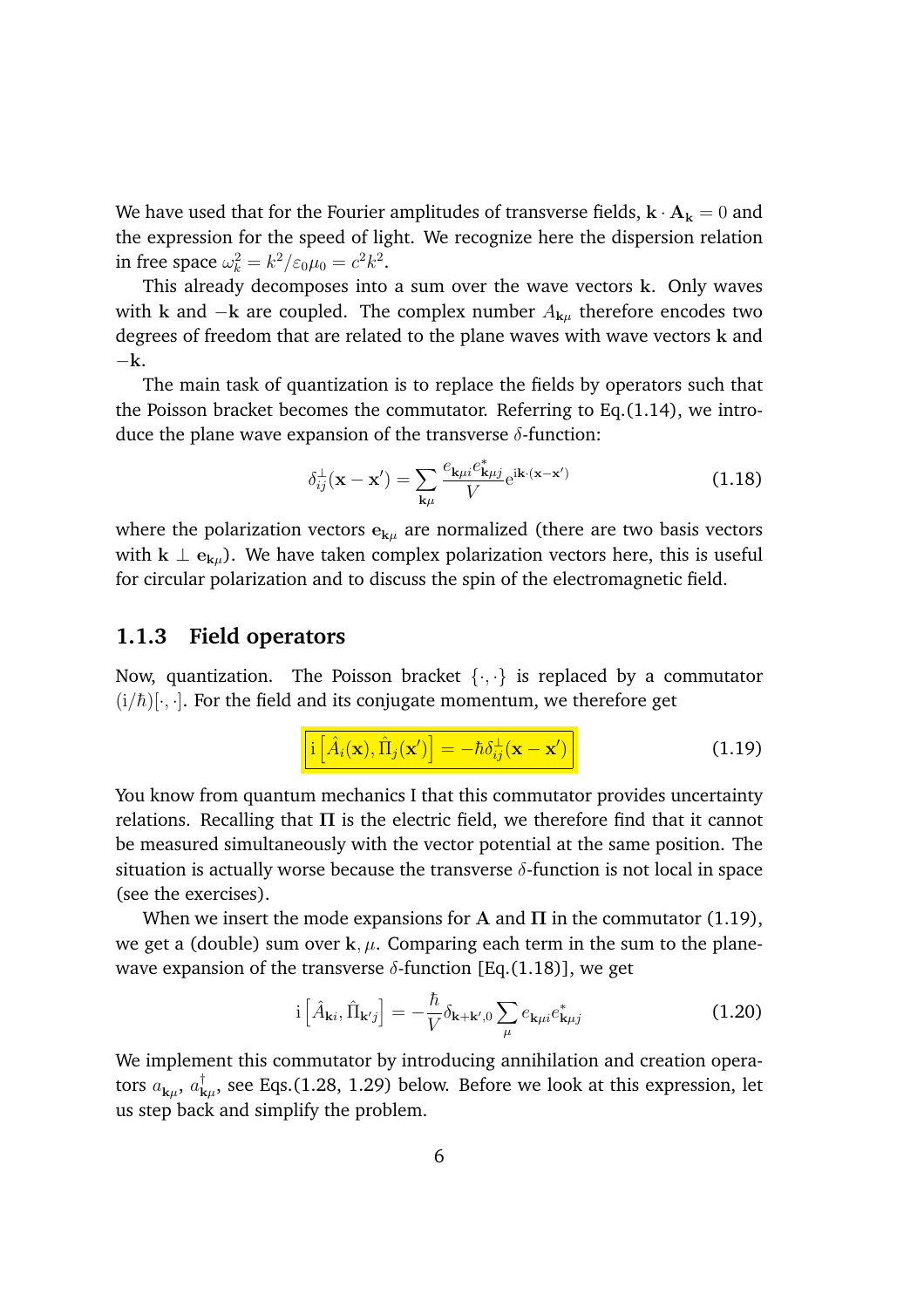**Reminder: harmonic oscillator.** Let us consider canonical coordinates *x* and *p* with the Hamiltonian (a simplified version of (1.17))

$$
\hat{H} = \frac{V}{2\varepsilon_0} \hat{p}^2 + \frac{V\varepsilon_0 \omega_k^2}{2} \hat{x}^2 \tag{1.21}
$$

We also simplify the commutation relation (1.19) into

$$
i\left[\hat{x},\hat{p}\right] = -\frac{\hbar}{V} \tag{1.22}
$$

To implement this, we try the definitions

$$
\hat{x} = \sqrt{\frac{\hbar}{2V}} \lambda \left( a + a^{\dagger} \right) \tag{1.23}
$$

$$
\hat{p} = \sqrt{\frac{\hbar}{2V}} \frac{1}{i\lambda} \left( a - a^{\dagger} \right) \tag{1.24}
$$

This choice is motivated by the fact that both  $\hat{x}$  and  $\hat{p}$  are hermitean operators. Note that the scale factor  $\lambda$  is not specified by the commutation relation. That one is implemented if we take

$$
-\frac{\hbar}{V} \stackrel{!}{=} \mathrm{i} [\hat{x}, \hat{p}] = \frac{\hbar}{2V} [\hat{a} + \hat{a}^{\dagger}, \hat{a} - \hat{a}^{\dagger}] = -\frac{\hbar}{V} [\hat{a}, \hat{a}^{\dagger}] \implies [\hat{a}, \hat{a}^{\dagger}] = 1 \quad (1.25)
$$

The operators  $\hat{a}$  and  $\hat{a}^{\dagger}$  are known as ladder operators from the quantum mechanics I lecture. They are clearly dimensionless, the factor  $\lambda$  can hence be used to give  $\hat{x}$  and  $\hat{p}$  the correct physical dimension. More fundamentally, it provides a way to simplify (in fact: minimize) the Hamiltonian (1.21). Inserting Eqs.(1.23, 1.24), we get

$$
\hat{H} = \frac{\hbar}{4} \left( -\frac{1}{\varepsilon_0 \lambda^2} (\hat{a} - \hat{a}^\dagger)^2 + \varepsilon_0 \omega_k^2 \lambda^2 (\hat{a} + \hat{a}^\dagger)^2 \right) \tag{1.26}
$$

The terms with  $a^2$  and  $a^{\dagger 2}$  drop out from this difference if we choose  $\varepsilon_0 \lambda^2 = 1/\omega_k$ . This gives (here, the anticommutator is denoted by  $\{\cdot, \cdot\}_+$ )

$$
\hat{H} = \frac{\hbar\omega_k}{2} \left\{ \hat{a}, \hat{a}^\dagger \right\}_+ = \frac{\hbar\omega_k}{2} \left( 2\hat{a}^\dagger \hat{a} + 1 \right) \tag{1.27}
$$

We are going to see that the full electromagnetic Hamiltonian has a similar structure, with just a sum over wave vectors and polarizations to be added.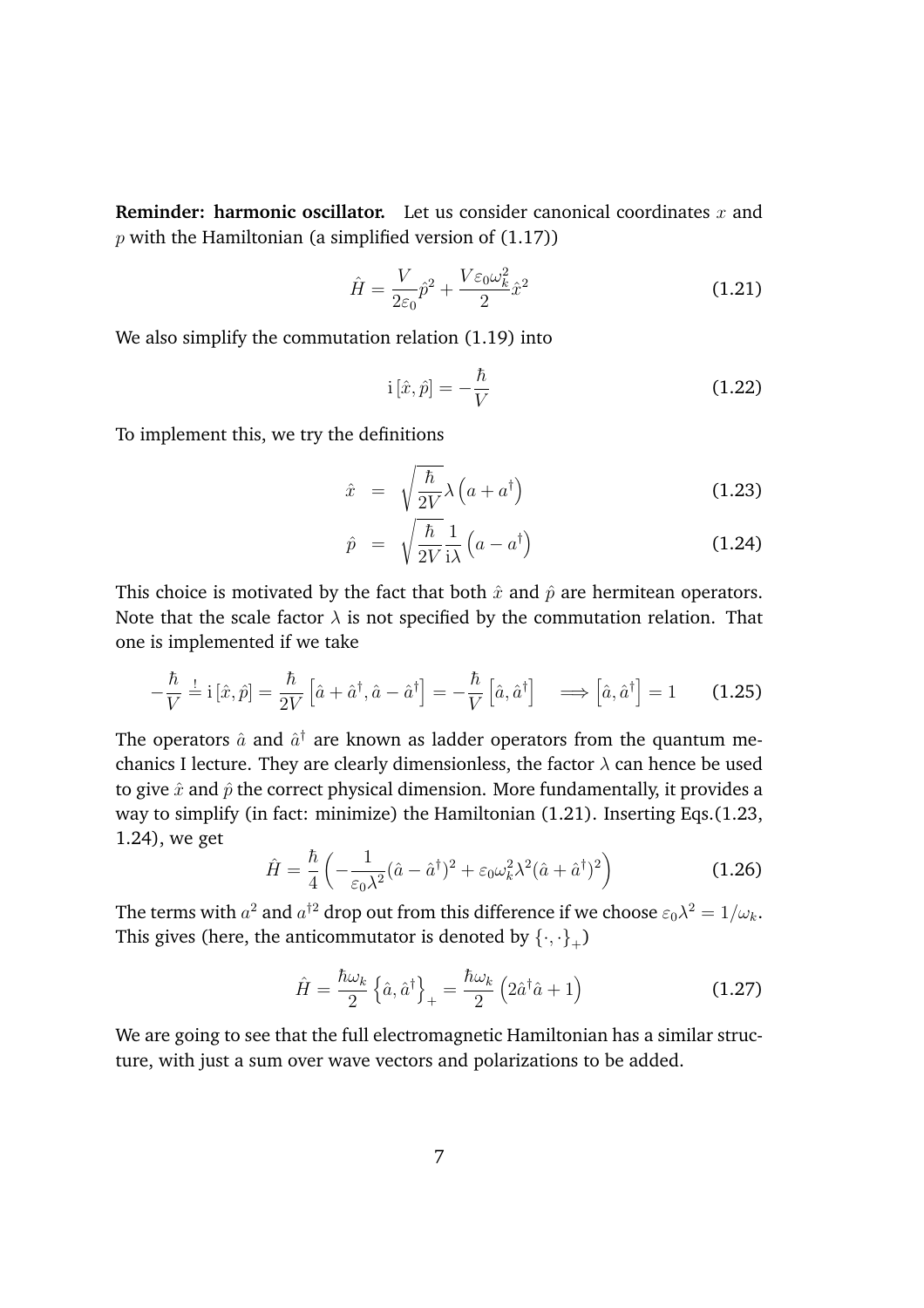**Interpretation: photons and particles.** The physical interpretation of this Hamiltonian in ordinary quantum mechanics is well known: the operator  $\hat{a}^\dagger\hat{a}$ has integer eigenvalues  $n = 0, 1, 2...$  One has a ground state  $|0\rangle$  with energy  $\frac{1}{2}\hbar\omega_k$  and excited states with an equidistant spacing  $\hbar\omega_k$  in energy.

This interpretation is essentially changed in the quantum field theory: the energy levels are interpreted as the presence of particles ("photons") in a given mode of the field, each particle carrying an energy  $\hbar\omega_k$ . The classical mode frequency is thus translated into an energy: note how the scale factor  $\hbar$  postulated by de Broglie arises from the commutator between the quantum operators. The equidistant energy levels are a consequence of our assumption that the particles (photons) are not interacting with each other. The ladder operators of QM I can now be interpreted literally as "creation" and "annihilation" operators and immplement mathematically the non-conservation of particles. Example: the decay process of particle "b" into a pair of particles "a" ( $b \rightarrow a+a$ ) is implemented by an operator product *a†*<sup>2</sup>*b* in the Hamiltonian. This kind of products of more than two operators are called interaction Hamiltonians: they will be treated systematically in perturbation theory (and graphically represented by Feynman diagrams).

### **Creation and annihilation operators**

For the full quantum field, we modify the rules (1.23, 1.24) for the canonical operators to include the polarization label

$$
\hat{\mathbf{A}}_{\mathbf{k}} = \sqrt{\frac{\hbar}{2\varepsilon_0 \omega_k V}} \sum_{\mu} \left( \hat{a}_{\mathbf{k}\mu} \mathbf{e}_{\mathbf{k}\mu} + \hat{a}_{-\mathbf{k}\mu}^{\dagger} \mathbf{e}_{-\mathbf{k}\mu}^* \right)
$$
(1.28)

$$
\hat{\mathbf{\Pi}}_{\mathbf{k}} = \sqrt{\frac{\hbar \varepsilon_0 \omega_k}{2V}} (-i) \sum_{\mu} \left( \hat{a}_{\mathbf{k}\mu} \mathbf{e}_{\mathbf{k}\mu} - \hat{a}_{-\mathbf{k}\mu}^{\dagger} \mathbf{e}_{-\mathbf{k}\mu}^* \right)
$$
(1.29)

These expressions are constructed to satisfy the "hermiticity condition"  $(\hat{A}_{k})^{\dagger} =$  $\hat{A}_{-k}$  that replaces conventional hermiticity in the simpler example before. The annihilation and creation operators are postulated to satisfy the following commutation relations (the generalization of (1.25)):

$$
\left[\hat{a}_{\mathbf{k}\mu},\hat{a}_{\mathbf{k}'\mu'}\right]=0, \qquad \left[\hat{a}_{\mathbf{k}\mu},\hat{a}_{\mathbf{k}'\mu'}^{\dagger}\right]=\delta_{\mathbf{k}\mathbf{k}'}\delta_{\mu\mu'} \tag{1.30}
$$

The commutator  $\big[\hat{A}_{\mathbf{k}i},\hat{\Pi}_{\mathbf{k}'j}\big]$  now gets contributions only from the 'mixed term'  $\left[\hat{a}_{\mathbf{k}\mu},\hat{a}^{\dagger}_{-\mathbf{k}\mu}\right]$ I that appears twice. Putting the prefactors together, we find

$$
i\left[\hat{A}_{\mathbf{k}i},\hat{\Pi}_{\mathbf{k}'j}\right] = -\frac{\hbar}{2V}\delta_{\mathbf{k},-\mathbf{k}'}\sum_{\mu}\left\{e_{\mathbf{k}\mu i}e_{\mathbf{k}\mu j}^{*} + e_{-\mathbf{k}\mu i}^{*}e_{-\mathbf{k}\mu j}\right\}
$$
(1.31)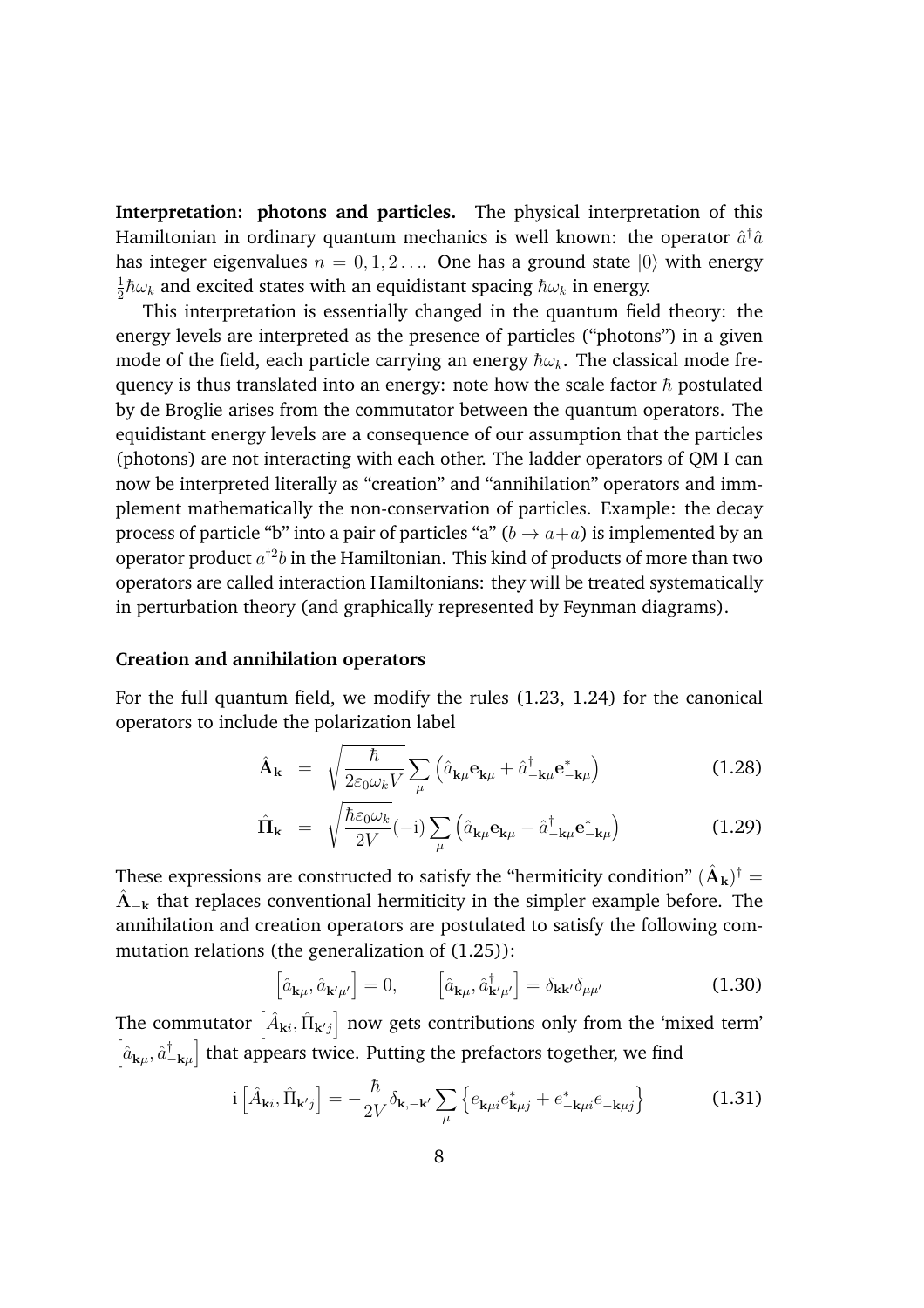The polarization vectors can be constructed in such a way that  $e_{-\mathbf{k}\mu}^* = \mathbf{e}_{\mathbf{k}\mu}$  (this works with real vectors or with circular polarization vectors, see the exercises). Then the two terms in curly brackets combine, and we get exactly what we asked for in Eq.(1.20).

# **1.1.4 The observables of quantum electrodynamics**

### **Field Hamiltonian**

We have now all elements together that we need for field quantization. In the following, the results are illustrated by working out the basic observables of the theory: the field Hamiltonian and the field operators, written as mode expansions.

To get the Hamiltonian, we have to add one physical consideration, however. In which order do we take the operator products that replace the classical products  $A^2(x)$  or  $A_k \cdot A_{-k}$ ? After all, the Fourier operators need not commute. (And indeed, they don't, as Eq.(1.28) shows.) The operator ordering has fundamental consequences for the vacuum energy, as we shall see. There are two conventional choices

— *symmetric order*  $|\mathbf{A_k}|^2 \mapsto \frac{1}{2} \sum_i$  $\left\{\hat{A}_{\mathbf{k}i},\hat{A}_{-\mathbf{k}i}\right\}$ 

+ This has the advantage that the Hamilton operator is hermitean by construction.

— normal order  $|\mathbf{A_k}|^2 \mapsto \sum_i : \hat{A}_{\mathbf{k} i} \hat{A}_{-\mathbf{k} i}$ :

Here, the notation :  $\cdots$  : denotes a re-arrangement of annihilation and creation operators in such a way that the annihilation operators act first:

$$
: a_{\mathbf{k}\mu} a_{\mathbf{k}'\mu'}^{\dagger} := a_{\mathbf{k}'\mu'}^{\dagger} a_{\mathbf{k}\mu}.
$$
 (1.32)

This has the advantage that in the ground state of the quantum field (all modes have zero excitations),  $\langle 0| : \hat{H} : |0\rangle = 0$ . The ground state therefore has zero energy, and we get rid of potentially divergent zero-point fluctuations. Note that for the normal ordering scheme, we have to know already what is the ground state.

Let us start with the symmetrically ordered Hamiltonian. Inserting the field operators into the mode expansion (1.17), one gets

$$
\hat{H} = \sum_{\mathbf{k}} \frac{\hbar \omega_k}{8} (-) \sum_{\mu \mu'} \left\{ \hat{a}_{\mathbf{k} \mu} \mathbf{e}_{\mathbf{k} \mu} - \hat{a}_{-\mathbf{k} \mu}^{\dagger} \mathbf{e}_{-\mathbf{k} \mu}^{*}, \hat{a}_{-\mathbf{k} \mu'} \mathbf{e}_{-\mathbf{k} \mu'} - \hat{a}_{\mathbf{k} \mu'}^{\dagger} \mathbf{e}_{\mathbf{k} \mu'}^{*} \right\}_{+}
$$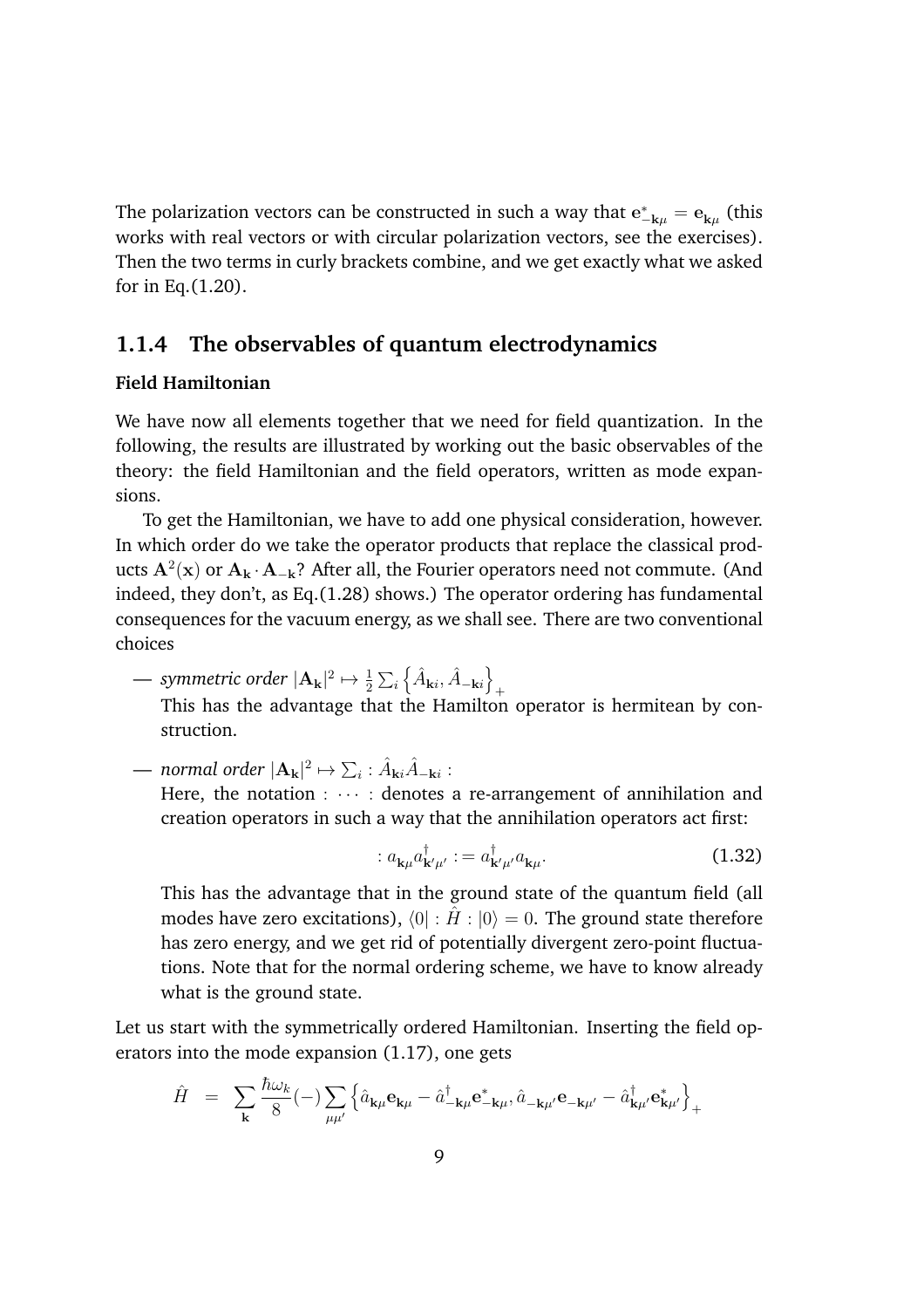$$
+\sum_{\mathbf{k}}\frac{\hbar\omega_{k}}{8}\sum_{\mu\mu'}\left\{\hat{a}_{\mathbf{k}\mu}\mathbf{e}_{\mathbf{k}\mu}+\hat{a}_{-\mathbf{k}\mu}^{\dagger}\mathbf{e}_{-\mathbf{k}\mu}^{*},\hat{a}_{-\mathbf{k}\mu'}\mathbf{e}_{-\mathbf{k}\mu'}+\hat{a}_{\mathbf{k}\mu'}^{\dagger}\mathbf{e}_{\mathbf{k}\mu'}^{*}\right\}_{+}
$$
(1.33)

As in our simple example before, the products of "like" operators  $\hat{a}_{k\mu}\hat{a}_{-\mathbf{k}\mu}$  drop out of this difference. For the "mixed" products, we observe the orthogonality of the polarization vectors,

$$
\mathbf{e}_{\mathbf{k}\mu} \cdot \mathbf{e}_{\mathbf{k}\mu'}^* = \mathbf{e}_{-\mathbf{k}\mu}^* \cdot \mathbf{e}_{-\mathbf{k}\mu'} = \delta_{\mu\mu'}
$$
 (1.34)

which brings us to a single sum over polarizations:

$$
\hat{H} = \sum_{\mathbf{k}\mu} \frac{\hbar \omega_k}{4} \left( \left\{ \hat{a}_{\mathbf{k}\mu}, \hat{a}_{\mathbf{k}\mu}^{\dagger} \right\}_+ + \left\{ \hat{a}_{-\mathbf{k}\mu}^{\dagger}, \hat{a}_{-\mathbf{k}\mu} \right\}_+ \right)
$$
(1.35)

The second term gives, after the summation, the same result as the first term because the mode frequency  $\omega_k$  does not depend on the sign of k. Hence, we get a sum over modes as a simple generalization of Eq.(1.27):

$$
\hat{H} = \sum_{\mathbf{k}\mu} \frac{\hbar \omega_k}{2} \left( 2 \hat{a}_{\mathbf{k}\mu}^\dagger \hat{a}_{\mathbf{k}\mu} + 1 \right)
$$
 (1.36)

We discuss the structure of the Hilbert space (the eigenstates of  $\hat{H}$ ) in Sec.1.3.2. But the ground state is a transparent concept already at this stage. It is denoted *|0*} or *|vac*} and is defined by the state annihilated by *all* annihilation operators,

$$
\hat{a}_{\mathbf{k}\mu}|\text{vac}\rangle = 0, \qquad \text{for all } \mathbf{k}, \mu \tag{1.37}
$$

This state is called the "vacuum" because obviously, all excitation numbers are zero: there are no particles. Obivously, the vacuum state is an eigenstate of the field Hamiltonian (1.36) with an energy

$$
\hat{H}|\text{vac}\rangle = E_{\text{vac}}|\text{vac}\rangle, \qquad E_{\text{vac}} = \sum_{\mathbf{k}\mu} \frac{\hbar \omega_k}{2} \tag{1.38}
$$

This (divergent) vacuum energy is discussed in the exercises. We touch here one of the big open problems in fundamental physics: there are several reasonable cutoffs that can be taken to make this sum convergent, none of them gives physically reasonable results. Observable consequences of the vacuum energy (despite it being divergent, one can extract finite and measurable quantities) are discussed in Secs.1.3.3, **??**.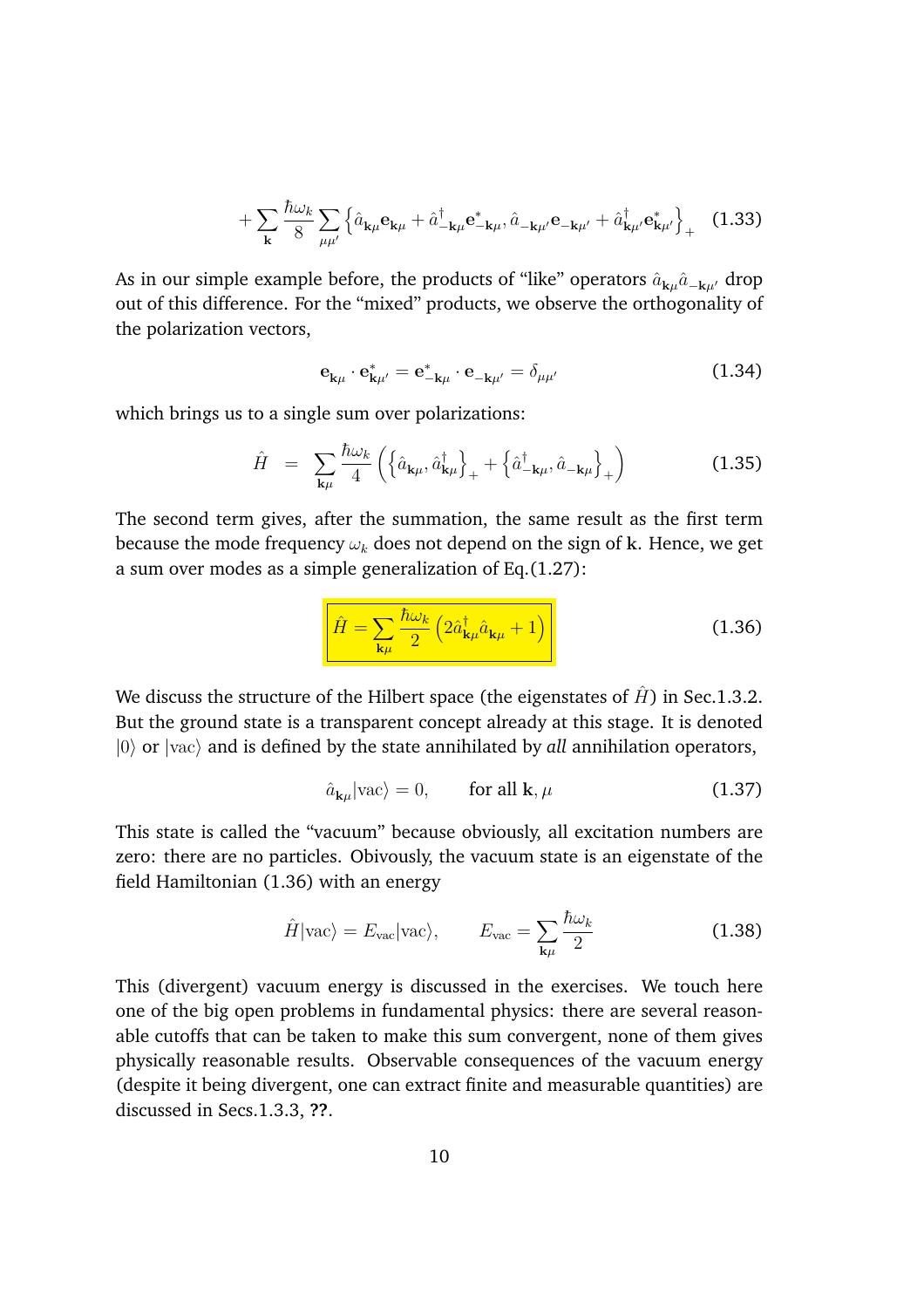**Exercise.** Show that the Heisenberg equation of motion for the mode operators  $a_{k\mu}$  has the solution

$$
a_{\mathbf{k}\mu}(t) = a_{\mathbf{k}\mu} e^{-i\omega_k t} \tag{1.39}
$$

Since this looks like the solution to the time-dependent Schrdinger equation, this is called a "positive frequency" operator. The creation operator  $a^{\dagger}_{{\bf k} \mu}(t)$  is a "negative frequency" operator.

### **Mode expansion of field operators**

We now come back to the operator for the vector potential. We combine the Fourier operators Eq.(1.28) with the mode expansion to get

$$
\hat{\mathbf{A}}(\mathbf{x},t) = \sum_{\mathbf{k}\mu} \sqrt{\frac{\hbar}{2\varepsilon_0 \omega_k V}} \left( \hat{a}_{\mathbf{k}\mu}(t) \mathbf{e}_{\mathbf{k}\mu} + \hat{a}_{-\mathbf{k}\mu}^{\dagger}(t) \mathbf{e}_{-\mathbf{k}\mu}^* \right) e^{\mathbf{i}\mathbf{k}\cdot\mathbf{x}} \tag{1.40}
$$

In the second term, we can use  $-k$  as wave vector index. It is then easy to see that this produces the hermitean conjugate of the first term, bringing the field operator into a manifestly hermitean form:

$$
\hat{\mathbf{A}}(\mathbf{x},t) = \sum_{\mathbf{k}\mu} \sqrt{\frac{\hbar}{2\varepsilon_0 \omega_k V}} \left( \hat{a}_{\mathbf{k}\mu} \mathbf{e}_{\mathbf{k}\mu} e^{i\mathbf{k}\cdot\mathbf{x}-i\omega_k t} + \text{h.c.} \right)
$$
(1.41)

This is called the mode expansion of the quantized electromagnetic field. The rotation of the vector potential gives us the mode expansion of the magnetic field operator. It involves the polarization vectors  $\mathbf{k} \times \mathbf{e}_{\mathbf{k}u} = (\omega_k/c)\mathbf{b}_{\mathbf{k}u}$  where for circular polarizations  $b_{k\mu}$  is actually proportional to  $e_{k\mu}$ . With linear polarizations, one gets a vector orthogonal to the electric field, of course.

The electric field operator is found from the conjugate momentum field  $\hat{E} =$  $-\hat{\Pi}/\varepsilon_0$  and its mode expansion is

$$
\hat{\mathbf{E}}(\mathbf{x},t) = \sum_{\mathbf{k}\mu} \sqrt{\frac{\hbar \omega_k}{2\varepsilon_0 V}} \mathbf{i} \left( \hat{a}_{\mathbf{k}\mu} \mathbf{e}_{\mathbf{k}\mu} e^{i\mathbf{k}\cdot\mathbf{x}-i\omega_k t} - \text{h.c.} \right)
$$
(1.42)

$$
\hat{\mathbf{B}}(\mathbf{x},t) = \sum_{\mathbf{k}\mu} \sqrt{\frac{\hbar \omega_k \mu_0}{2V}} \mathbf{i} \left( \hat{a}_{\mathbf{k}\mu} \, \mathbf{b}_{\mathbf{k}\mu} e^{\mathbf{i} \mathbf{k} \cdot \mathbf{x} - \mathbf{i} \omega_k t} - \text{h.c.} \right)
$$
 (1.43)

It is a useful check that the relation  $\mathbf{E} = -\partial_t \mathbf{A}$  also holds for the quantum fields.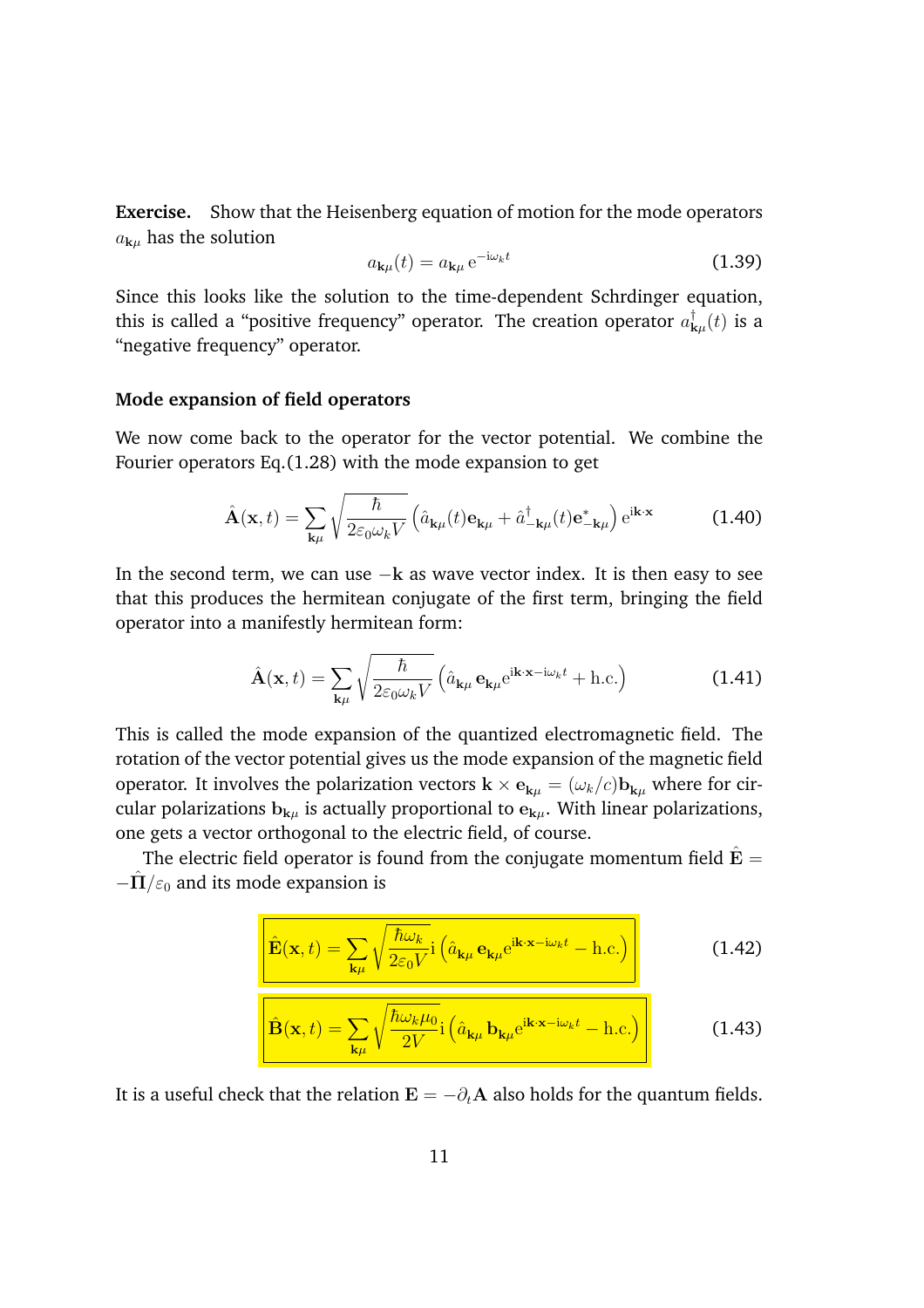These mode expansions are the basic "work horse" for quantum optics. To memorize the formulas, a simple shortcut: the quantum theory works with the same "mode functions" (here: plane waves) as in classical electrodynamics. The electric field energy density for each mode,  $\frac{1}{2}\varepsilon_0|\mathbf{E}|^2$ , is equal to  $\frac{1}{2}\hbar\omega_k/V$  (sum the squares of the two terms in the brackets), times the photon number  $\hat{a}^{\dagger}_{{\bf k}\mu}\hat{a}_{{\bf k}\mu}$ . The magnetic energy density gives the same contribution so that one photon carries an energy density  $\hbar \omega_k / V$ . (This is for a plane wave mode delocalized over the volume *V*, of course.)

#### **Field commutators, second turn**

It is an instructive exercise to work out that the mode expansions (1.41, 1.42, 1.43) yield the following commutation relations between the field operators (all of them follow from the basic commutator (1.19)):

$$
i\left[\hat{A}_i(\mathbf{x}), \hat{E}_j(\mathbf{x}')\right] = \frac{\hbar}{\varepsilon_0} \delta_{ij}^{\perp}(\mathbf{x} - \mathbf{x}') \tag{1.44}
$$

$$
i\left[\hat{B}_{i}(\mathbf{x}),\hat{E}_{j}(\mathbf{x}')\right] = -\frac{\hbar}{\varepsilon_{0}}\epsilon_{ijk}\partial_{k}\delta(\mathbf{x}-\mathbf{x}')\tag{1.45}
$$

where the in the second equation, we have made use of the fact that under the rotation  $\nabla \times$ , there is no difference between the normal and the transverse  $\delta$ -function.

### **Interaction with matter**

If we keep the interaction with matter in the description, there is one additional term in the Hamiltonian (density),  $-j \cdot A$ . To be precise, we need in the Coulomb gauge the transverse current  ${\bf j}^{\perp}$  – in this way the theory becomes gauge invariant with respect to gauge transformation allowed under the Coulomb gauge  $(A =$  $\mathbf{A} + \nabla \chi$  with  $\nabla^2 \chi = 0$ ).

The interaction Hamiltonian with the transverse current takes the following form in the quantized theory:

$$
H_{\rm int} = -\int d^3x \,\mathbf{j}^{\perp}(\mathbf{x}) \cdot \mathbf{A}(\mathbf{x}) \tag{1.46}
$$

$$
= -\sum_{\mathbf{k}\mu} \sqrt{\frac{\hbar}{2\varepsilon_0 \omega_k V}} \left\{ a_{\mathbf{k}\mu} \mathbf{e}_{\mathbf{k}\mu} \cdot \mathbf{j}_{\mathbf{k}}^{\perp *} + \text{h.c.} \right\}, \tag{1.47}
$$

where  $j_{\perp,k}$  is the spatial Fourier transform. It is, of course, also possible to work with the electric dipole interaction. The gauge transformation that leads to this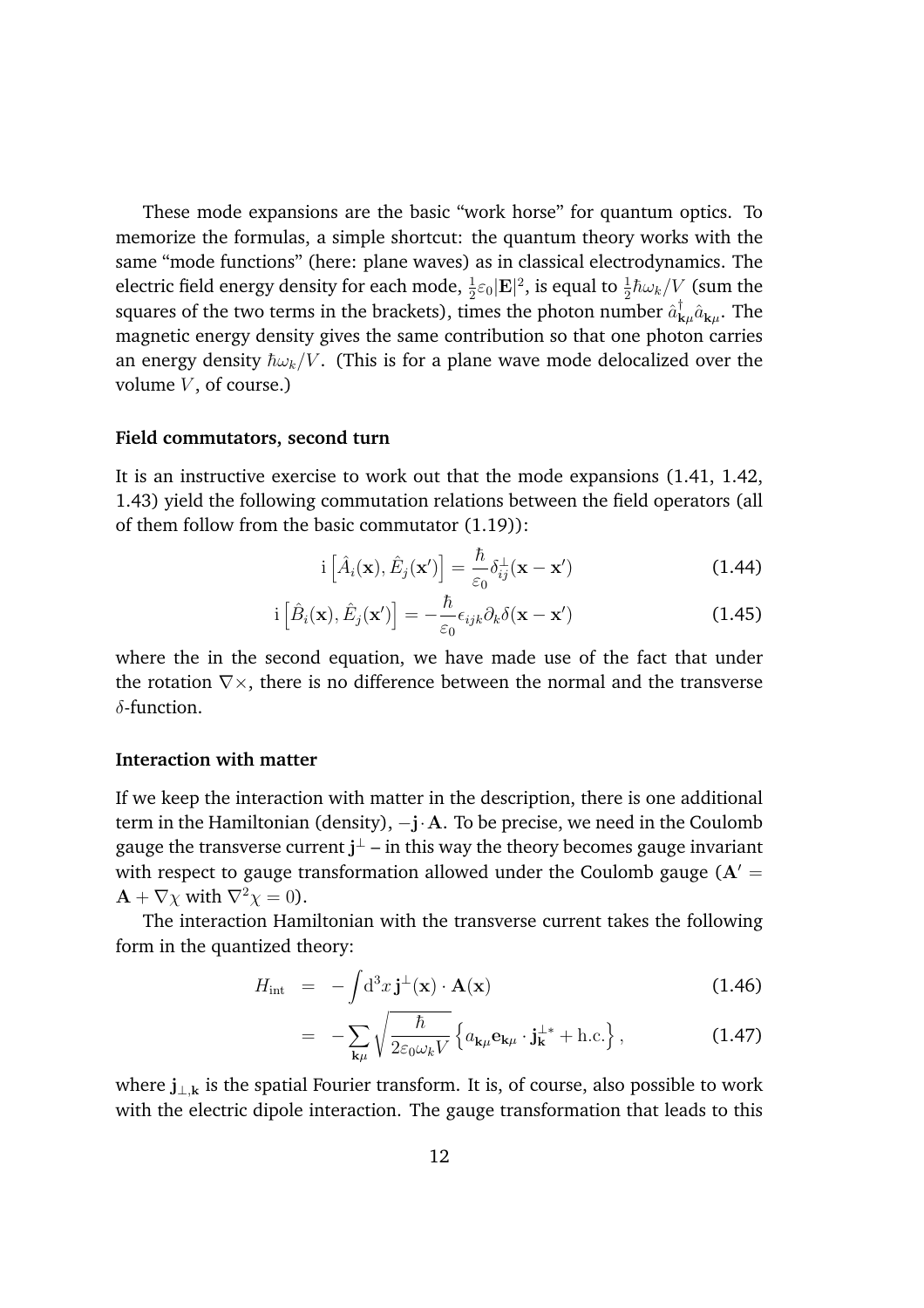formulation can be read as a unitary transformation in the quantized field theory (see the book by Cohen-Tannoudji & al. (1987) for a discussion).

# **1.2 Alternative formulations**

- with continuous momentum (Fourier integrals).
- with general mode functions (Sec.1.4.4)
- a bit more of functional analysis (functional derivatives etc)
- the full matter+field quantum theory, incl relativistic matter

**Continuous wave vectors.** Mode expansion of electric field operator

$$
\mathbf{E}(\mathbf{x},t) = \int d^3k \sqrt{\frac{\hbar \omega_k}{2\varepsilon_0 (2\pi)^3}} \sum_{\mu} \left( \mathbf{e}_{\mathbf{k}\mu} a_{\mathbf{k}\mu} e^{i\mathbf{k}\cdot\mathbf{x}} + \text{h.c.} \right)
$$
(1.48)

We read off the replacement rule by comparison to (1.42): substitute  $V \mapsto (2\pi)^3$ and replace the summation over k by an integral. This changes, of course, the dimensions of the annihilation operators. The commutation relation (1.30) becomes

$$
\left[\hat{a}_{\mathbf{k}\mu},\hat{a}_{\mathbf{k}'\mu'}^{\dagger}\right] = \delta(\mathbf{k} - \mathbf{k}')\delta_{\mu\mu'}
$$
\n(1.49)

The interpretation is now that the operator

$$
\mathrm{d}\hat{N} = \hat{a}_{\mathbf{k}\mu}^{\dagger} \hat{a}_{\mathbf{k}\mu} \mathrm{d}^3 k \tag{1.50}
$$

gives the photon number in an element  $d^3k$  of the wavevector space. The total photon number and the field energy are, for instance, given by

$$
\hat{N} = \int d^3k \sum_{\mu} \hat{a}^{\dagger}_{\mathbf{k}\mu} \hat{a}_{\mathbf{k}\mu}, \qquad \hat{H} = \int d^3k \sum_{\mu} \hbar \omega_k \hat{a}^{\dagger}_{\mathbf{k}\mu} \hat{a}_{\mathbf{k}\mu}
$$
(1.51)

while they are sums in a finite quantization volume.

**Quantization of wave packets.** We can also associate a bosonic operator to a "wavepacket'. Consider two orthogonal, transverse vector fields  $f(k)$  and  $g(k)$  and construct

$$
\hat{a} = \int d^3k \sum_{\mu} \mathbf{f}(\mathbf{k}) \cdot \mathbf{e}_{\mathbf{k}\mu} a_{\mathbf{k}\mu} \n\hat{b} = \int d^3k \sum_{\mu} \mathbf{g}(\mathbf{k}) \cdot \mathbf{e}_{\mathbf{k}\mu} a_{\mathbf{k}\mu}
$$
\n(1.52)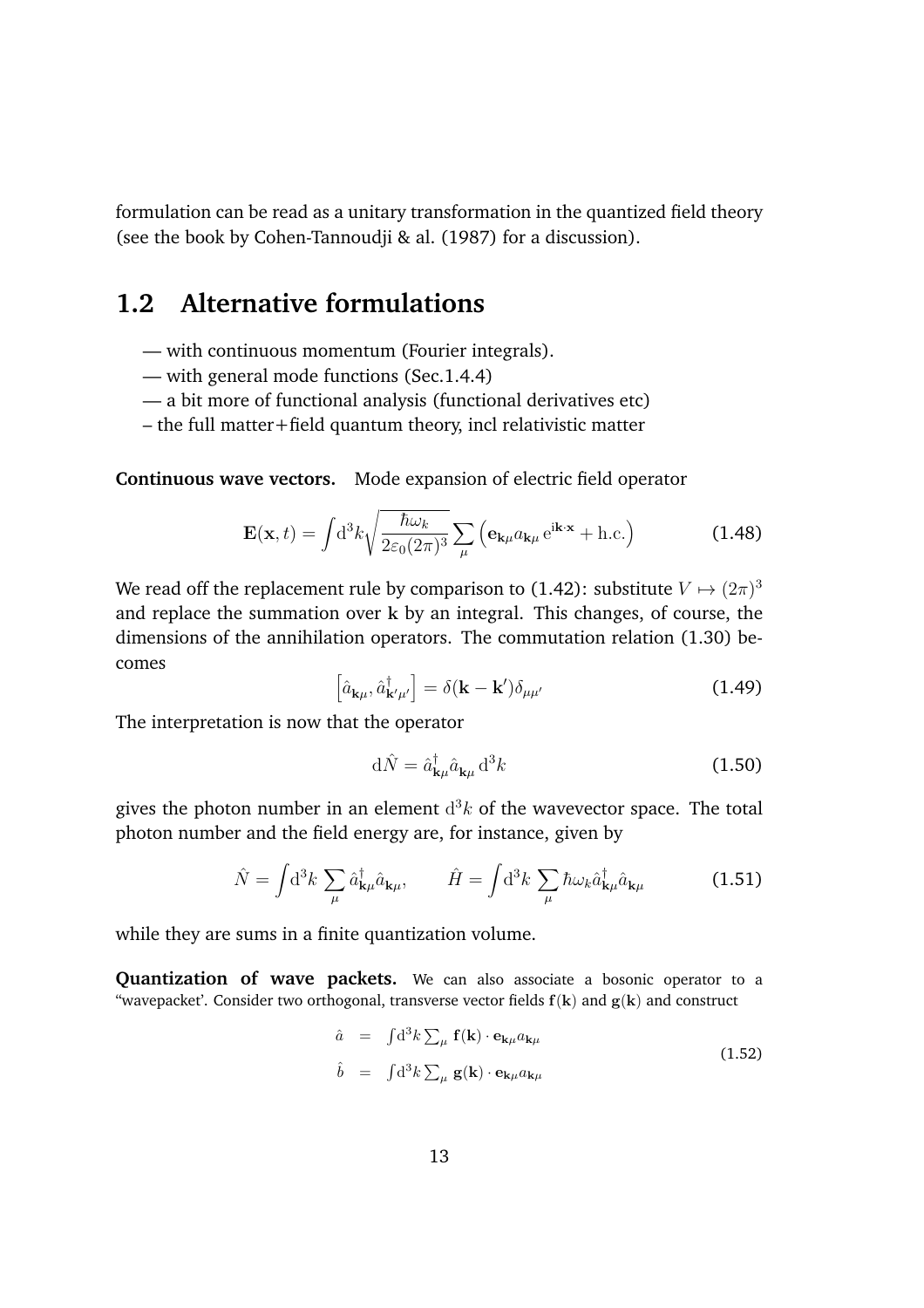Then the commutator is

$$
[\hat{a}, \hat{b}^{\dagger}] = \int d^3k d^3k' \sum_{\mu\mu'} \mathbf{f}(\mathbf{k}) \cdot \mathbf{e}_{\mathbf{k}\mu} \mathbf{g}^*(\mathbf{k}') \cdot \mathbf{e}_{\mathbf{k}'\mu'}^* [a_{\mathbf{k}\mu}, a_{\mathbf{k}'\mu'}]
$$

$$
= \int d^3k \sum_{\mu} \mathbf{f}(\mathbf{k}) \cdot \mathbf{g}^*(\mathbf{k}) = 0
$$
(1.53)

where we get the  $L^2$  scalar product in the space of transverse vector fields. If the vector field f is normalized in the corresponding  $L^2$ -norm, we get  $[\hat{a}, \hat{a}^\dagger] = 1$ . The operator  $\hat{a}^\dagger \hat{a}$  thus counts the photon number in the "wave packet" described by f. These kinds of wave packets play the role of the normalizable mode functions of the simple formulation with a finite quantization volume. They are useful to describe few-photon pulses that are localized spatially and spread over some frequency range.

# **1.3 Photons and the quantum vacuum**

# **1.3.1 'Photons'**

The present quantized description of the electromagnetic field allows us to give a more precise meaning to the word 'photon'. *A photon is an excitation of a mode of the field.* We have seen that the quantized field reduces to a collection of harmonic oscillators, one for each mode. As we know from the harmonic oscillator, its stationary states are labelled by non-negative numbers  $n = 0, 1, \ldots$  One says that in these states, the mode contains '*n* photons'. The creation operator  $a^{\dagger}$ whose action on these states is  $a^{\dagger} |n\rangle \propto |n+1\rangle$ , thus 'creates one photon'. This picture is consistent with the assumption (dating back to Einstein (1905)) that photons correspond to 'energy packets' of  $\hbar\omega_k$  of the electromagnetic field. If a plane wave mode expansion is used, we can also say that the momentum of a photon is  $\hbar$ **k**, as we know from de Broglie (1926) or from the Compton effect.

It is however possible to use different mode expansions for the same field. For example, we could have used an expansion in terms of spherical vector harmonics which differs from the plane wave expansion by a (infinite-dimensional) unitary transformation. A single-photon state in the plane wave basis thus becomes a superposition of single-photon states in infinitely many spherical modes. Conversely, a 'photon' in this description would not correspond to a plane wave (its momentum would not be  $\hbar$ k), but it would have a definite angular momentum with respect to the origin. It is even possible to define photons that are wavepackets localized in time, by superposing plane waves with neighboring frequencies. This picture allows to describe experiments with 'single-photon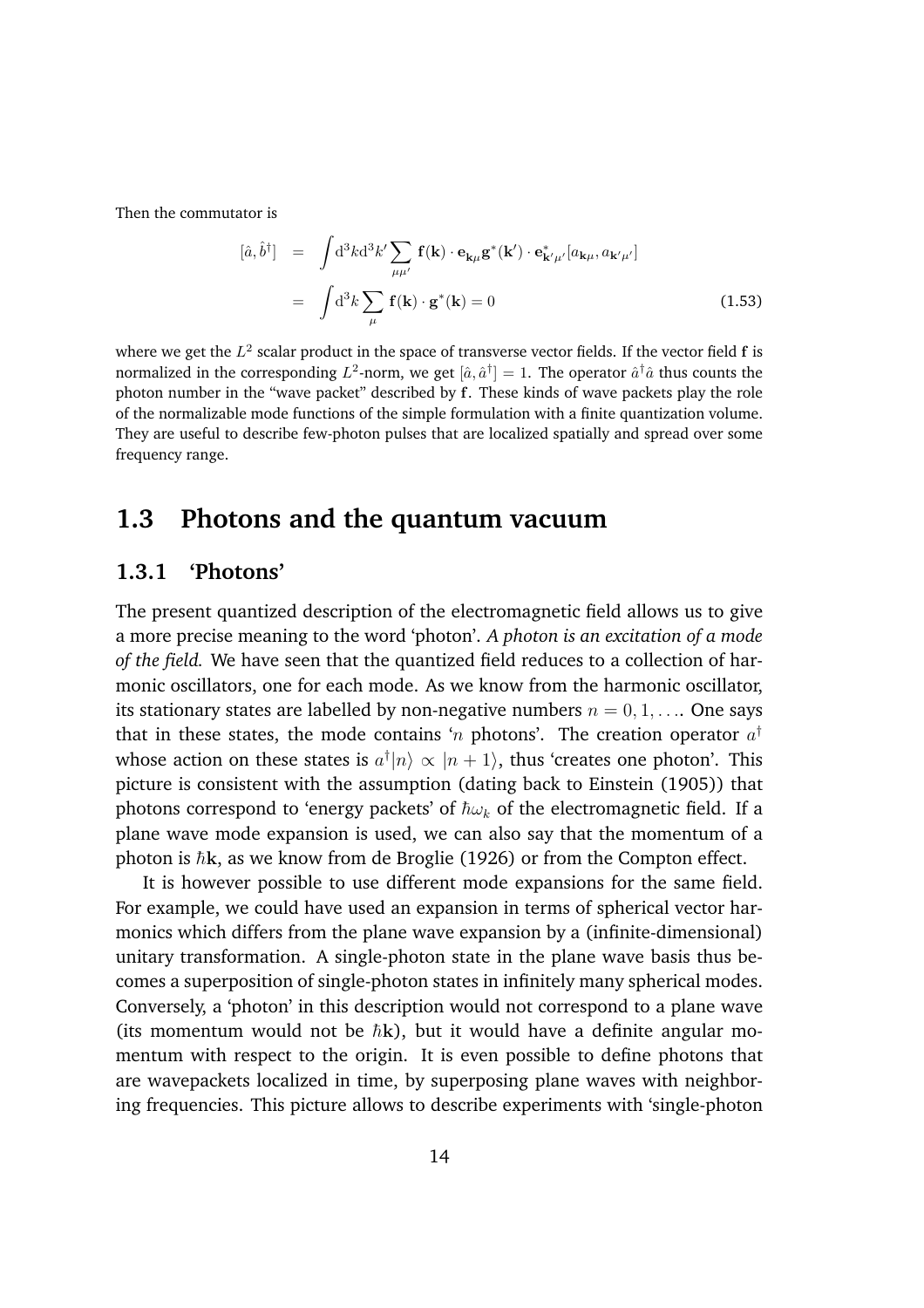pulses'. We refer to the exercises to look at these properties in more detail.

Finally, we precall that the computation of a suitable set of mode functions is a 'classical' problem: no quantum theory is needed to state it. Using a cubic 'quantization' box, one can show that the plane waves with wave vectors  $k =$  $(2\pi/L)(n_x, n_y, n_z)^T$  ( $n_i \in \mathbb{Z}$ ) are orthogonal with respect to the scalar product

$$
\int_{L^3} \mathrm{d}^3 x \, \mathbf{f}^*(\mathbf{x}) \cdot \mathbf{g}(\mathbf{x}).\tag{1.54}
$$

This is clear for different wave vectors,  ${\bf k} \neq {\bf k}'$ . But for a given  ${\bf k}$ , one can also find two orthogonal polarization vectors  $\varepsilon_{1,2}$  that give orthogonal modes (the scalar product  $\bm{\varepsilon}_1^* \cdot \bm{\varepsilon}_2$  is zero). The corresponding magnetic field mode functions are also orthogonal. The electrodynamics becomes a 'quantum' theory only when the amplitudes of the mode functions become suitably normalized operators.

### **1.3.2 The Fock-Hilbert space**

The Hilbert space of the quantized field is constructed from the mode operators  $a_{\kappa}$  and  $a_{\kappa}^{\dagger}$ . The state of lowest energy is called the 'vacuum state',  $|{\rm vac}\rangle$  or  $|0\rangle$ :

$$
a_{\kappa}|\text{vac}\rangle = 0\tag{1.55}
$$

No confusion between the normalizable state  $|0\rangle$  and the zero vector  $0$  in the Hilbert space. This is why we often prefer to write  $|{\rm vac}\rangle$ .

The 'one-photon sector' is spanned by the infinitely many states with one photon per mode

$$
|1_{\kappa}\rangle = a_{\kappa}^{\dagger}|vac\rangle \tag{1.56}
$$

... and so on. A typical state can be labelled by its 'occupation numbers'  $|n_1, \ldots n_k, \ldots \rangle = |n_k|$ , it contains  $n_k$  photons in the mode  $\kappa$ . The so-called Fock-Hilbert space is generated by taking linear combinations of these basis vectors with complex coefficients. From linear combinatinons with a finite number of terms, one completes the space by limiting procedures with respect to a suitable topology (related to the usual scalar product). Since the field theory ultimately contains a infinitely many modes and even a continuum, the topological structure can be quite intricate.

The field operators (vector potential, electric and magnetic fields) act between the  $N$ - and  $N \pm 1$ -photon sectors via the ladder operators  $a_{\kappa}$  and  $a_{\kappa}^{\dagger}$  they contain. Their expectation values in the state  $|{n_{\kappa}}\rangle$  are thus zero. To get a nonzero expectation value, one must construct superpositions of number states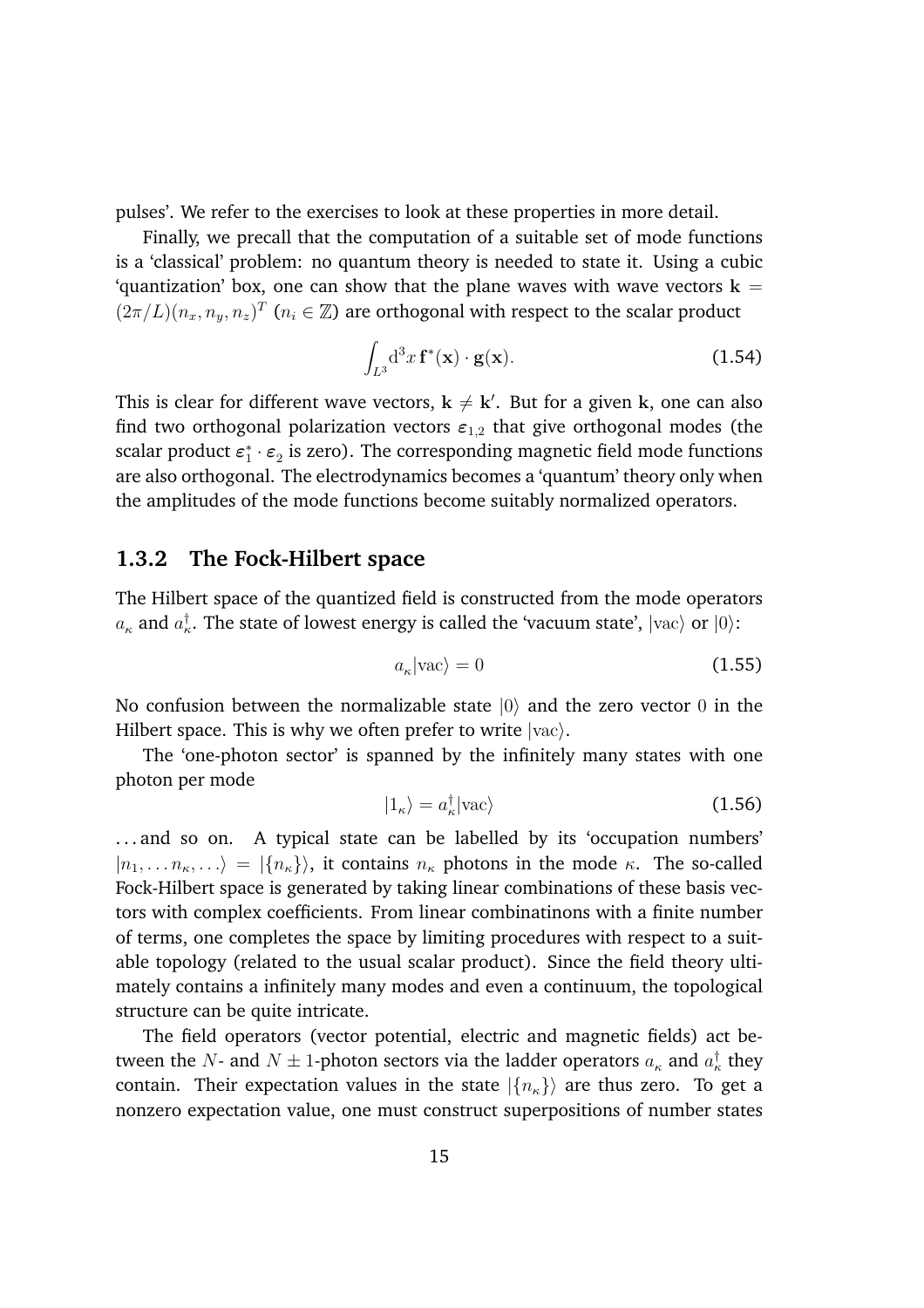with different particle numbers. These states are not stationary in general. In quantum optics, an example of such states are the coherent states, useful to describe classical fields or to approximate a laser field. In high-energy physics, one usually discards such superpositions by a 'super-selection rule': one argues that for massive particles, the rest mass is so large that the relative phase between the components that differ in particle number varies so rapidly that one cannot distinguish, in practice, between a superposition state and a mixed state (to be described by a density matrix, see below).

# **1.3.3 Vacuum fluctuations**

In the vacuum state, the expectation value  $\langle \mathbf{E}(\mathbf{x}, t) \rangle = \langle \text{vac} | \mathbf{E}(\mathbf{x}, t) | \text{vac} \rangle = 0$ because  $a_{\kappa}$  annihilates the vacuum state and  $a_{\kappa}^{\dagger}$  can be made to act to the left on the vacuum state which is annihilated. **Note.** The same is true for any stationary (or number) state, see Sec. 2.2.

The vacuum fluctuations become visible in the next moment of the field: for a given mode  $\kappa$ ,

$$
\frac{\hbar\omega_{\kappa}}{2\varepsilon_{0}}\langle(\mathbf{f}_{\kappa}(\mathbf{x})a(t)+\mathbf{h.c.})^{2}\rangle=\frac{\hbar\omega_{\kappa}}{2\varepsilon_{0}}|\mathbf{f}_{\kappa}(\mathbf{x})|^{2}\langle a_{\kappa}(t)a_{\kappa}^{\dagger}(t)\rangle=\frac{\hbar\omega_{\kappa}}{2\varepsilon_{0}}|\mathbf{f}_{\kappa}(\mathbf{x})|^{2}(1.57)
$$

in the last step, we have used that  $a_{\kappa}(t) = a_{\kappa}(0) \, \mathrm{e}^{-\mathrm{i} \omega_{\kappa} t}$ . In the case of plane wave modes, we have  $|\mathbf{f}_{\kappa}(\mathbf{x})|^2 = 1/V$ . The sum over wave vectors k and polarization indices  $\lambda$  can be written in the form

$$
\langle \mathbf{E}^2(\mathbf{x},t) \rangle = \int_0^\infty \frac{d\omega}{2\pi} \frac{\hbar\omega}{2\varepsilon_0} \rho(\omega) \tag{1.58}
$$

where  $\rho(\omega)$  is the so-called 'local density of modes' (per unit frequency and unit volume):

$$
\rho(\mathbf{x};\omega) = 2\pi \sum_{\kappa} |\mathbf{f}_{\kappa}(\mathbf{x})|^2 \delta(\omega - \omega_{\kappa}) = \frac{2\pi}{V} \sum_{\kappa} \delta(\omega - \omega_{\kappa})
$$
(1.59)

For the plane wave modes,  $\omega_{\kappa}$  only depends on the magnitude of k, and in the continuum limit,

$$
\sum_{\mathbf{k}} = V \int \frac{d^3 k}{(2\pi)^3}
$$
 (1.60)

we get after a simple integration

$$
\rho(\omega) = \frac{2}{\pi} \frac{\omega^2}{c^3} \tag{1.61}
$$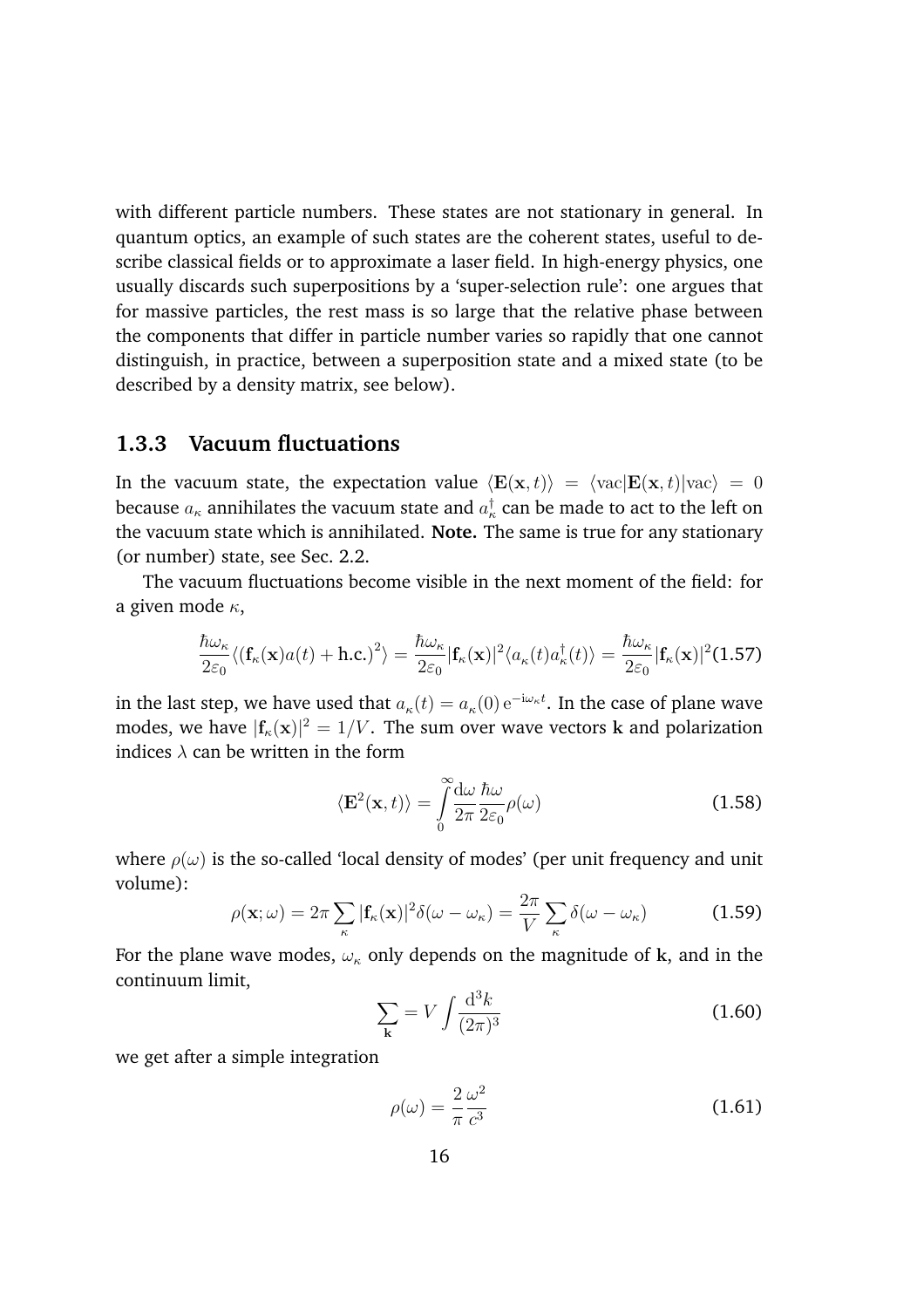The full vacuum fluctuation of the electric field is then infinite

$$
\langle \mathbf{E}^2(\mathbf{x},t) \rangle = \frac{\hbar}{\pi \varepsilon_0 c^3} \int_0^\infty \frac{d\omega}{2\pi} \omega^3
$$
 (1.62)

because the integral diverges at the upper limit. This correlates with an infinite electromagnetic energy density in vacuum (multiply with  $\varepsilon_0/2$  and add the magnetic component, which doubles the result). This "infinite vacuum energy" is one of the unresolved problems in physics. "Intuitive cutoffs" at short wavelengths, for example, at the Planck scale  $(10^{-35} \text{ m})$  give a finite energy density, but with a value that differs by something like 120 orders of magnitude from the energy density associated with cosmological observations (including "dark energy", "cosmological constants" and so on). A simple discussion of the vacuum energy problem has been given by Adler & al. (1995).

**Exercise.** Find a cutoff such that the vacuum energy density equals the 'critical density of the Universe' (the critical mass density is roughly  $10^{-29}\,\mathrm{g/cm}^3,$ given the current expansion rate of the Universe.)

A finite value can be found, if we compute an autocorrelation function of the electric field. A similar calculation gives

$$
\langle \mathbf{E}(\mathbf{x},t) \cdot \mathbf{E}(\mathbf{x},t') \rangle = \int_{0}^{\infty} \frac{d\omega}{2\pi} \frac{\hbar \omega_{\kappa}}{2\varepsilon_{0} c^{3}} \rho(\omega) e^{-i\omega(t-t')} \tag{1.63}
$$

This leads to the integral representation of the  $\Gamma$ -function in the complex plane and finally to

$$
\langle \mathbf{E}(\mathbf{x},t) \cdot \mathbf{E}(\mathbf{x},t') \rangle = \frac{3\hbar}{\pi^2 \varepsilon_0 c^3 \tau^4}
$$
 (1.64)

which is finite for all  $\tau = t - t' \neq 0$ . For any finite value of  $\tau$ , the electric vacuum energy density is thus of the order of  $\hbar\omega_\tau/\lambda_\tau^3$  with the characteristic frequency  $\omega_{\tau} = 1/\tau$  and wavelength  $\lambda_{\tau} = c\tau$ .

# **1.4 Second turn**

We give in this section a few more technical details on field quantization. The information contained here is not part of the ordinary curriculum of this year.

### **1.4.1 Transverse** δ-function

We have encountered the 'transverse  $\delta$ -function'  $\delta_{ij}^{\perp}(\mathbf{x} - \mathbf{x}')$  in the commutator (1.19) between the vector potential and its canonically conjugate momentum. This is a distribution that acts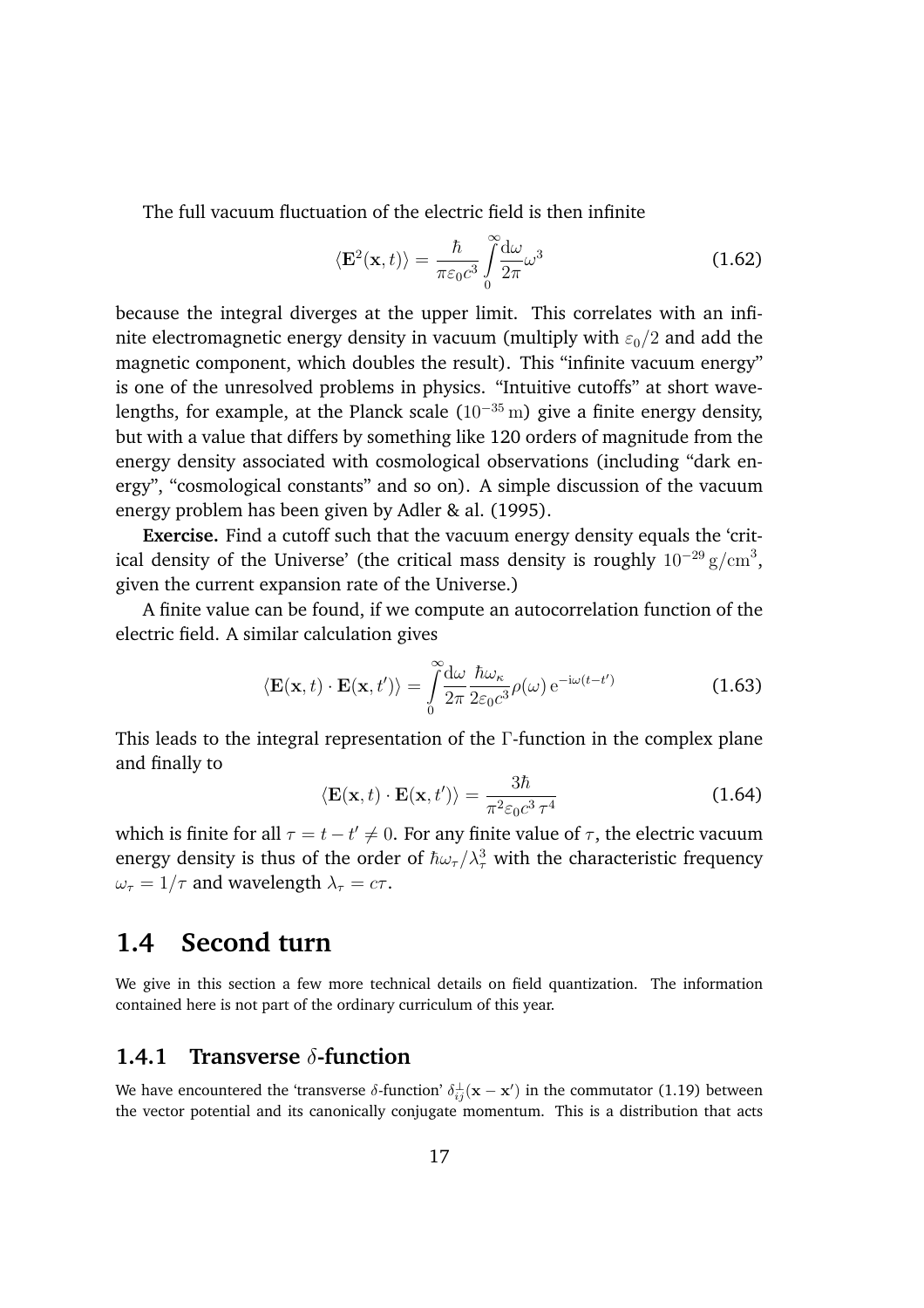like a  $\delta$ -function on fields with zero divergence, and projects an arbitrary vector field  $\bf{F}$  on its transverse part  $\mathbf{F}^{\perp}$ 

$$
F_l^{\perp}(\mathbf{x}) = \int \mathrm{d}^3 x' \, \delta_{lm}^{\perp}(\mathbf{x} - \mathbf{x}') \, F_m(\mathbf{x}')
$$
 (1.65)

By definition, the transverse part has zero divergence,  $\nabla \cdot \mathbf{F}^{\perp} = 0$ . The projection is most easily constructed in Fourier space

$$
F_j^{\perp}(\mathbf{x}) = \int \frac{\mathrm{d}^3 k}{(2\pi)^3} \, \frac{k^2 \delta_{jl} - k_j k_l}{k^2} \tilde{F}_l(\mathbf{k}) \, \mathrm{e}^{\mathrm{i}\mathbf{k} \cdot \mathbf{x}} \tag{1.66}
$$

where  $\mathbf{F}(\mathbf{k})$  is the spatial Fourier transform of  $\mathbf{F}(\mathbf{x})$ . This relation allows to deduce explicit expressions for the transverse  $\delta$ -function.

Note that in the wave equation (1.7) for the vector potential, we have an alternative relation between the current density j and its transverse part:

$$
\mathbf{j}_{\perp}=\mathbf{j}-\varepsilon_0\partial_t\nabla\phi,
$$

The 'longitudinal part' that is subtracted here is thus related to the electrostatic field created by the corresponding charge density. More details are discussed in the exercises.

### **1.4.2 Matter**

Let us consider that all matter is made from charged point particles with charges  $e_{\alpha}$  and positions  $r_{\alpha}$ . The electric charge and current densities are then given by

$$
\rho(\mathbf{x},t) = \sum_{\alpha} e_{\alpha} \delta(\mathbf{x} - \mathbf{r}_{\alpha}(t)), \qquad \mathbf{j}(\mathbf{x},t) = \sum_{\alpha} e_{\alpha} \mathbf{v}_{\alpha}(t) \delta(\mathbf{x} - \mathbf{r}_{\alpha}(t)) \tag{1.67}
$$

The sum runs over all the particles. Charge conservation is ensured provided that  $\dot{\mathbf{r}}_{\alpha} = \mathbf{v}_{\alpha}$ .

The point charges are thus the 'sources' for the electromagnetic field. But their motion is also influenced by the fields via the Newton-Lorentz equations:

$$
\frac{\mathrm{d}}{\mathrm{d}t} \frac{m_{\alpha} \mathbf{v}_{\alpha}}{\sqrt{1 - v_{\alpha}^2/c^2}} = e_{\alpha} \left( \mathbf{E}(\mathbf{r}_{\alpha}) + \mathbf{v}_{\alpha} \times \mathbf{B}(\mathbf{r}_{\alpha}) \right)
$$
(1.68)

We use a relativistic framework here, and with the Lorentz factor, the time derivative is actually the one for the relativistic particle momentum. Note that in these equations, the coordinate  $r_{\alpha}$ enters generally in a nonlinear way. This differs from the Maxwell equations that are linear in the fields and potentials and whose solutions are linear in the charge and current distributions. (The superposition principle can be applied, see Eq.(1.6).) All nonlinear effects in optics can ultimately be traced back to the nonlinear response of matter to an applied electromagnetic field.

**Quantization.** The theory outlined so far describes physics at the end of the 19th century. It is unable to describe a stable state of matter because of the 'radiation catastrophe': positive and negative charges circle around each other, radiate electromagnetic waves and lose energy. Stable bound states exist only when the particle dynamics is quantized—recall the hydrogen atom.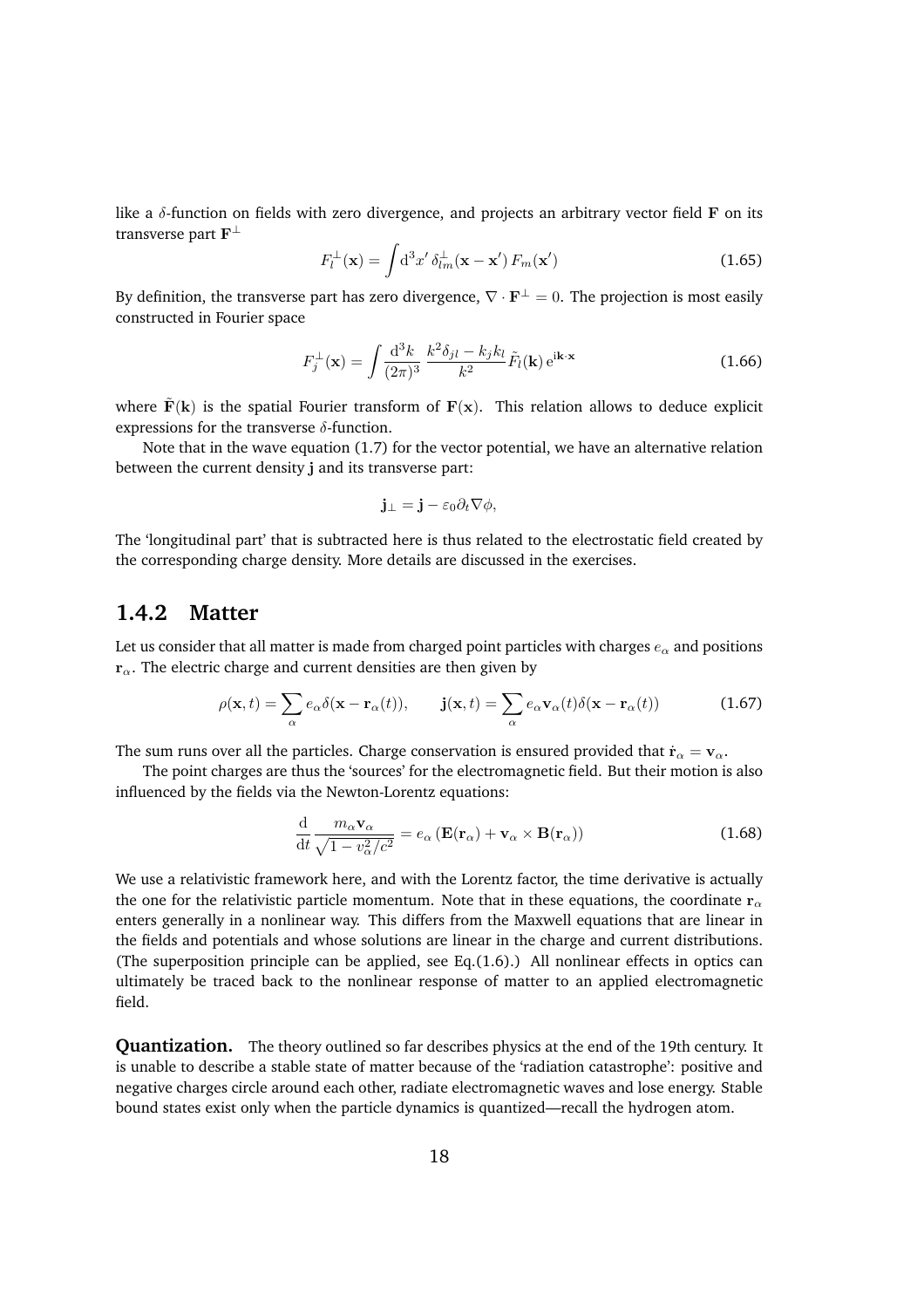Let us recall the typical energy and length scales for the hydrogen atom. The energy levels in Hydrogen are given by

$$
E_n = -\frac{\text{Ryd}}{n^2} = -\frac{me^4}{2(4\pi\varepsilon_0)^2\hbar^2} \frac{1}{n^2}
$$
 (1.69)

where the Rydberg constant is  $1 \text{ Ryd} \approx 13.6 \text{ eV}$ . (In cgs units, drop the factor  $(4\pi\epsilon_0)^2$ .) The size of the Hydrogen atom is of the order of the Bohr radius

$$
a_0 = \frac{4\pi\varepsilon_0\hbar^2}{me^2} \tag{1.70}
$$

The typical wavelength of an electromagnetic wave resonant with a transition in Hydrogen is therefore of the order of

$$
\lambda = \frac{\hbar c}{\text{Ryd}} = \frac{2}{\alpha_{\text{fs}}} a_0 \tag{1.71}
$$

$$
\frac{1}{\alpha_{\text{fs}}} = \frac{4\pi\varepsilon_0 \,\hbar c}{e^2} \approx 137 \tag{1.72}
$$

Here,  $\alpha_{fs}$  is the fine structure constant. Its inverse can be understood as a measure of the speed of light in 'atomic units' (the natural units for the Hydrogen problem). The value  $1/\alpha_{fs} \approx 137$  is fairly large. This means two things:

- the size of the hydrogen atom is small compared to the wavelength of resonant radiation: the Lorentz force (1.68) has therefore only a weak dependence on  $r_{\alpha}$ ;
- the typical velocity of an electron in the Hydrogen atom is in the non-relativistic regime: we can therefore use non-relativistic mechanics to describe the matter response.

This will justify several approximations for the atom-light interaction that we are going to make in the rest of the lecture.

### **1.4.3 Lagrange-Hamilton formulation**

Lagrangian. We now proceed to quantize the wave equation (1.7) in the 'canonical way'. The first step is to guess the corresponding Lagrangian. A good guess is the Lagrangian

$$
L = -\sum_{\alpha} m_{\alpha} c^2 \sqrt{1 - \dot{\mathbf{r}}_{\alpha}^2/c^2} + \int d^3x \, \mathcal{L}_{F+I} \tag{1.73}
$$

where the Lagrangian density for the field and its interaction with the electric charges is given by

$$
\mathcal{L}_{F+I} = \frac{\varepsilon_0}{2} \left( \dot{\mathbf{A}} + \nabla \phi \right)^2 - \frac{1}{2\mu_0} (\nabla \times \mathbf{A})^2 - \phi \rho + \mathbf{A} \cdot \mathbf{j}.
$$
 (1.74)

Via the Euler-Lagrange equations, one gets the Maxwell equations (1.5,1.7) for the fields and the Newton-Lorentz equation (1.68) for the particles. Note that the Lagrangian (1.73,1.74) is invariant under gauge transformations

$$
\phi \mapsto \phi - \partial_t \chi, \qquad \mathbf{A} \mapsto \mathbf{A} + \nabla \chi \tag{1.75}
$$

where  $\chi(\mathbf{x}, t)$  is an arbitrary smooth function. This gauge invariance is connected to charge conservation.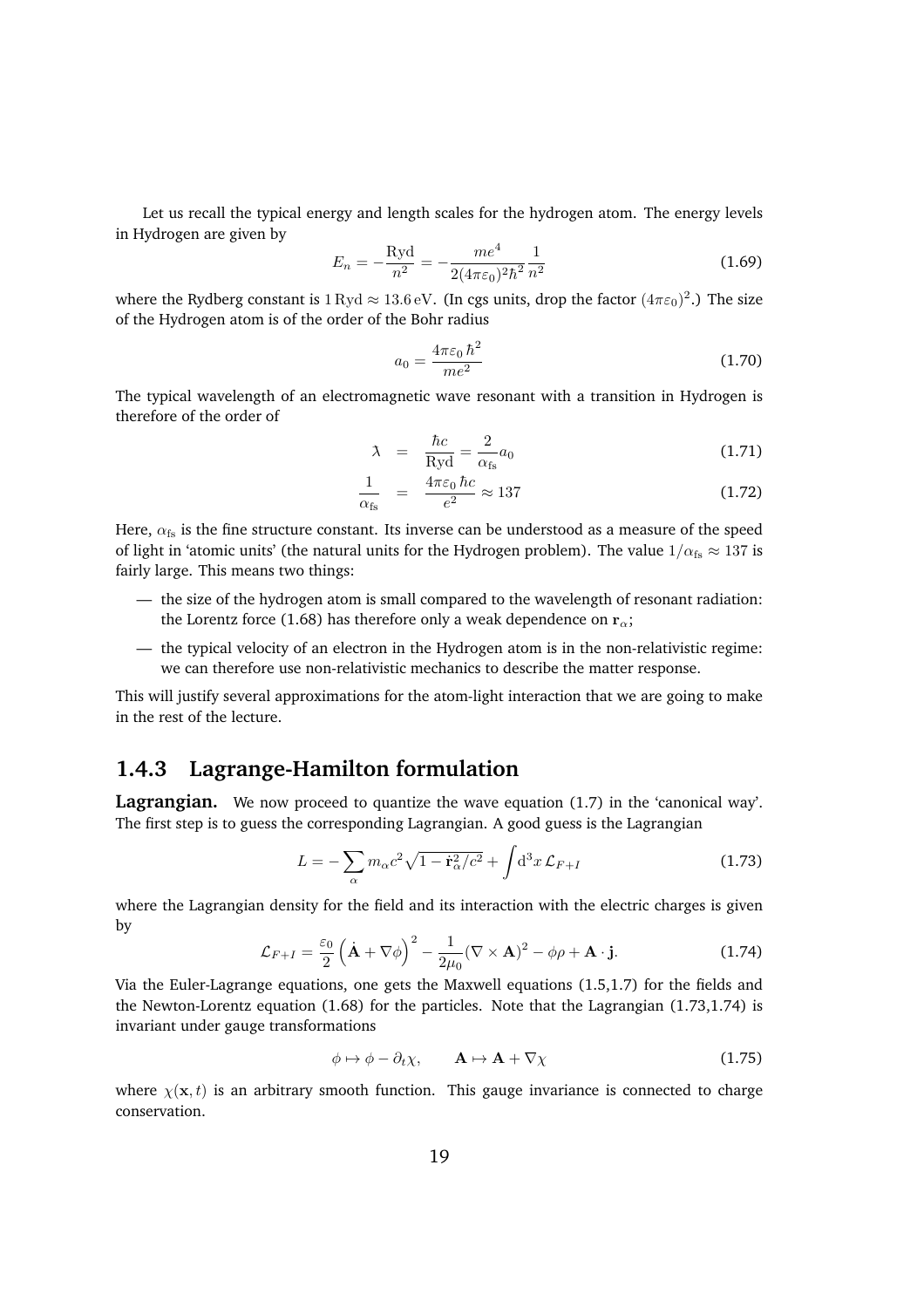**Coulomb gauge.** We now proceed to specialize to the Coulomb gauge, simplify the Lagrangian and derive the Hamiltonian. We start with the terms involving the scalar potential in the Lagrangian (1.74). The mixed term is

$$
\dot{\mathbf{A}} \cdot \nabla \phi = \nabla \cdot (\dot{\mathbf{A}} \phi) - \phi \nabla \cdot \dot{\mathbf{A}} \tag{1.76}
$$

The first term is a divergence, and leads to a surface integral when integrated over the volume. We adopt the usual boundary condition that at the (infinitely remote) surface, the fields vanish: then this term is zero. The second term is zero in the Coulomb gauge  $\nabla \cdot \mathbf{A} = 0$ .

The term quadratic in the scalar potential is

$$
(\nabla \phi)^2 = \nabla \cdot (\phi \nabla \phi) - \phi \nabla^2 \phi = \nabla \cdot (\phi \nabla \phi) + \phi \rho / \varepsilon_0 \tag{1.77}
$$

using the Laplace equation (1.5). The second term thus combines with the interaction part  $-\phi \rho$ in the Lagrangian that becomes  $-\frac{1}{2}\phi\rho.$  This energy can be interpreted as the Coulomb interaction energy between the charges:

$$
V_{\text{Coul}} = \frac{1}{2} \int d^x \phi \rho = \frac{1}{2} \int d^3 x \, d^3 x' \, \frac{\rho(\mathbf{x}) \rho(\mathbf{x}')}{4\pi \varepsilon_0 |\mathbf{x} - \mathbf{x}'|} \tag{1.78}
$$

$$
= \frac{1}{2} \sum_{\alpha\beta} \frac{e_{\alpha} e_{\beta}}{4\pi\varepsilon_0 \left| \mathbf{r}_{\alpha} - \mathbf{r}_{\beta} \right|} \tag{1.79}
$$

where the factor  $\frac{1}{2}$  ensures that all pairs of charges are only counted once. The divergent selfinteraction for  $r_\alpha = r_\beta$  also appears here. It is usually discarded. The key point to note is that in *the Coulomb gauge, the contribution of the scalar potential depends only on the particle coordinates. It is not a proper degree of freedom of the fields.*

To summarize, in the Coulomb gauge, the Lagrangian can be split into the following form:

$$
L = -\sum_{\alpha} m_{\alpha} c^2 \sqrt{1 - v_{\alpha}^2/c^2} - V_{\text{Coul}} (\{\mathbf{r}_{\alpha}\}) + \int d^3 x \, \mathcal{L}_{\text{F+1}}^{\perp} \tag{1.80}
$$

with

$$
\mathcal{L}_{\mathrm{F+I}}^{\perp} = \frac{\varepsilon_0}{2} \dot{\mathbf{A}}^2 - \frac{1}{2\mu_0} (\nabla \times \mathbf{A})^2 + \mathbf{A} \cdot \mathbf{j}.
$$
 (1.81)

We have added the subscript  $\mu$  to remind ourselves that this is only valid if the vector potential is transverse.

**Hamiltonian.** For the Hamiltonian, we need the canonical momenta conjugate to  $r_\alpha$  and A:

$$
\mathbf{p}_{\alpha} = \frac{\partial L}{\partial \dot{\mathbf{r}}_{\alpha}} = \frac{m\dot{\mathbf{r}}_{\alpha}}{\sqrt{1 - \dot{\mathbf{r}}_{\alpha}^2/c^2}} + e_{\alpha} \mathbf{A}(\mathbf{r}_{\alpha})
$$
(1.82)

$$
\Pi(\mathbf{x}) = \frac{\delta L}{\delta \dot{\mathbf{A}}(\mathbf{x})} = \varepsilon_0 \dot{\mathbf{A}}(\mathbf{x})
$$
\n(1.83)

The particle momentum contains the relativistic kinetic momentum and an electromagnetic contribution. For the field momentum, it looks as if  $\varepsilon_0$  where the 'mass' and  $\dot{A}$  the velocity. But the derivative looks strange, it is a ...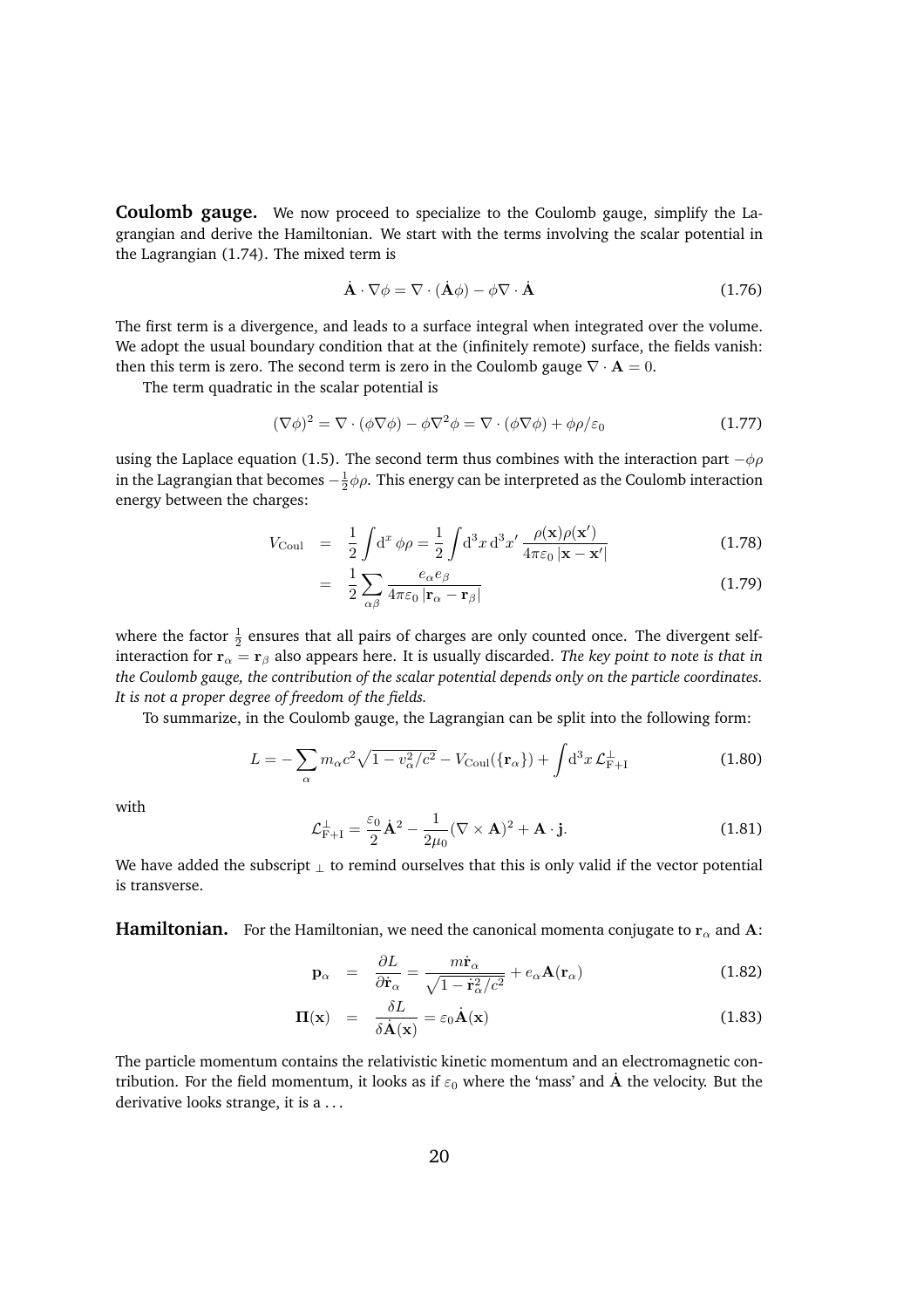**Functional derivative.** In the field case, we have a continuous collection of degrees of freedom, labelled by the space-points x. This requires a generalization of the notion of a derivative to the infinite-dimensional case: the 'functional derivative'  $\delta L/\delta \dot{\bf A}({\bf x})$ . It is the generalization of a gradient.

In mathematical terms, if we have a 'functional'  $L[A(x)]$ , i.e. a mapping from the space of vector fields into the real numbers, its functional derivative is defined by the following approximation:

$$
L[\mathbf{A}(\mathbf{x}) + \delta \mathbf{A}(\mathbf{x})] \approx L[\mathbf{A}(\mathbf{x})] + \int d^3x \left. \frac{\delta L}{\delta \mathbf{A}(\mathbf{x})} \right|_{\mathbf{A}(\mathbf{x})} \delta \mathbf{A}(\mathbf{x}) + \mathcal{O}(\delta \mathbf{A}^2)
$$
(1.84)

Here, the second line is an example of a linear functional because the integral is linear in  $\delta A(x)$ . The function with which the small deviation  $\delta A(x)$  is weighted under the integral *defines* the functional derivative. A mathematical theorem ensures that in a suitable space of functions, all linear functionals take this integral form.

It is a simple exercise to derive with  $(1.84)$  expression  $(1.83)$  for the field momentum  $\Pi$ . We shall return to a less trivial example below.

The Hamiltonian is given by

$$
H = \sum_{\alpha} \mathbf{p}_{\alpha} \cdot \dot{\mathbf{r}}_{\alpha} + \int d^3 x \, \mathbf{\Pi} \cdot \dot{\mathbf{A}} - L \tag{1.85}
$$

where the field part is the obvious generalization to a continuous set of degrees of freedom. Putting everything together, we get

$$
H = \sqrt{[\mathbf{p}_{\alpha} - e_{\alpha} \mathbf{A}(\mathbf{r}_{\alpha})]^2 c^2 + m^2 c^4} + V_{\text{Coul}}(\{\mathbf{r}_{\alpha}\})
$$

$$
+ \int d^3x \left[ \frac{\mathbf{\Pi}^2}{2\varepsilon_0} + \frac{(\nabla \times \mathbf{A})^2}{2\mu_0} \right]
$$
(1.86)

where the interaction between matter and (transverse) field arises due to the 'minimal coupling' prescription only. (The term linear in j in the Lagrangian cancels with the term linear in  $\dot{\mathbf{r}}_{\alpha}$ in (1.85).)

**Canonical equations.** The motion of particles and fields in the Hamiltonian formalism can be described in a compact way in terms of Poisson brackets. We discuss this in some detail because they provide another example of functional derivatives and because they bear strong similarities to the commutators of the quantum theory. In addition, it turns out to be tricky to get the transverse wave equation (1.7).

The Poisson bracket provides the time evolution of any function *Q* (or functional) of the coordinates and momenta by

$$
\dot{Q} = \{H, Q\} \tag{1.87}
$$

where we define

$$
\{A, B\} = \sum_{\alpha} \frac{\partial A}{\partial \mathbf{p}_{\alpha}} \cdot \frac{\partial B}{\partial \mathbf{r}_{\alpha}} - \frac{\partial A}{\partial \mathbf{r}_{\alpha}} \cdot \frac{\partial B}{\partial \mathbf{p}_{\alpha}} + \int d^{3}x \left[ \frac{\delta A}{\delta \mathbf{\Pi}(\mathbf{x})} \cdot \frac{\delta B}{\delta \mathbf{A}(\mathbf{x})} - \frac{\delta A}{\delta \mathbf{A}(\mathbf{x})} \cdot \frac{\delta B}{\delta \mathbf{\Pi}(\mathbf{x})} \right]
$$
(1.88)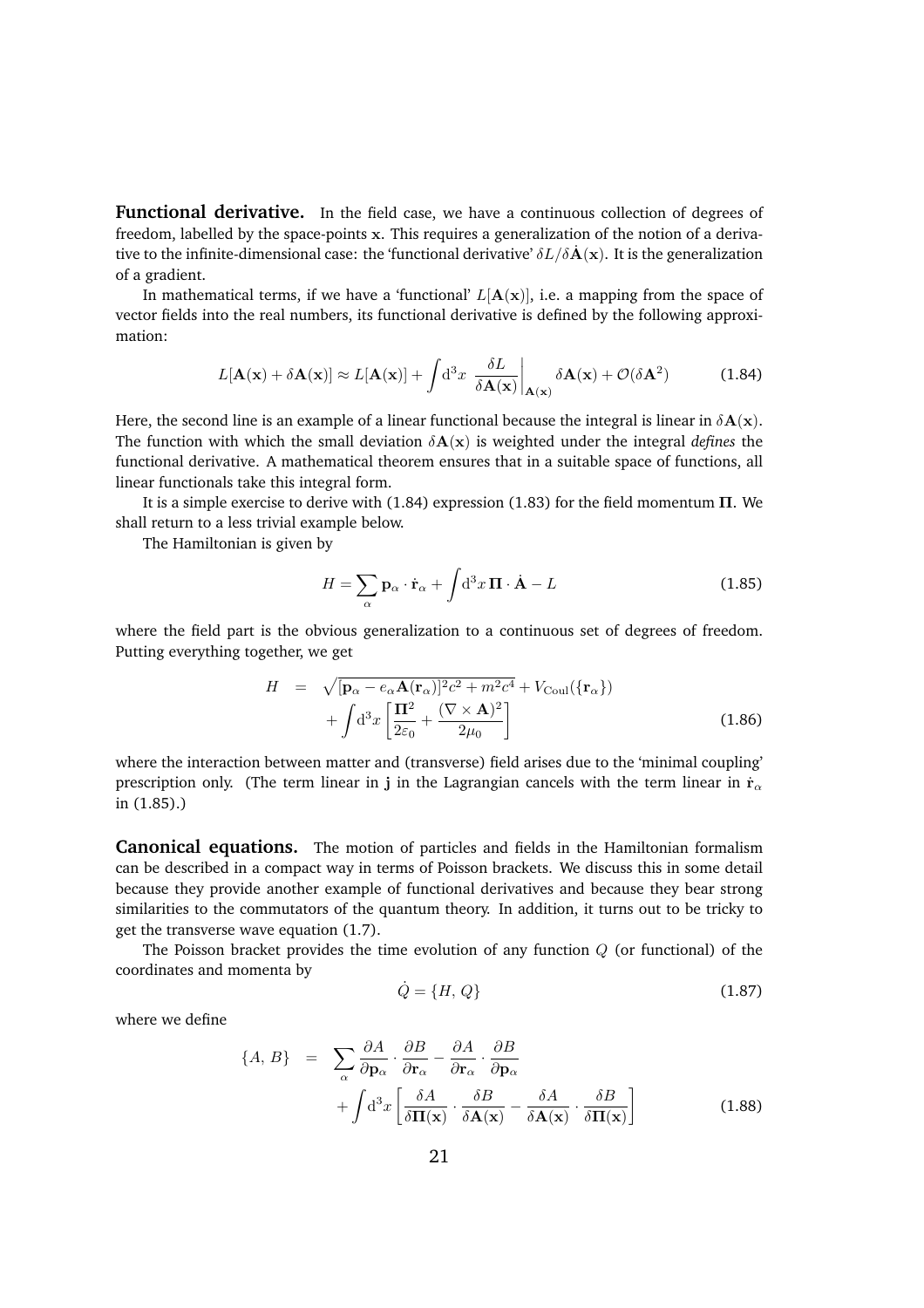Here, functional derivatives with respect to  $A$  and  $\Pi$  appear for the fields. The Poisson bracket is antisymmetric in *A* and *B* and satisfies a 'Jacobi identity' (as does the commutator).

By working out  $\{H, \mathbf{r}_{\alpha}\}\)$ , only the second term of the first line in (1.88) contributes, and we get (after some calculations) the relativistic relation between velocity and momentum, Eq.(1.82). This is left as an exercise. Similarly, one gets  $\dot{\mathbf{A}} = \mathbf{\Pi}/\varepsilon_0$ .

A more complicated calculation is needed for  $\Pi$  where we have to evaluate

$$
-\frac{\delta}{\delta \mathbf{A}(\mathbf{x})}\sqrt{[\mathbf{p}_{\alpha}-e_{\alpha}\mathbf{A}(\mathbf{r}_{\alpha})]^{2}c^{2}+m^{2}c^{4}}
$$
(1.89)

We note first that

$$
\frac{\delta \mathbf{A}(\mathbf{r}_{\alpha})}{\delta \mathbf{A}(\mathbf{x})} = \delta(\mathbf{r}_{\alpha} - \mathbf{x})
$$
\n(1.90)

because the 'evaluation functional'  ${\bf A} \mapsto {\bf A}({\bf r}_\alpha)$  is of course a linear functional. (For mathematicians, this property *defines* the  $\delta$ -function.) To proceed, we use the usual rules of differential calculus and get

$$
-\frac{\delta}{\delta \mathbf{A}(\mathbf{x})}\sqrt{[\mathbf{p}_{\alpha}-e_{\alpha}\mathbf{A}(\mathbf{r}_{\alpha})]^{2}c^{2}+m^{2}c^{4}}=\delta(\mathbf{r}_{\alpha}-\mathbf{x})\frac{e_{\alpha}(\mathbf{p}_{\alpha}-e_{\alpha}\mathbf{A}(\mathbf{r}_{\alpha}))c^{2}}{\sqrt{[\mathbf{p}_{\alpha}-e_{\alpha}\mathbf{A}(\mathbf{r}_{\alpha})]^{2}c^{2}+m^{2}c^{4}}}
$$
(1.91)

Performing the same calculations as for the particles' equations of motion, this can be written as the current density  $\mathbf{j}(\mathbf{x})$ .

The last term now involves the derivative

$$
-\frac{\delta}{\delta \mathbf{A}(\mathbf{x})} \frac{1}{2\mu_0} \int d^3x (\nabla \times \mathbf{A})^2
$$
 (1.92)

that we handle with the mathematical definition (1.84). Consider a small change  $a(x)$  of the vector potential. To linear order, this gives a change

$$
(\nabla \times (\mathbf{A} + \mathbf{a}))^2 - (\nabla \times \mathbf{A})^2 \approx 2(\nabla \times \mathbf{a}) \cdot (\nabla \times \mathbf{A})
$$
  
= 2\nabla \cdot [\mathbf{a} \times (\nabla \times \mathbf{A})] + 2\mathbf{a} \cdot [\nabla \times (\nabla \times \mathbf{A})] (1.93)

the first term is a divergence and vanishes after integrating over all space. The second one contains a multiplied with a weighting function so that we get

$$
-\frac{1}{2\mu_0} \frac{\delta}{\delta \mathbf{A}(\mathbf{x})} \int d^3 x (\nabla \times \mathbf{A})^2 = -\frac{1}{\mu_0} \nabla \times (\nabla \times \mathbf{A})
$$
(1.94)

Putting everything together, we have for the equation of motion of the vector potential:

$$
\dot{\Pi} = \varepsilon_0 \ddot{\mathbf{A}} = \mathbf{j}(\mathbf{x}) - \frac{1}{\mu_0} \nabla \times (\nabla \times \mathbf{A}) \qquad \dots \text{wrong}
$$
 (1.95)

which is nearly equivalent to the wave equation (1.7). The point is that the source term is the 'full current', not its transverse part. This is actually an error in our calculation because we did not take into account the fact that the vector potential is restricted to be transverse.

A simple way to repair this is to use  $A_{\perp}$  in the Lagrangian (1.80) and the Hamiltonian (1.86). Now, the link between  $A_{\perp}$  and the 'full' A is a linear functional (actually, a linear projector).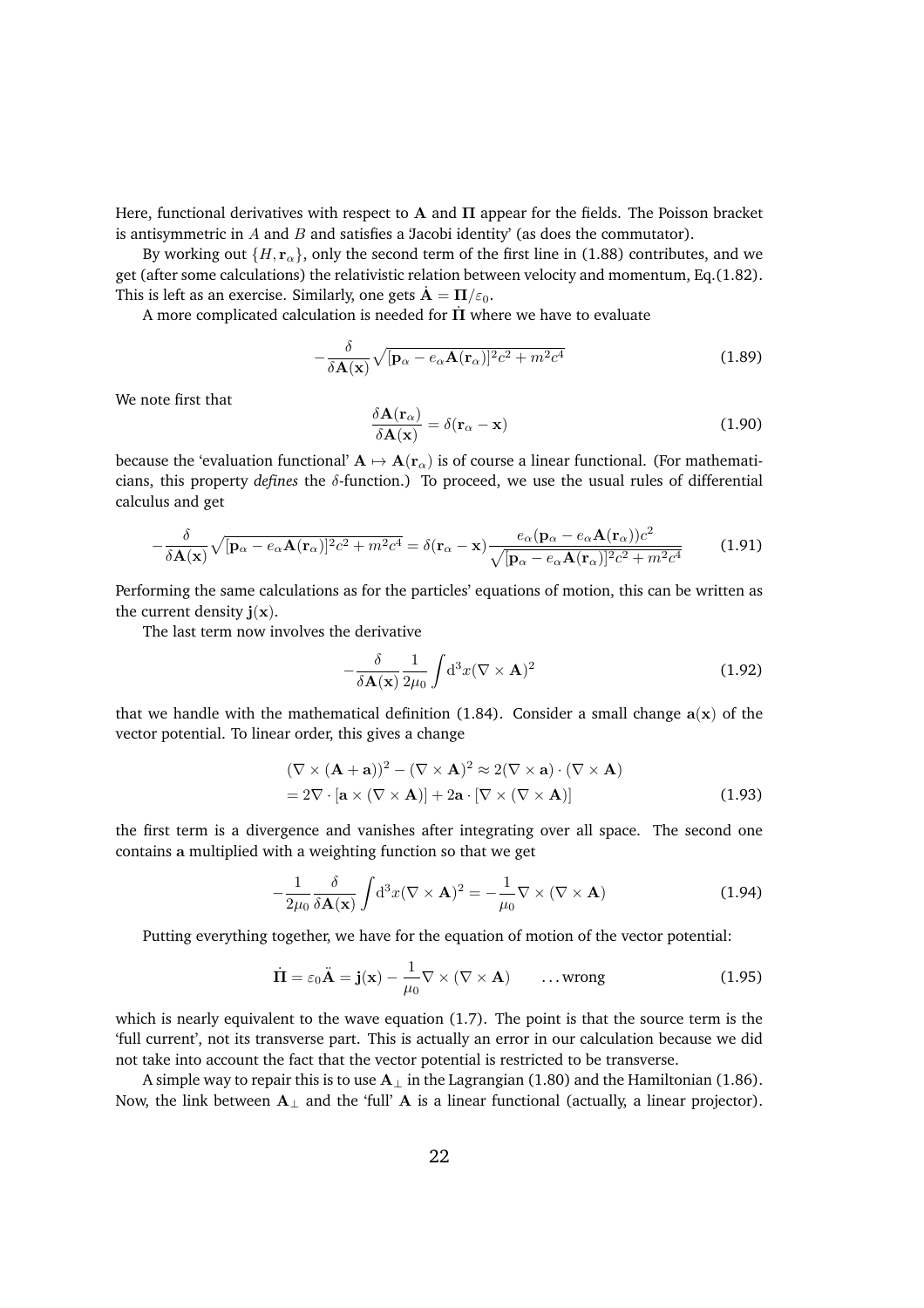This can be seen in the following way: consider an arbitrary A and perform a gauge transformation (1.75) to remove the nonzero divergence. This fixes the 'gauge function' to satisfy

$$
\nabla^2 \chi = -\nabla \cdot \mathbf{A} \tag{1.96}
$$

whose solution (vanishing at infinity) is given by a 'superposition of Coulomb potentials':

$$
\chi(\mathbf{x}) = \frac{1}{4\pi} \int d^3 x' \, \frac{\nabla' \cdot \mathbf{A}(\mathbf{x}')}{|\mathbf{x} - \mathbf{x}'|}
$$
(1.97)

where  $\nabla'$  means the gradient with respect to  $\mathbf{x}'$ . After the gauge transformation, the now transverse vector potential is given by

$$
\mathbf{A}_{\perp}(\mathbf{x}) = \mathbf{A}(\mathbf{x}) + \frac{1}{4\pi} \int d^3 x' \left[ \nabla' \cdot \mathbf{A}(\mathbf{x}') \right] \nabla \frac{1}{|\mathbf{x} - \mathbf{x}'|}
$$
(1.98)

Now,  $\nabla(1/r) = -\nabla'(1/r)$ , and after one integration by parts we have

$$
A_{\perp i}(\mathbf{x}) = \int \mathrm{d}^3 x' \,\delta_{ij}^{\perp}(\mathbf{x} - \mathbf{x}') A_j(\mathbf{x}) \tag{1.99}
$$

where the transverse  $\delta$ -function appears for which we have just derived the following representation

$$
\delta_{ij}^{\perp}(\mathbf{x} - \mathbf{x}') = \delta_{ij}\delta(\mathbf{x} - \mathbf{x}') + \frac{1}{4\pi}\partial_j'\partial_i'\frac{1}{|\mathbf{x} - \mathbf{x}'|}
$$
(1.100)

A careful evaluation of the second derivatives yields the explicit result

$$
\delta_{ij}^{\perp}(\mathbf{x} - \mathbf{x}') = \frac{2}{3}\delta_{ij}\delta(\mathbf{x} - \mathbf{x}') - \frac{1}{4\pi}\left(\frac{\delta_{ij}}{r^3} - 3\frac{r_ir_j}{r^5}\right), \qquad \mathbf{r} = \mathbf{x} - \mathbf{x}' \tag{1.101}
$$

By construction, the transverse  $\delta$ -function acts like a usual  $\delta$ -function on vector fields that are already transverse. We can interpret it as the 'unit operator' in the space of transverse vector fields.

Finally, if we write  $A_{\perp}$  in the Hamiltonian, the equations of motion for  $A_{\perp i}(\mathbf{x})$  lead to the following term

$$
\int d^3x' \frac{\delta H}{\delta \Pi_j(\mathbf{x}')} \frac{\delta A_{\perp i}(\mathbf{x})}{\delta A_j(\mathbf{x}')} = \int d^3x' \frac{\delta H}{\delta \Pi_j(\mathbf{x}')} \delta_{ij}^{\perp}(\mathbf{x} - \mathbf{x}') = \left(\frac{\delta H}{\delta \Pi(\mathbf{x}')} \right)_{\perp i}
$$
(1.102)

The functional derivative with respect to A makes the transverse  $\delta$ -function appear. The integral over  $x'$  then projects the functional derivative with respect to  $\Pi$  into the transverse subspace. In this way, the time derivative of  $A_{\perp}$  is transverse, as it should be in order to maintain the Coulomb gauge at all times.

The same procedure applies to the equation of motion for the field momentum: the bottomline is that the source current j is 'transversalized', leading to the correct wave equation (1.7).

### **1.4.4 Quantization**

**Mode expansion.** The next step is to look for 'normal modes' of this field theory. We first identify some general requirements for the modes. The passage to plane waves is a little bit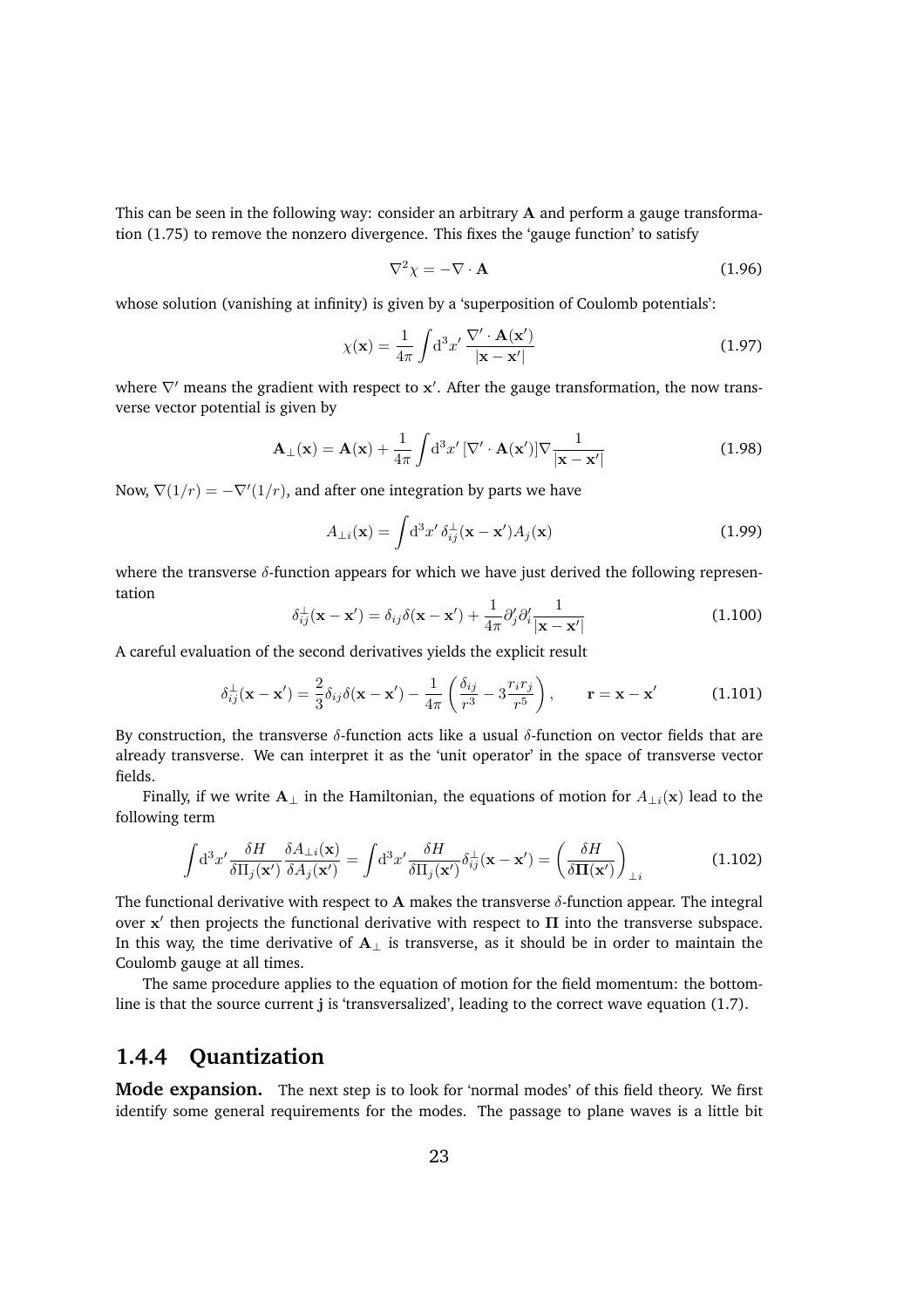tricky and is treated in detail in Sec. 1.1.2. Note that we ignore for the moment the matter-field coupling: wo focus on the field Hamiltonian only.

We adopt the expansion

$$
\left(\begin{array}{c}\n\mathbf{A}(\mathbf{x},t) \\
\mathbf{\Pi}(\mathbf{x},t)\n\end{array}\right) = \sum_{\kappa} \mathbf{f}_{\kappa}(\mathbf{x}) \left(\begin{array}{c} q_{\kappa}(t) \\
p_{\kappa}(t)\n\end{array}\right) \tag{1.103}
$$

where the 'mode functions'  $f_{\kappa}(\mathbf{x})$  carry the space dependence and the 'coordinates'  $q_{\kappa}(t)$  and 'momenta'  $p_{\kappa}(t)$  the time-dependence.

The Coulomb gauge requires, of course,  $\nabla \cdot \mathbf{f}_{\kappa}(\mathbf{x})=0$ : the mode functions must be transverse.

We want the Hamiltonian to adopt a simple form using these modes. The space integral over  $\Pi^2$  becomes simple if we impose the modes to be orthogonal:

$$
\int d^3x \, \mathbf{f}_{\kappa}(\mathbf{x}) \cdot \mathbf{f}_{\kappa'}(\mathbf{x}) = N_{\kappa} \delta_{\kappa \kappa'} \tag{1.104}
$$

where  $N_{\kappa}$  is a normalization constant that we fix later. The momentum-part of the Hamiltonian then becomes

$$
\frac{1}{2\varepsilon_0} \int d^3 x \, \mathbf{\Pi}^2 = \sum_{\kappa} N_{\kappa} \frac{p_{\kappa}^2}{2\varepsilon_0} \tag{1.105}
$$

Similarly, for the integral over  $(\nabla \times \mathbf{A})^2$ . Integrating by parts:

$$
\int d^3x \left( \nabla \times \mathbf{f}_{\kappa} \right) \cdot \left( \nabla \times \mathbf{f}_{\kappa'} \right) \n= \int d\mathbf{A} \cdot \left[ \mathbf{f}_{\kappa} \times \left( \nabla \times \mathbf{f}_{\kappa'} \right) \right] + \int d^3x \, \mathbf{f}_{\kappa} \cdot \left[ \nabla \times \left( \nabla \times \mathbf{f}_{\kappa'} \right) \right]
$$
\n(1.106)

The volume integral, strictly speaking, must be evaluated over a finite volume only, otherwise, we could not work with a discrete set of mode labels  $\kappa$ . The boundary term can nevertheless be made to vanish if either (i) the mode function  $f_{\kappa}$  or its curl ( $\nabla \times f_{\kappa'}$ ) is required to vanish on the boundary of the volume or (ii) periodic boundary conditions on 'opposite faces' of a cubic volume are assumed. The case (i) is appropriate for modes in a cavity with perfectly conducting boundaries: then,  $f_{\kappa}$  is proportional to the electric field, and the integrand in Eq.(1.106) vanishes because the field is normal to the boundary. The case (ii) is the favorite one for theorists because the mode functions can be taken as plane waves. Note that the eigenfrequencies of the two cavities are not the same. We ignore for the moment the complications of complex mode functions (see details below and the exercises) and continue.

The volume integral in (1.106) is reduced to the orthogonality relation if we require the mode functions to be eigenfunctions of the (vector) Helmholtz equation:

$$
\nabla \times (\nabla \times \mathbf{f}_{\kappa}) = \varepsilon_0 \mu_0 \omega_{\kappa}^2 \mathbf{f}_{\kappa}
$$
 (1.107)

(This equation is actually equivalent to the scalar Helmholtz equation for all components of  $f_{\kappa}$ because of transversality.)

With all these assumptions taken together, the Hamiltonian for the field takes the form

$$
H_{\rm F} = \sum_{\kappa} \left[ \frac{N_{\kappa}}{2\varepsilon_0} p_{\kappa}^2 + \frac{\varepsilon_0}{2} N_{\kappa} \omega_{\kappa}^2 q_{\kappa}^2 \right]
$$
(1.108)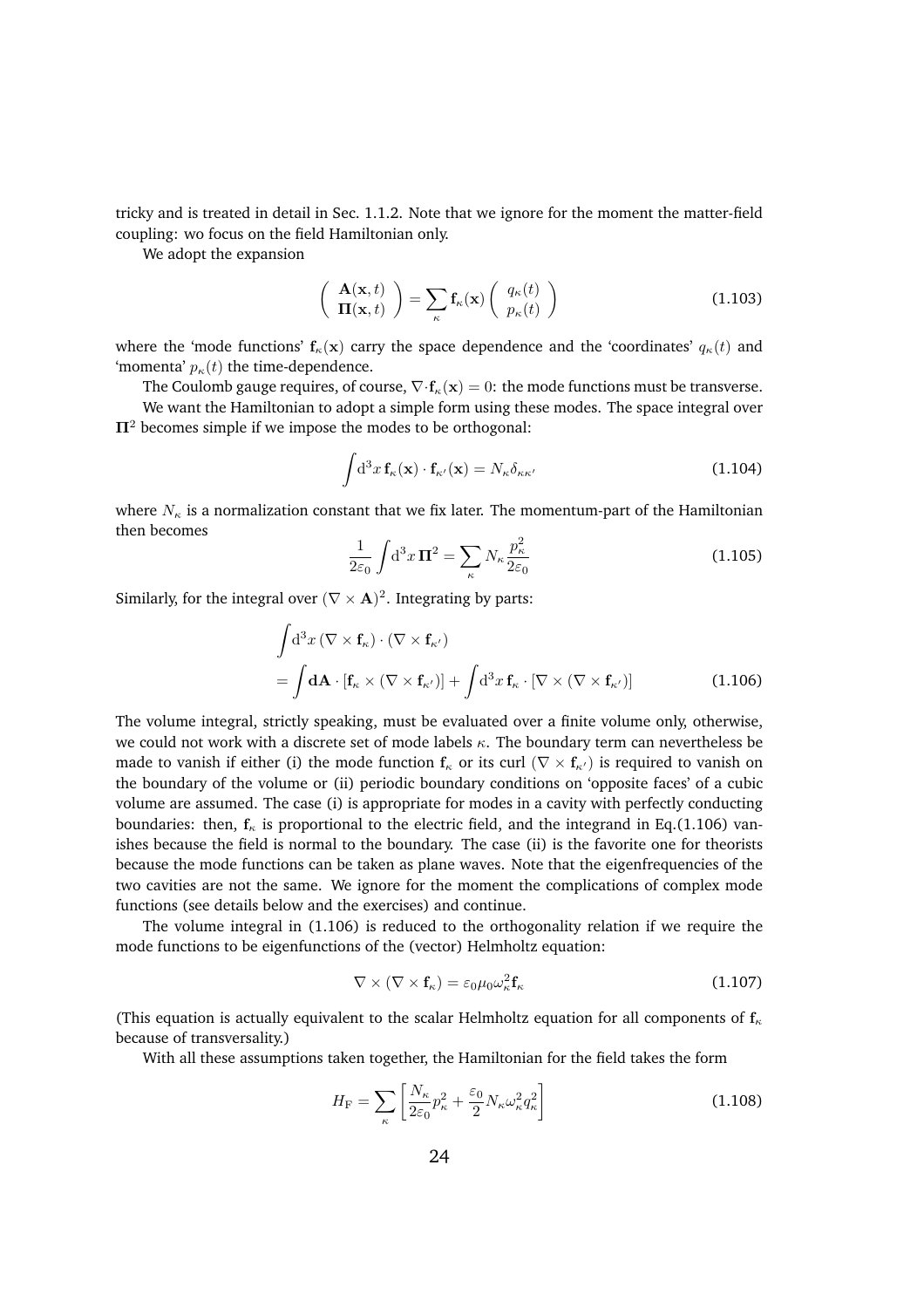We now fix the normalization to be  $N_{\kappa} = 1$  and get a sum of harmonic oscillator Hamiltonians, one for each mode  $\kappa$  with 'mass'  $\varepsilon_0$  and frequency  $\omega_{\kappa}$ .

Note: the construction of field modes is a 'classical problem' of electrodynamics, it has nothing to do with quantum mechanics. The word 'quantization volume' that is sometimes used (to ensure that the mode index  $\kappa$  is discrete) is therefore misleading. Quantization is something different, as we shall see now.

**Mode operators.** Quantization proceeds by promoting the  $p_{\kappa}$  and  $q_{\kappa}$  to operators with the commutation relations

$$
\frac{\mathrm{i}}{\hbar} \left[ p_{\kappa}, \, q_{\kappa'} \right] = \delta_{\kappa \kappa'} \tag{1.109}
$$

The choice for this commutator is similar to the one for the particle coordinates and momenta in ordinary quantum mechanics. So in the end, field quantization is nothing else but ordinary quantization, once the dynamics of the field is reduced to a discrete set of 'normal modes'. The procedure that we have followed was first laid out by Dirac. It is called 'canonical quantization'.

The commutator between the fields becomes

$$
\frac{i}{\hbar}\left[\Pi_i(\mathbf{x}),\,A_j(\mathbf{x}')\right] = \sum_{\kappa} f_{\kappa i}(\mathbf{x}) f_{\kappa j}(\mathbf{x}') = \delta_{ij}^{\perp}(\mathbf{x} - \mathbf{x}')\tag{1.110}
$$

The last equality is obtained by applying the canonical quantization scheme directly to the fields, care being taken that the fields (operators) 'live' in the space of transverse vector fields (operators). It means that the mode functions  $f(x)$  form a *complete set* of functions in the transverse field space. To implement this equality, one takes in practice the limit of an infinitely large quantization volume where the sum degenerates into an integral. With discrete functions, one can actually represent only a 'finite volume version' of the transverse  $\delta$ -function—the one that comes by applying the finite volume boundary conditions to the equation (1.96).

For the harmonic oscillator, creation and annihilation operators are a convenient tool to construct the Hilbert space of quantum states. In our context, these operators,  $a_{\kappa}^{\dagger}$  and  $a_{\kappa}$ , correspond to the 'creation' and 'destruction' of one 'photon'. The mode coordinate and momentum operators are given by

$$
q_{\kappa} = \sqrt{\frac{\hbar}{2\varepsilon_0 \omega_{\kappa}}} \left( a_{\kappa} + a_{\kappa}^{\dagger} \right) \tag{1.111}
$$

$$
p_{\kappa} = \sqrt{\frac{\hbar \varepsilon_0 \omega_{\kappa}}{2}} \mathbf{i} \left( a_{\kappa}^{\dagger} - a_{\kappa} \right) \tag{1.112}
$$

where we continue to write  $\varepsilon_0$  for the oscillator mass and where the commutation relation is

$$
\left[a_{\kappa}, a_{\kappa'}^{\dagger}\right] = \delta_{\kappa \kappa'} \tag{1.113}
$$

The field Hamiltonian then takes the form

$$
H_{\rm F} = \sum_{\kappa} \frac{\hbar \omega_{\kappa}}{2} \left( a_{\kappa} a_{\kappa}^{\dagger} + a_{\kappa}^{\dagger} a_{\kappa} \right) = \sum_{\kappa} \hbar \omega_{\kappa} \left( a_{\kappa}^{\dagger} a_{\kappa} + \frac{1}{2} \right)
$$
(1.114)

The last way of writing makes two essential things explicit: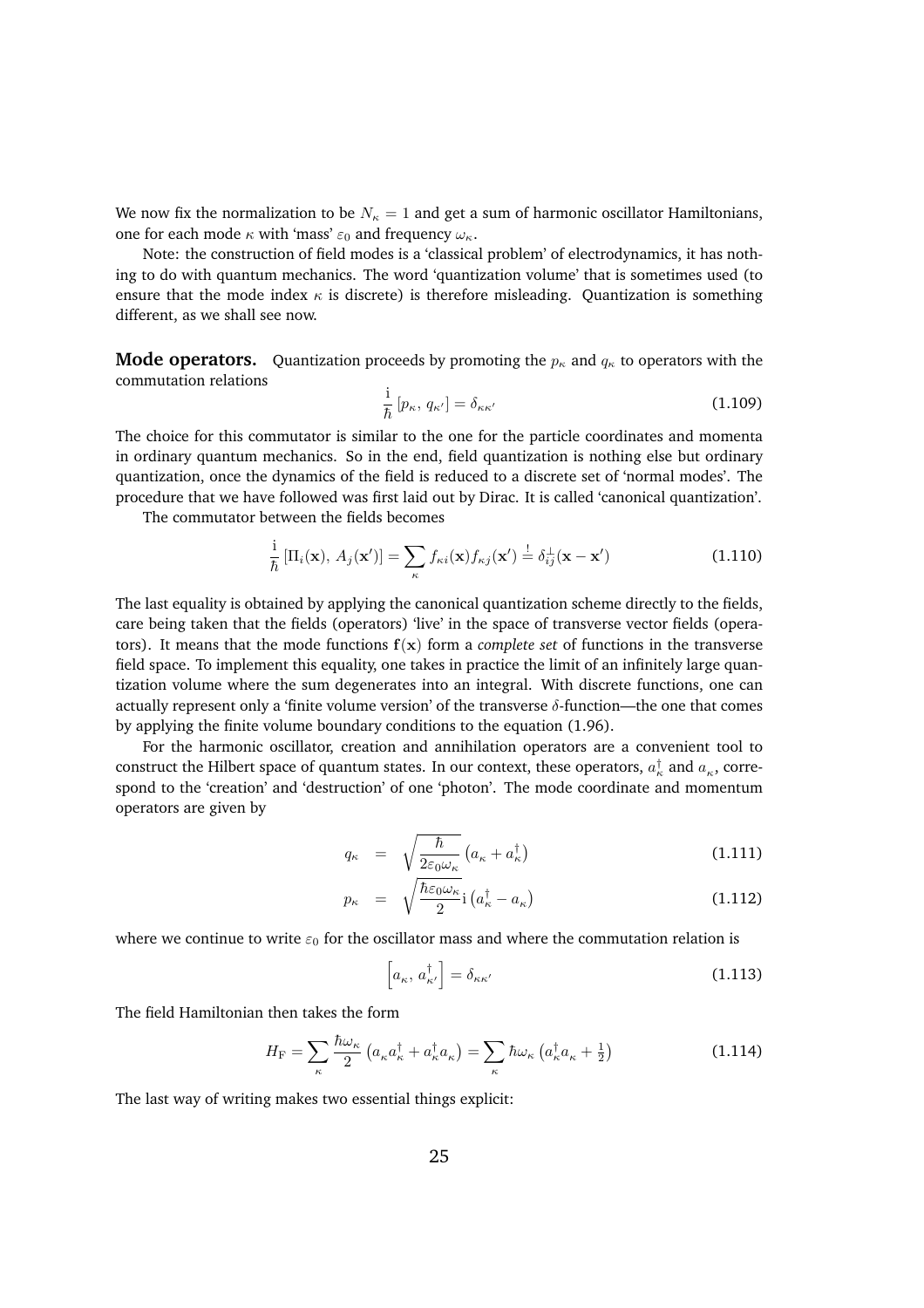- the energies (the energy eigenvalues!) of a given field mode are quantized in units of  $\hbar \omega_{\kappa}$ (a 'photon energy') and the 'number of photons' is represented by the operator  $a_{\kappa}^{\dagger}a_{\kappa}$ .
- The ground state of the field corresponds to the state  $|vac\rangle$  such that  $a_{\kappa}|vac\rangle = 0$  for all  $\kappa$ . This is an energy eigenstate whose energy is infinite,  $\frac{1}{2}\sum_{\kappa}\hbar\omega_\kappa$ , the sum over the 'zero-point energies' of all the modes.

To summarize, we give the mode expansions of the vector potential that we have found

$$
\mathbf{A}(\mathbf{x},t) = \sum_{\kappa} \sqrt{\frac{\hbar}{2\varepsilon_0 \omega_{\kappa}}} \mathbf{f}_{\kappa}(\mathbf{x}) \left( a_{\kappa} e^{-i\omega_{\kappa}t} + a_{\kappa}^{\dagger} e^{i\omega_{\kappa}t} \right). \tag{1.115}
$$

We have used here the Heisenberg picture for the vector potential operator. From the Hamiltonian (1.114), it is easy to show that the operator  $a_{\kappa}(t)$  evolves with a complex exponential  $\mathrm{e}^{-\mathrm{i}\omega_{\kappa}t}.$ This is also called a 'positive frequency operator'. It can be shown that operators that destroy particles and lower the energy of a quantum state are always positive frequency operators.

Plane wave modes. For completeness, we give here the plane-wave expansion for the field mode functions. These are complex, and therefore they are normalized according to

$$
\int d^3x \, \mathbf{f}_{\kappa}^*(\mathbf{x}) \cdot \mathbf{f}_{\kappa'}(\mathbf{x}) = \delta_{\kappa \kappa'} \tag{1.116}
$$

instead of Eq.(1.104). This can be ensured with the choice

$$
\mathbf{f}_{\kappa}(\mathbf{x}) = \frac{1}{\sqrt{V}} \mathbf{e}_{\kappa} e^{i\mathbf{k} \cdot \mathbf{x}}
$$
 (1.117)

where  $V$  is the volume of the box with periodic boundary conditions,  $k$  is a discrete wave vector: it increases in steps of  $2\pi/V^{1/3}$  for a cubic box. And  $e_{\kappa}$  is a 'transverse' polarization vector with the property  $\mathbf{k} \cdot \mathbf{e}_\kappa = 0$ . There are two mutually orthogonal choices of polarization for a given k. (These can be complex, describing circular polarization.) The frequency of this mode is  $\omega_{\kappa} = |\mathbf{k}| / \sqrt{\varepsilon_0 \mu_0} = c |\mathbf{k}|$ , as can be seen from the Helmholtz equation (1.107). The magnetic field is oriented along  $\mathbf{k} \times \mathbf{e}_{\kappa} \equiv (\omega_{\kappa}/c)\mathbf{b}_{\kappa}$ .

Finally, the quantized vector potential, electric and magnetic fields are given in terms of the following plane wave expansion

$$
\mathbf{A}_{\perp}(\mathbf{x},t) = \sum_{\kappa} \sqrt{\frac{\hbar}{2\varepsilon_0 \omega_{\kappa} V}} \left( \mathbf{e}_{\kappa} e^{i(\mathbf{k} \cdot \mathbf{x} - \omega_{\kappa} t)} a_{\kappa} + \text{h.c.} \right).
$$
 (1.118)

$$
\mathbf{E}_{\perp}(\mathbf{x},t) = \sum_{\kappa} \sqrt{\frac{\hbar \omega_{\kappa}}{2\varepsilon_0 V}} \left( i \mathbf{e}_{\kappa} e^{i(\mathbf{k} \cdot \mathbf{x} - \omega_{\kappa} t)} a_{\kappa} + \text{h.c.} \right).
$$
 (1.119)

$$
\mathbf{B}(\mathbf{x},t) = \sum_{\kappa} \sqrt{\frac{\hbar \omega_{\kappa} \mu_0}{2V}} \left( i \mathbf{b}_{\kappa} e^{i(\mathbf{k} \cdot \mathbf{x} - \omega_{\kappa} t)} a_{\kappa} + \text{h.c.} \right). \tag{1.120}
$$

Sometimes, you may encounter these formulas without the factor i. Then the operators  $i a_{k\lambda}$ are being used instead, but they have the same commutation relations. Note that Eq.(1.119) gives only the 'transverse' part of the electric field. The 'longitudinal' part,  $-\nabla \phi$ , is determined according to (1.5) by the charge density.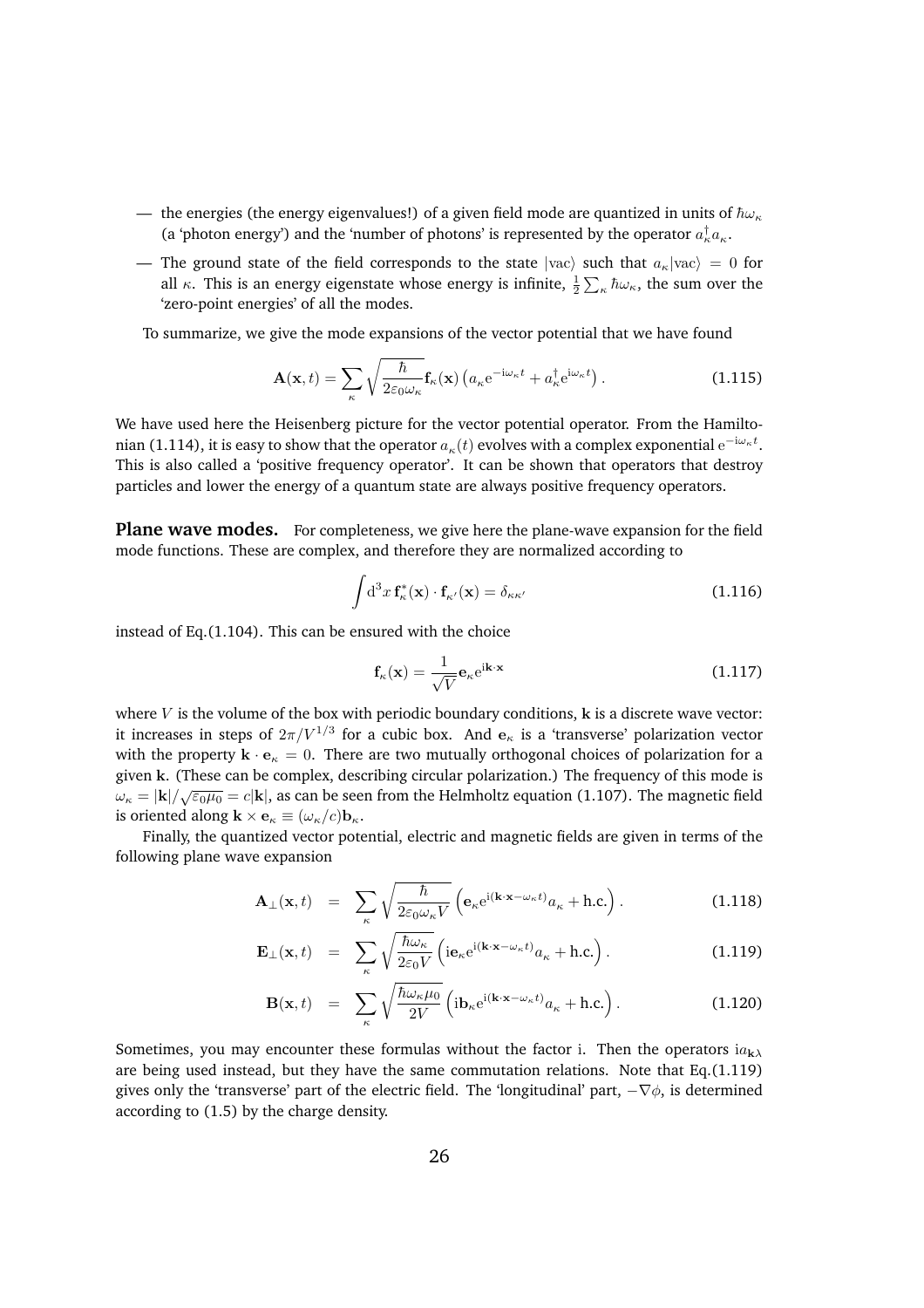Note: A useful shortcut to derive the prefactors is the following: for each mode, match the energy density  $\frac{1}{2}\varepsilon_0 \mathbf{E}^2 + (1/2\mu_0)\mathbf{B}^2$  to the photon energy per quantization volume,  $(\hbar\omega_\kappa/V)(a_\kappa^\dagger a_\kappa+1)$  $\frac{1}{2}$ ). In free space, the electric and magnetic energy densities are equal. Average over the spatial oscillations in  $E^2$  for simplicity.

**Exercise.** Show that the momentum of the field can be written as a sum over modes as well. With plane wave modes, the momentum per mode is quantized in units of  $\hbar$ **k**, as expected. Arbitrary cavity modes involving sin or cos functions are not eigenfunctions of the momentum operators, therefore their momentum is not well-defined. A 'cavity photon' therefore does not have a well-defined momentum.

**Exercise.** Write the equation of motion for a mode operator  $a_{\kappa}$  and include the source current. Solve it for known time-dependence of current.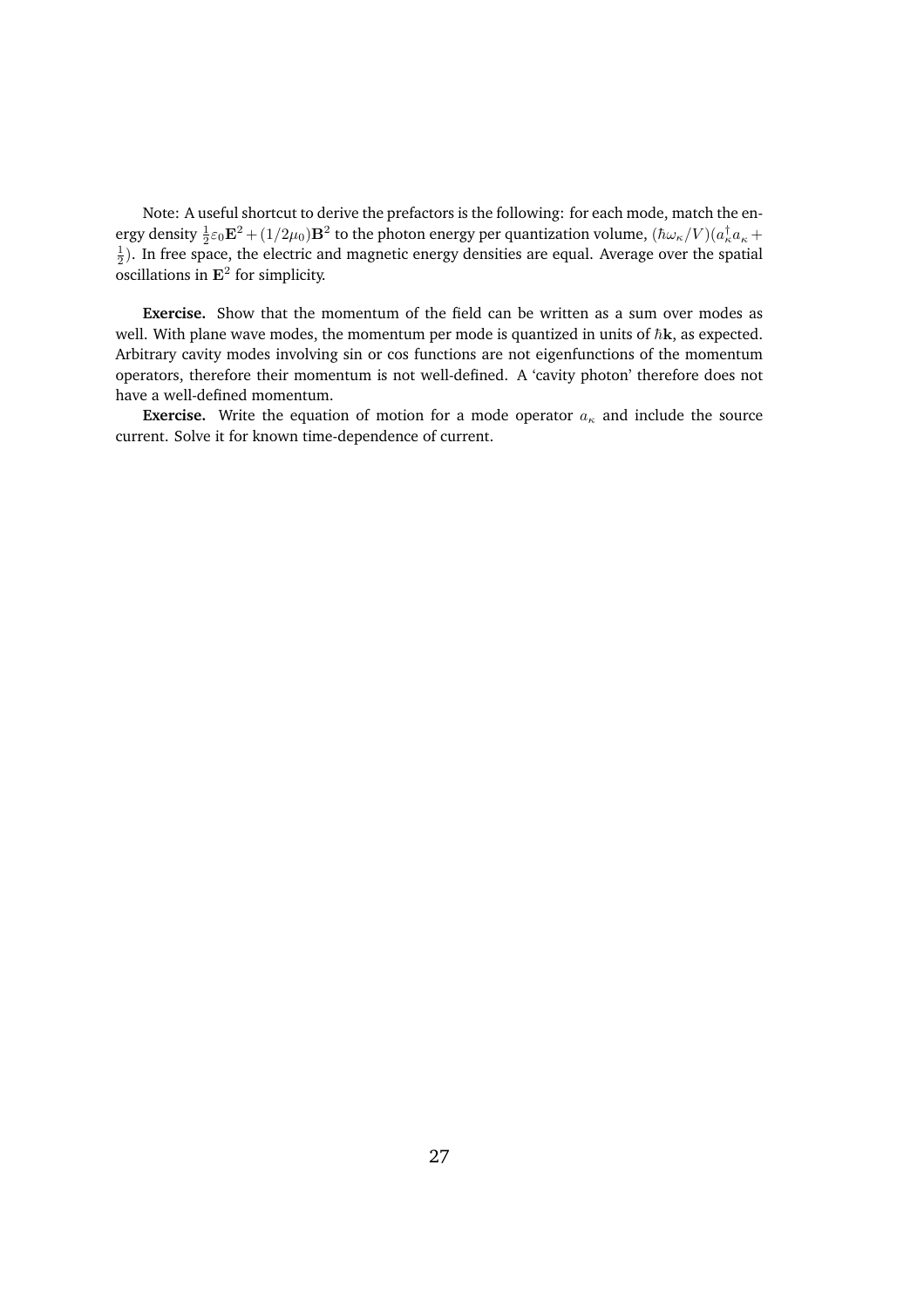# **Chapter 2**

# **Quantum states of light**

An overview on different states that have been constructed over the years. A brief list including states that are important in the quantum optics context is given in Table 2.1. Note that these states apply to any physical system described by a harmonic oscillator, this is a larger class than just modes of the electromagnetic field.

# **2.1 How to identify a single mode**

The quantized light field can be in different states. We start here with a single mode of the field. This may be a oversimplification, but single-mode fields have become part of the experimental reality with the advent of high-quality optical cavities. These devices give an electromagnetic field whose amplitude, in the region between two well-reflecting mirrors, is much higher at some resonant frequencies. The 'mode function' is in this case not a plane wave, of course, but a standing wave. In the transverse directions, one often has a gaussian profile. Around a cavity resonance, it is a frequent approximation to treat the full field as if it contained only a single mode. The coupling to other modes may be taken into account as a loss.

The electric field is given by

$$
\mathbf{E}(\mathbf{x},t) = E_1 \varepsilon \left( a(t) + a^\dagger(t) \right) \sin kz \tag{2.1}
$$

where *z* is the coordinate along the cavity axis and  $k = n_z \pi / L$ . The factor  $E_1$ can be called the 'electric field per photon'. From a plane-wave expansion in a quantization volume *V*,  $E_1$  is given by the prefactor  $E_k = (\hbar \omega_k / 2 \varepsilon_0 V)^{1/2}$ . The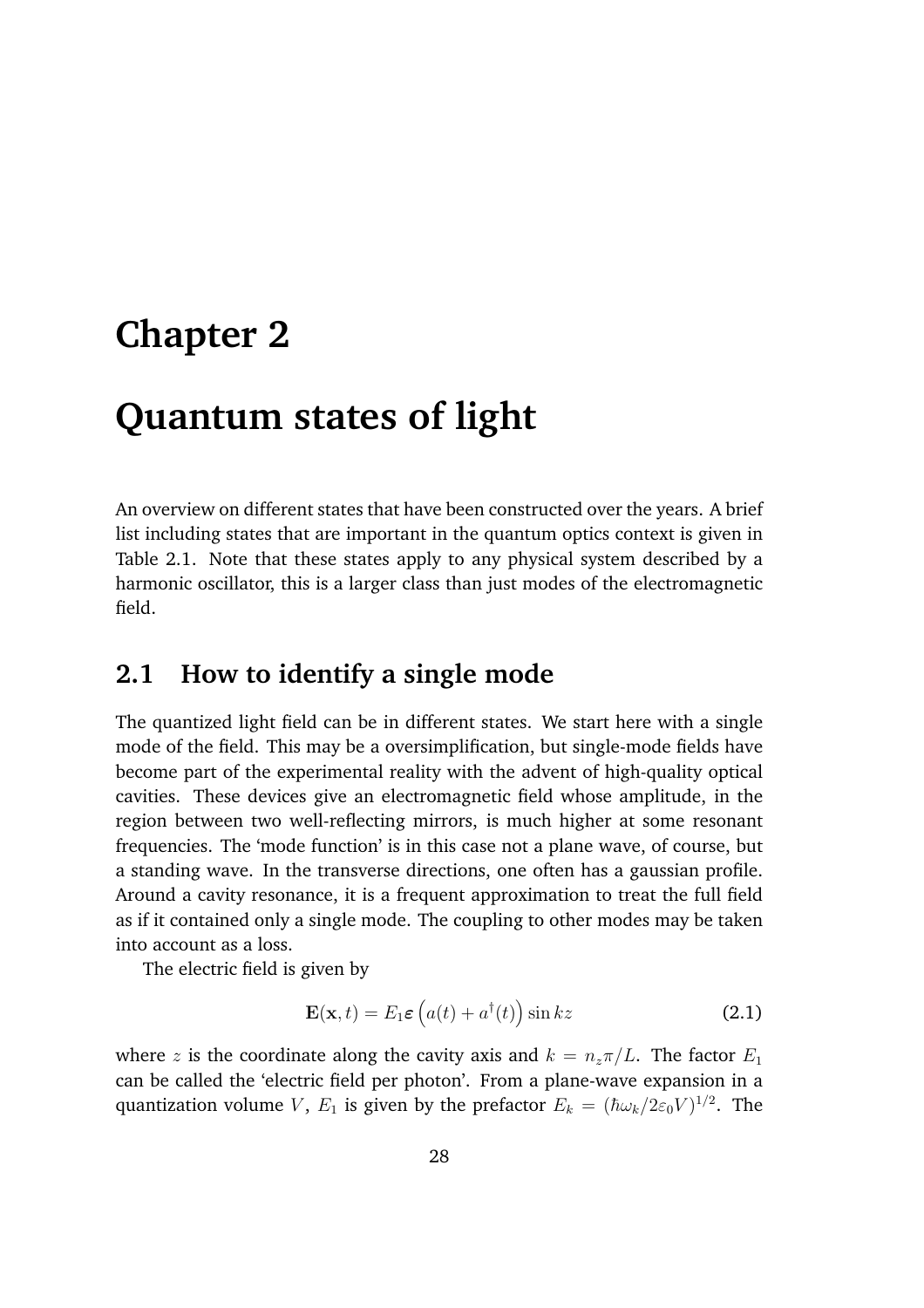| name       | person    | notation                                                                                       | eigenstate of                                        | $\langle\hat n\rangle$ | preparation                                |
|------------|-----------|------------------------------------------------------------------------------------------------|------------------------------------------------------|------------------------|--------------------------------------------|
| number     | Fock      | $ n\rangle$                                                                                    | $\hat{n} = \hat{a}^\dagger \hat{a}$                  | $\boldsymbol{n}$       | micromaser (difficult!)                    |
| thermal    | Boltzmann | $\rho_T$                                                                                       |                                                      | $\bar{n}(T)$ (BE)      | contact with thermal bath                  |
| coherent   | Glauber   | $ \alpha\rangle = \hat{D}(\alpha) 0\rangle \quad \hat{a} \alpha\rangle = \alpha \alpha\rangle$ |                                                      | $ \alpha ^2$           | classical source                           |
| squeezed ? |           | $ \xi\rangle = \hat{S}(\xi) 0\rangle$                                                          | $(\mu a - \nu a^{\dagger}) \xi\rangle = 0$ $ \nu ^2$ |                        | non-linear medium,<br>parametric resonance |

Table 2.1: Quantum states of a single mode (annihilation operator *a*). The operator  $\hat{D}(\alpha) = \exp(\alpha a^{\dagger} - \alpha^* a)$  is called displacement operator. Similarly,  $\hat{S}(\xi) = \exp(\xi a^{\dagger 2} - \xi a^*)$  $\xi^* a^2$ ) for the squeezing operator. Parametrization  $\xi = (r/2)e^{i\phi}$  with  $\mu = \cosh r$ ,  $\nu =$  $e^{i\phi}$  sinh *r*. (Check factor 1/2.)

corresponding 'intensity' is

$$
I_{1ph} = \varepsilon_0 c E_k^2 = \frac{\hbar \omega_k c}{2V}.
$$
\n(2.2)

In a cavity, we can take for *V* the volume 'filled' by the mode. For a transverse mode size of 1 micrometer and a cavity length of 1 cm, we get  $I_{1ph} \sim$  $10^3 \text{ mW/cm}^2$  which is not really small. The total power, however, is quite small: about  $10^{-8}$  W. Note also that these numbers are based on very 'tight' (diffractionlimited) focussing — beams with larger cross-section have a smaller 'field per photon'.

In the Heisenberg picture, the field operator evolves as

$$
\mathbf{E}(\mathbf{x},t) = E_1 \varepsilon \left( a e^{-i\omega t} + a^\dagger e^{-i\omega t} \right) \sin kz \tag{2.3}
$$

A combination of annihilation and creation operators like the one in parentheses is called a 'quadrature'. Quadratures always come in pairs. One can find a second quadrature variable by shifting the origin of time by one quarter period:  $\propto -i \, a \, e^{-i\omega t} + i \, a^{\dagger} \, e^{i\omega t}$ . This corresponds to the magnetic field [compare eqs. (1.119) and (1.120)]. In analogy to the harmonic oscillator, one often uses the following quadrature variables

$$
X = \frac{a + a^{\dagger}}{\sqrt{2}} \qquad P = \frac{a - a^{\dagger}}{\sqrt{2}i} \tag{2.4}
$$

or more generally

$$
X_{\theta} = \frac{a e^{-i\theta} + a^{\dagger} e^{i\theta}}{\sqrt{2}}
$$
 (2.5)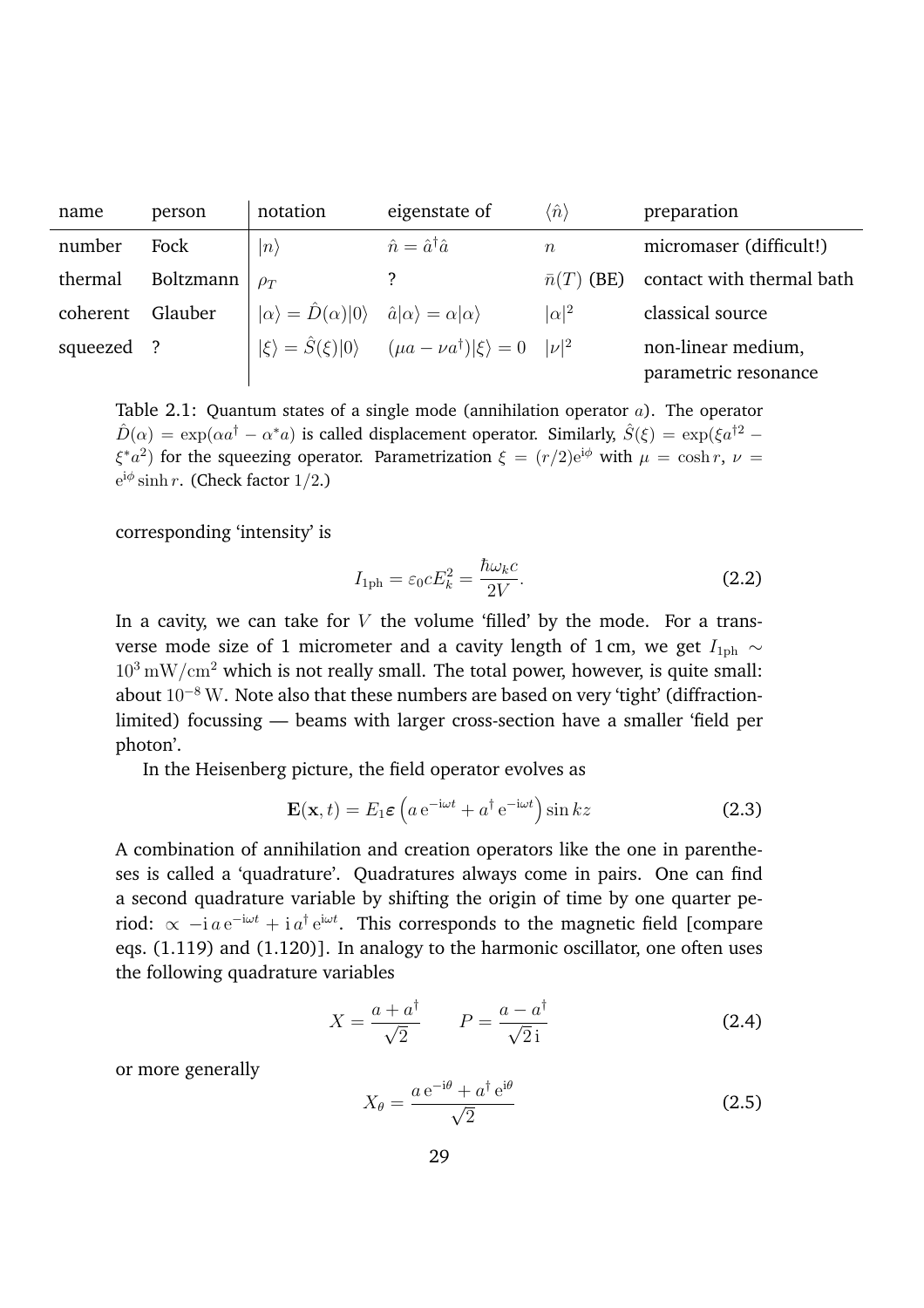with  $X_0 = X$  and  $X_{\pi/2} = P$ .

The ground state of the field mode is called the 'vacuum' (no photon, i.e., no excitation present). It is found by looking for the state that is annihilated by the annihilation operator:  $a|vac\rangle = 0$ . Obviously, this is also an eigenstate of the photon number operator with zero photons:  $|vac\rangle = |0\rangle$ . In the vacuum state, the electric field is also zero on average, of course.

But there are fluctuations around this average, called 'quantum noise'. In the vacuum state of the single mode (2.1), e.g., we get

$$
\langle \mathbf{E}(\mathbf{x},t)^2 \rangle_0 = E_1^2 \sin^2 kz \langle 0| \left( a(t) + a^\dagger(t) \right) \left( a(t) + a^\dagger(t) \right) |0\rangle \tag{2.6}
$$

and this combination of operators gives an average

$$
\langle 0| \left( a(t) + a^{\dagger}(t) \right) \left( a(t) + a^{\dagger}(t) \right) |0\rangle = \langle 0| a(t) a^{\dagger}(t) |0\rangle = 1 \tag{2.7}
$$

The 'vacuum noise' in our mode is thus given by the squared single photon field  $E_1^2 \sin^2 kz$ . Similarly, the other quadrature variable  $a(t) - a^{\dagger}(t)$  shows a noise strength of unity. This is in accordance with Heisenberg's indeterminacy relation, since

$$
[a(t) + a^{\dagger}(t), a(t) - a^{\dagger}(t)] = -2.
$$
 (2.8)

# **2.2 Number (Fock) states**

The simplest quantum states of the single mode field are given by the well-known stationary states of the harmonic oscillator. These quantum states are called 'Fock states' or 'number states'  $|n\rangle$ . They are eigenstates of the 'photon number operator'

$$
\hat{n} = a^{\dagger} a = a a^{\dagger} - 1 \tag{2.9}
$$

Since the field energy is proportional to the photon number, the Fock states are also eigenstates of the field Hamiltonian. Hence they correspond to the standard stationary states in quantum mechanics.

Number states are generated by applying the creation operator to the ground state (vacuum state) of the mode:

$$
|n\rangle = \frac{1}{\sqrt{n!}} (a^{\dagger})^n |0\rangle
$$
 (2.10)

The expectation value of the annihilation operator is zero in a number state:

$$
\langle a \rangle_n = \langle n | a | n \rangle = \sqrt{n} \langle n | n - 1 \rangle = 0 \tag{2.11}
$$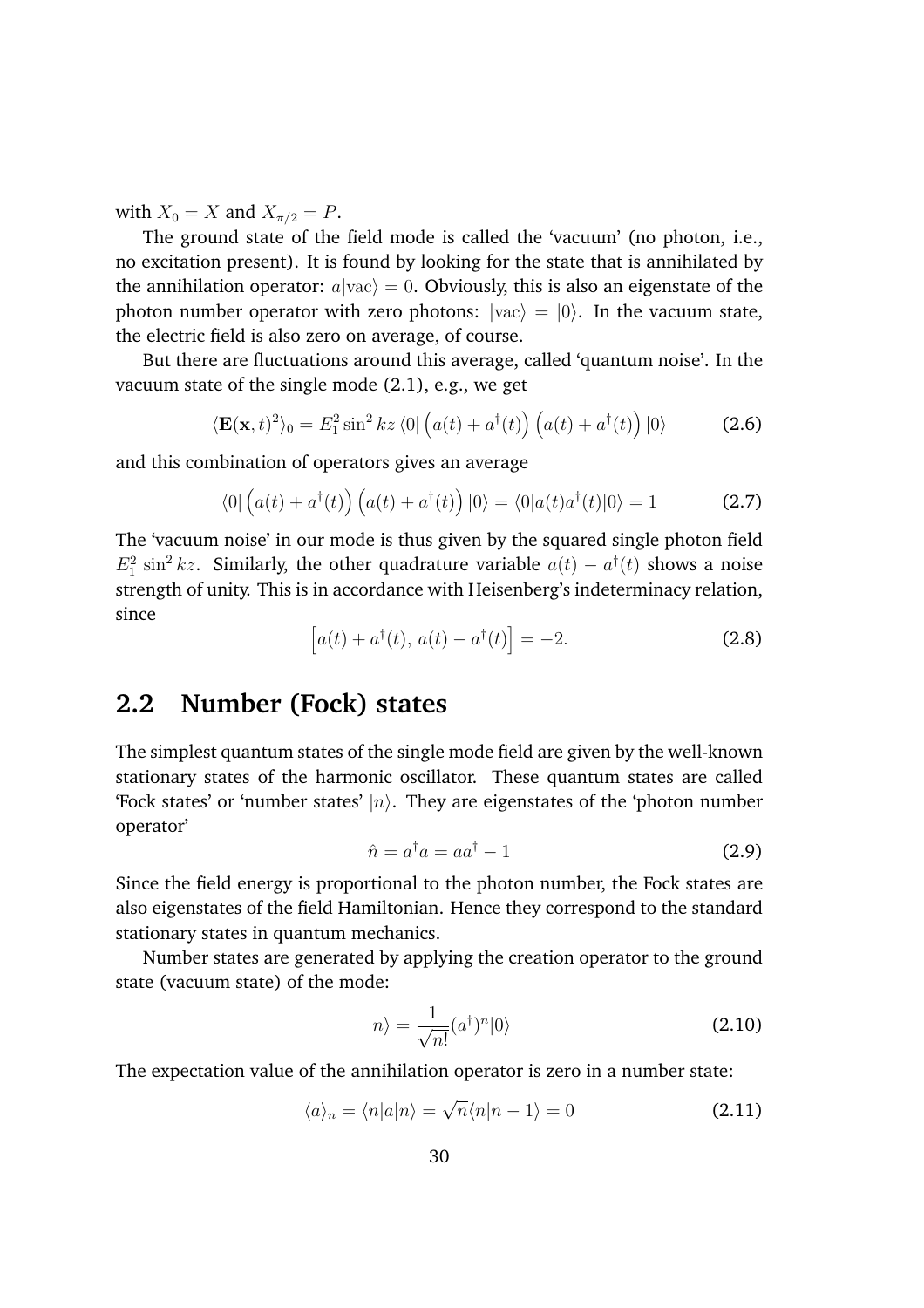The same is true for the creation operator. It follows that the electric field average vanishes not only in the vacuum state, but in any Fock state:

$$
\langle n|\mathbf{E}(\mathbf{x},t)|n\rangle = 0\tag{2.12}
$$

**Exercise.** Compute the variances of the quadrature operators  $X_{\theta}$  in an arbitrary number state  $|n\rangle$ .

The quantum numbers *n* give an intuitive interpretation to the creation and annihilation operators: they connect states whose photon numbers differ by one. In this sense, the 'creation operator'  $a^{\dagger}$  creates one photon since for example

$$
\langle 1|a^{\dagger}|0\rangle = 1. \tag{2.13}
$$

This matrix element plays an important role when one computed the probability amplitude that an excited atomic state emits a photon. For stimulated emission, one needs  $\langle n + 1|a^{\dagger}|n \rangle = \sqrt{n+1}$ . Similarly, the 'annihilator' *a* destroys one photon:

$$
\langle 0|a|1\rangle = 1. \tag{2.14}
$$

This matrix element is needed to compute absorption, and in the general case,  $\langle n-1|a|n\rangle = \sqrt{n}$ .

*•* Experimentally, Fock (number) states are the most difficult to prepare. One has to avoid the loss of photons that makes the photon number uncertain. In addition, the preparation has to target precisely the photon number. One possible scheme works with a variant of the Jaynes-Cummings-Paul model: an excited two-level atom interacts with the single-mode cavity over a precisely tuned interaction time  $\tau$  such that  $g\sqrt{n+1}\tau$  is a multiple of  $2\pi$ . According to Eq.(??), the atom then performs a full Rabi cycle and ends again in the excited state. If the other conditions are well-chosen, the state  $|n\rangle$  of the cavity can be a stable equilibrium state for this pumped system. Of course, one has to inject atoms regularly to compensate for the loss.

# **2.3 Thermal states**

This class of field states is more general than the 'pure' states described before. Strictly speaking, they are not "states", but density operators. The thermal state is the first example where one has to use both classical and quantum statistics, and this is achived with the concept of *density operator* that combines the two.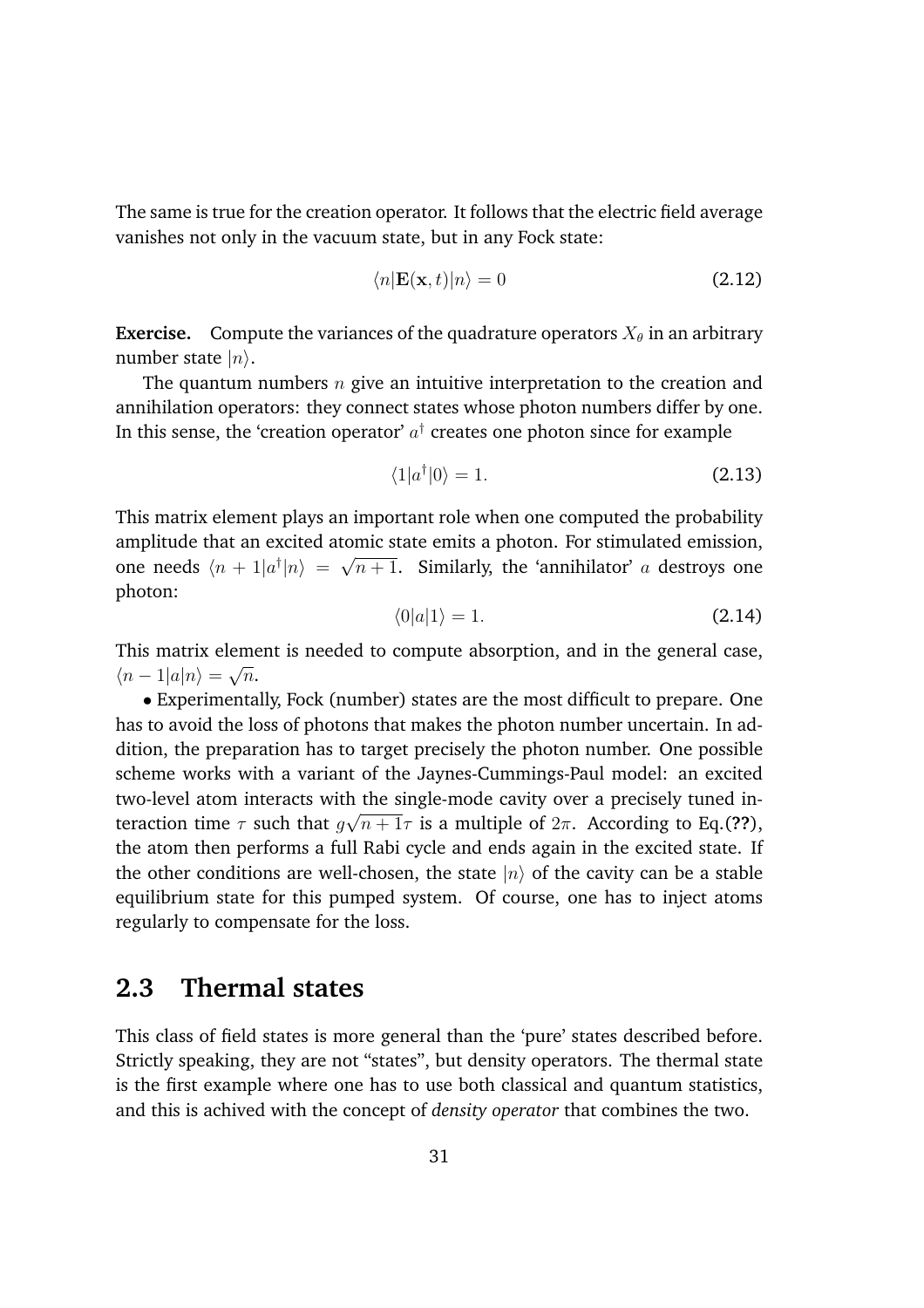#### **Density operators**

A *density operator* is a hermitean operator  $\hat{\rho}$  on the Hilbert space  $\mathcal H$  of the quantum system under consideration, with the properties

- $\rho$  is positive, i.e.,  $\langle \psi | \hat{\rho} | \psi \rangle > 0$  for all  $\psi \in \mathcal{H}$
- $\rho$  is a trace class operator, i.e.,  $\text{tr}\,\hat{\rho} = \sum_n \langle n|\hat{\rho}|n\rangle = 1$  where the vectors  $|n\rangle$ form a basis of *H*.

It is easy to see the inequality  $0 \le \langle \psi | \hat{\rho} | \psi \rangle \le 1$  for a normalized state vector. Physically, this means that this the real number can be interpreted as a probability: it is the probability to find the system in the state  $|\psi\rangle$  when performing a measurement.

The expectation value of an operator *A* is now given by the rule

$$
\langle A \rangle_{\hat{\rho}} = \text{tr}\,(A\hat{\rho}) = \text{tr}\,(\hat{\rho}A) \tag{2.15}
$$

where the order under the trace can be changed because of cyclic permutations.

In a sense, thermal quantum states are a natural generalization of classical thermodynamics to the quantum world. One uses stationary states, hence the number states we found first, and imposes Boltzmann statistics to describe the field at thermal equilibrium.

For the single field mode we are discussing here, stationary states are the number states  $|n\rangle$ ; they occur with a classical probability proportional to the Boltzmann factor  $e^{-n\hbar\omega/k_BT}$ . The density operator is given by

$$
\hat{\rho} = \frac{1}{Z} \exp[-\hbar \omega \hat{n}/k_B T] = \frac{1}{Z} \sum_{n=0}^{\infty} e^{-n\hbar \omega/k_B T} |n\rangle \langle n|
$$
 (2.16)

The normalization factor *Z* is found by requiring that the trace of this operator be unity:

$$
Z = \text{tr}\left(\sum_{n=0}^{\infty} e^{-n\hbar\omega/k_BT} |n\rangle\langle n| \right) = \sum_{n=0}^{\infty} e^{-n\hbar\omega/k_BT} = \frac{1}{1 - e^{-\hbar\omega/k_BT}},
$$
(2.17)

where a geometric series has been summed. You know this sum from classical thermodynamics as 'partition function' (*Zustandssumme*). The normalized probabilities

$$
p_n(T) = (1 - e^{-\hbar\omega/k_B T})e^{-n\hbar\omega/k_B T}
$$
 (2.18)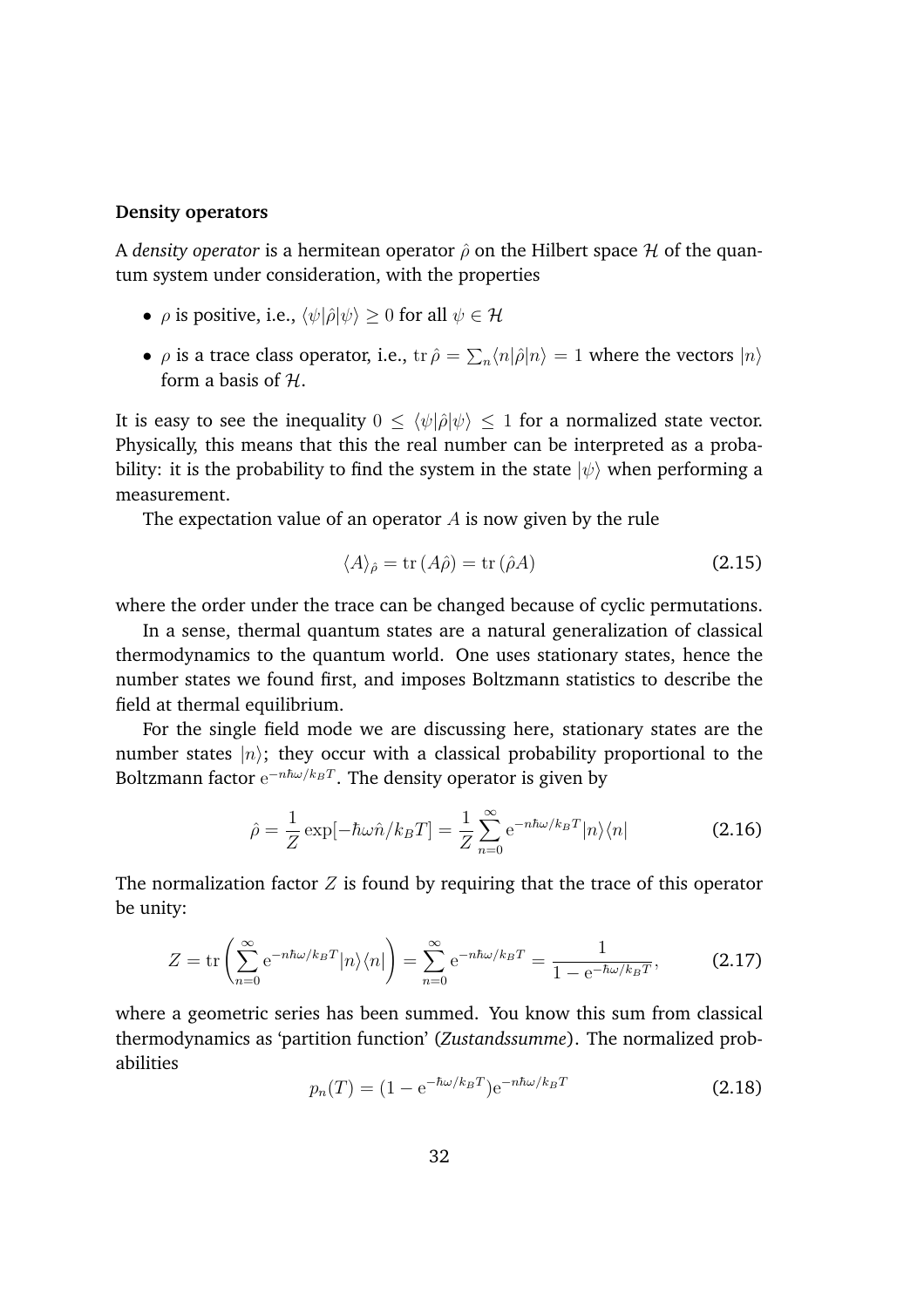are simply the classical probability that the stationary state  $|n\rangle$  is realized in the canonical ensemble.

We note that the terms  $|n\rangle\langle n|$  in the sum (2.16) are also density operators: they are obviously positive and have trace unity. (In fact, the trace boils down to the norm squared of the state  $|n\rangle$ .) The thermal density operator is thus a probability-weighted, convex sum of density operators.<sup>1</sup> This convex summation is, in general, an allowed linear operation on the space of density operators.

The density operators  $|n\rangle\langle n|$  are special because they are made up of a single state. These quantum states are called *pure*. A formal definition:

• A density operator  $\hat{\rho}$  describes a *pure state* if  $\hat{\rho}^2 = \hat{\rho}$ .

In mathematics, operators with this property are called *projectors*. This is also what is suggested by the Dirac notation  $|\psi\rangle\langle\psi|$ : this operator acts on the Hilbert space by first projecting onto the state  $|\psi\rangle$  and then gives back a vector proportional to  $|\psi\rangle$ , just what happens in geometry for the projection onto a vector.

### **A thermal field mode**

At optical frequencies and room temperature, the Boltzmann factor  $\exp(-n\hbar\omega/k_BT)$  has a large negative argument for  $n > 1$  so that the field is essentially at zero temperature. This is different for microwave radiation, e.g., or for star atmospheres.

Simple exercise: mean photon number. Let us apply the general rule (2.15):

$$
\langle \hat{n} \rangle_T = \text{tr}(\hat{n}\hat{\rho}_T) = \frac{1}{Z} \sum_{n=0}^{\infty} \langle n | \hat{n} \exp(-\hbar \omega \hat{n}/k_B T) | n \rangle \tag{2.19}
$$

The number operators and the Boltzmann 'operator' act on their eigenvectors, hence

$$
\langle \hat{n} \rangle_T = \frac{1}{Z} \sum_{n=0}^{\infty} n \exp(-\hbar \omega n / k_B T) = \frac{1}{e^{\hbar \omega / k_B T} - 1}.
$$
 (2.20)

**Exercise:** photon number variance. Result:

$$
(\Delta n)_T^2 = \frac{e^{\hbar \omega / k_B T}}{\left(e^{\hbar \omega / k_B T} - 1\right)^2} = \frac{1}{4 \sinh^2(\hbar \omega / 2k_B T)}.
$$
 (2.21)

<sup>1</sup>One talks about a *convex sum* if all coefficients are real numbers between zero and one.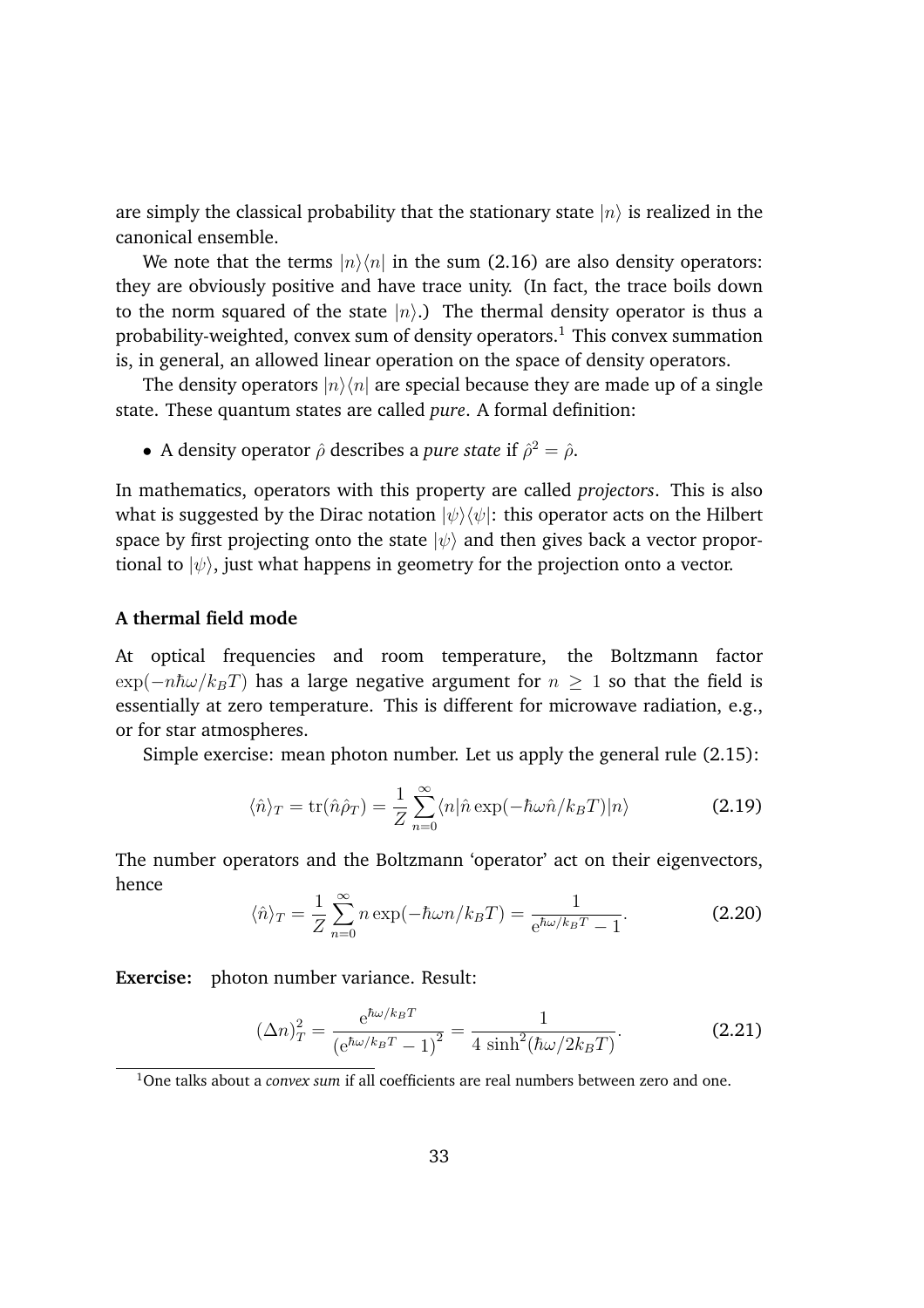Discuss the limiting cases  $\omega/T \to 0$  ('hot' or 'classical' limit) and  $\omega/T \to \infty$  ('cold' or 'quantum' limit).

Electric field fluctuations in a single mode at finite temperature:

$$
\langle \mathbf{E}^2(\mathbf{x},t) \rangle_T = E_1^2 \sin^2 kz \left\langle a(t)a^\dagger(t) + a^\dagger(t)a(t) \right\rangle_T = E_1^2 \sin^2 kz \left( 2 \langle \hat{n} \rangle_T + 1 \right) \tag{2.22}
$$

they are enhanced by a factor  $2\langle \hat{n} \rangle_T + 1 = \coth(\hbar \omega/2k_BT)$  compared to zero temperature.

**Three remarks** on the advantages of the density operator formalism:

- the traces that are required for expectation values can be taken in any basis. One can choose a basis adapted to the operator whose average one its interested in.
- Second, the presence of the density operator  $\hat{\rho}$  *under the trace* ensures that the trace exists even if the operator *A* has 'large matrix elements' (like the photon number operator). Well, this is in fact just a restriction on the observables and states that are mathematically allowed. Thermal states have the advantage that the expectation values exists for a broad class of observables because the matrix elements of the density operator become rapidly small for large *n*.
- *•* The third advantage of using a density operator approach is that it gives a suitable description of a quantum system whose dynamics is not completely known and can only be specified by probabilities. In that case, one formulates an equation of motion for the density matrix from the solution of which the averages of all interesting quantities can be calculated.

### **Preparation of a thermal state with rate equations**

As an example of the last remark, we sketch here a 'preparation scheme' for a thermal state. We are going to use 'rate equations': differential equations for the diagonal elements  $p_n(t) = \langle n | \hat{\rho}(t) | n \rangle$ :

$$
\frac{\mathrm{d}p_n}{\mathrm{d}t} = -\kappa n p_n + \kappa' n p_{n-1} - \kappa' (n+1) p_n + \kappa (n+1) p_{n+1} \tag{2.23}
$$

The constants  $\kappa$  and  $\kappa'$  can be interpreted as transition rates between states: the transition  $|n\rangle \rightarrow |n-1\rangle$  happens with the rate  $\kappa n$  (this rate appears as a negative term in  $\dot{p}_n$  and as a positive term in  $\dot{p}_{n-1}$ ). This process can be interpreted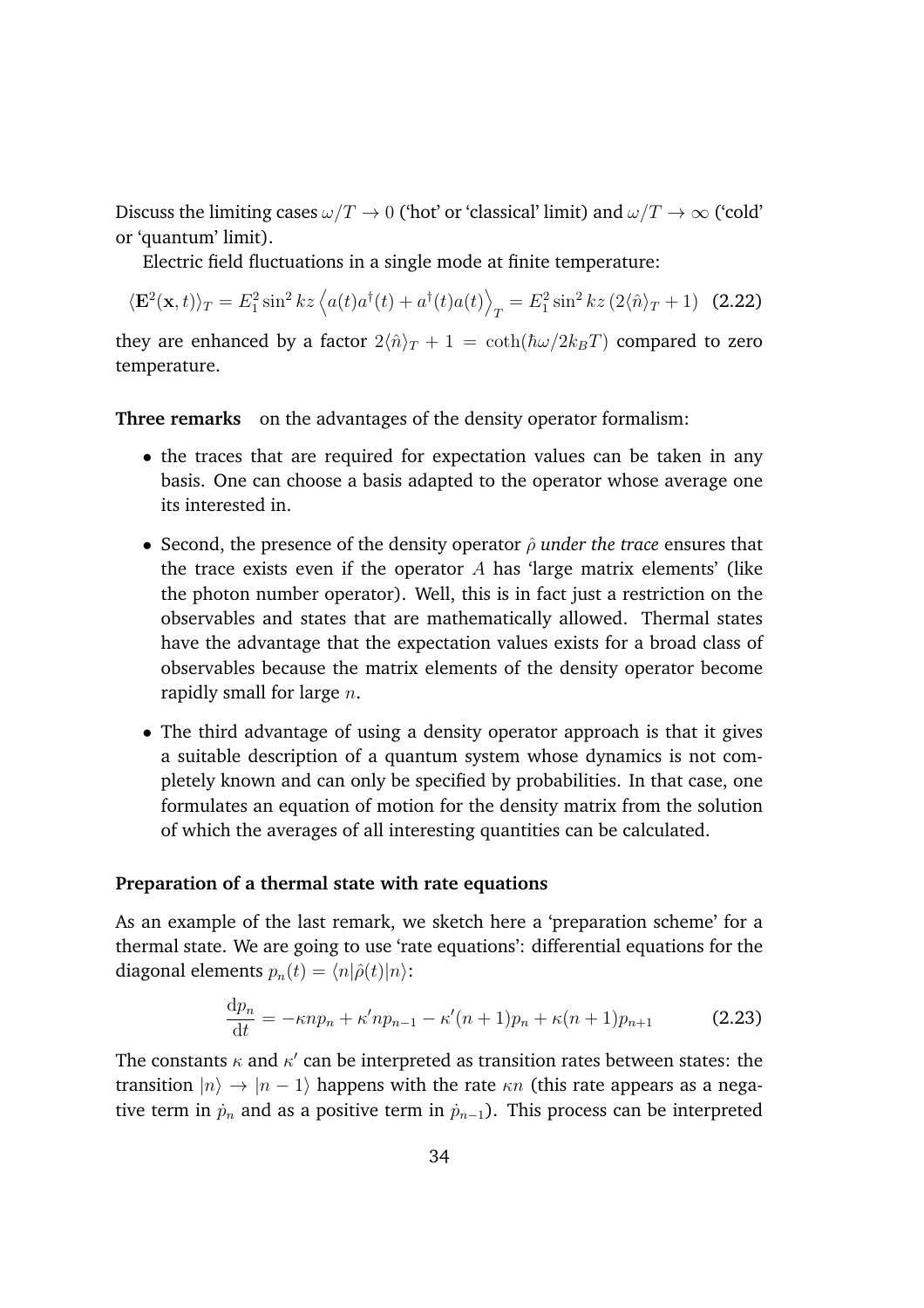physically as the loss of one of the *n* photons. This photon goes into a 'heat bath' or 'environment' and is absorbed there. Similarly, the system described by  $\hat{\rho}$  can absorb one photon from the heat bath – this happens with a 'Bose stimulation factor' because for the transition  $|n-1\rangle \rightarrow |n\rangle$ , the rate is  $\kappa' n$ . (To be read off from the second and third terms in Eq.(2.23).) Even the vacuum state can absorb a photon, hence not  $n-1$ , but *n* appears here.

If one waits long enough, the density matrix (more precisely, its diagonal elements) relaxes into a steady state given by the equations of 'detailed balance'

$$
0 = -\kappa n p_n^{(\text{ss})} + \kappa' n p_{n-1}^{(\text{ss})}
$$
\n(2.24)

This equation implies that  $\dot{p}_n = 0$  in Eq.(2.23), but is slightly stronger. (One can probably show it by induction, starting from  $n = 0$ .) Eq.(2.24) gives a recurrence relation that links  $p_n^{\mathrm{(ss)}}$  to  $p_{n-1}^{\mathrm{(ss)}},$  whose solution is

$$
p_n^{(\text{ss})} \sim \left(\frac{\kappa'}{\kappa}\right)^n =: \text{e}^{-n\hbar\omega/k_BT} \tag{2.25}
$$

where we can identify the temperature  $T$  from the ratio of the rate constants  $\kappa'/\kappa$ . (One needs  $\kappa' < \kappa$ , otherwise no stable equilibrium state is found.) Of course, this definition of temperature is linked to assigning an energy  $n\hbar\omega$  to the state  $|n\rangle$ .

# **2.4 Coherent states**

### **Definition and properties**

The coherent state  $|\alpha\rangle$  is an eigenstate of the annihilation operator:

$$
a|\alpha\rangle = \alpha|\alpha\rangle \tag{2.26}
$$

Since *a* is not an hermitean operator,  $\alpha$  can be complex. *In a coherent state, the average electric field is nonzero:*

$$
\langle \mathbf{E}(\mathbf{x},t) \rangle_{\alpha} = E_1 \sin kz \langle \alpha | \left( a(t) + a^{\dagger}(t) \right) | \alpha \rangle = E_1 \sin kz \left( \alpha e^{-i\omega t} + \alpha^* e^{i\omega t} \right).
$$
\n(2.27)

We have assumed the field in a coherent state of the initial annihilator *a*. This expression is the same that we have used in chapter 1 for a classical, monochromatic field. The magnetic field quadrature also has on average its classical value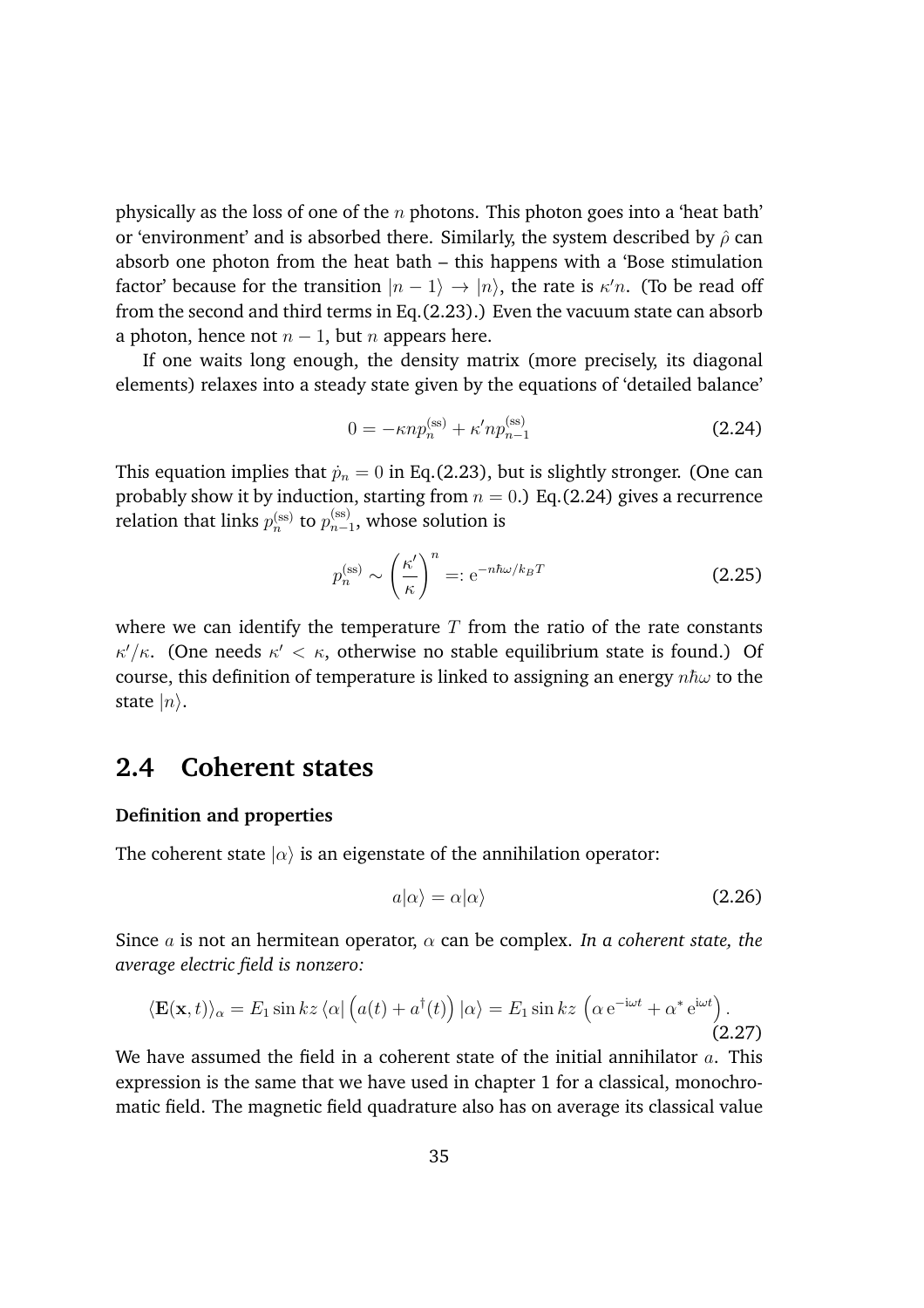in a coherent state. Coherent states are thus very useful to represent laser fields. We see that  $\alpha$  measures the electric field strength in units of the 'single photon field' *E*1. If we compute the average photon number in a coherent state, we get

$$
\langle \hat{n} \rangle_{\alpha} = \langle a | a^{\dagger} a | \alpha \rangle = | \alpha |^2, \tag{2.28}
$$

so that as an order of magnitude  $\langle E \rangle \approx E_1 \langle \hat{n} \rangle^{1/2}$  (note the nonlinear dependence).

Coherent states are not stationary, but rotate in the complex  $\alpha$ -plane: if  $|\psi(0)\rangle = |\alpha\rangle$ , then  $|\psi(t)\rangle = |\alpha e^{-i\omega t}\rangle$ . This can be shown using the expansion of a coherent state in terms of number states:

$$
|\alpha\rangle = e^{-|\alpha|^2/2} \sum_{n=0}^{\infty} \frac{\alpha^n}{\sqrt{n!}} |n\rangle
$$
 (2.29)

Note that number states with arbitrarily high photon numbers are present in a coherent state. More specifically, we can introduce the probability  $p_n(\alpha)$  of finding *n* photons in a coherent state:

$$
p_n(\alpha) = |\langle n|\alpha\rangle|^2 = e^{-|\alpha|^2} \frac{|\alpha|^{2n}}{n!}
$$
 (2.30)

which is a 'Poisson distribution' (the probability distribution of the sum of independent random bits). *Exercise:* compute the average photon number and its fluctuations (variance) in a coherent state:

$$
\langle \hat{n} \rangle_{\alpha} = |\alpha|^2, \qquad (\Delta n)^2_{\alpha} = |\alpha|^2 \tag{2.31}
$$

Note the important limiting case where the average photon number becomes large  $|\alpha| \gg 1$ . Then, the relative fluctuation of the photon number becomes small:  $\Delta n / \langle n \rangle \sim 1 / |\alpha| \ll 1$ .

The field quadratures also show quantum fluctuations around their classical average in a coherent state. This is inevitable because of the Heisenberg inequality. In the exercises, you are asked to show that these are equal to the quantum noise in the vacuum state (which is in fact a particular coherent state with  $\alpha = 0$ ). This result can be displayed graphically in the complex  $\alpha$ -plane by the sketch shown in fig. 2.1. We shall see that this plot gives the so-called Q-function (or Husimi function) of the state, see Eq.(2.83) below. This function provides a way to illustrate a quantum state by the analogy to the classical phase space. Note that since  $a = (X + iP)/\sqrt{2}$ , we may identify the  $\alpha$ -plane with the classical phase space of a harmonic oscillator. The gray area in this sketch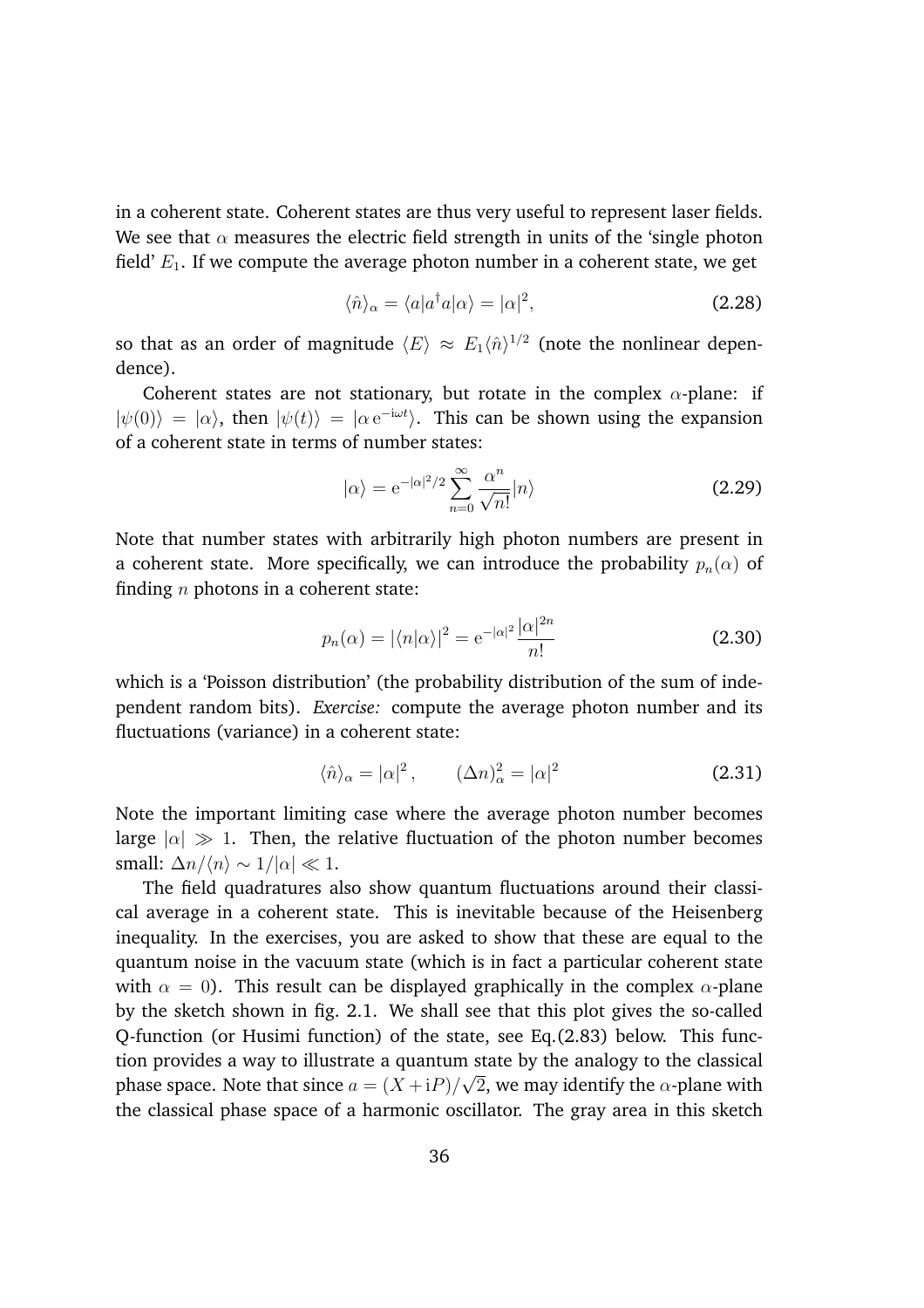

Figure 2.1: Representation of a coherent state in phase space.

indicates values for the position and momentum quadratures that are probable outcomes of measurements. This representation is of course schematic since *X* and *P* cannot be measured simultaneously. We shall give it a precise meaning in section 2.7 where we show how coherent states can be used to expand any field state. (There are some subtleties related to the fact that they are not eigenstates of an hermitean operator.)

Finally, coherent states are not orthogonal. This is again a consequence of being the eigenstate of a non-hermitean operator. Let us calculate the overlap

$$
\langle \alpha | \beta \rangle = \sum_{n} e^{-|\alpha|^2/2 - |\beta|^2/2} \sum_{n=0}^{\infty} \frac{\alpha^{*n} \beta^n}{n!}
$$
  
\n
$$
= \exp \left[ -\frac{1}{2} \left( |\alpha|^2 + |\beta|^2 - \alpha^* \beta - \alpha^* \beta + \alpha \beta^* - \alpha \beta^* \right) \right]
$$
  
\n
$$
= \exp \left[ -\frac{1}{2} |\alpha - \beta|^2 + i \operatorname{Im} \alpha^* \beta \right]
$$
(2.32)

Here, we have split the complex overlap into its magnitude (a Gaussian with maximum at  $\beta = \alpha$ ) and a phase factor. If we consider the Gaussian as a function of  $\alpha$ , we get a peaked function in the phase space plane, with a typical width (the same in all directions) of the order of  $\frac{1}{2}$  or 1.

Coherent states can be prepared by feeding the field mode with a "classical source". This could be a classical oscillating dipole, as it happens in a so-called "free electron laser". Or the field of a intense laser which is often approximated by a classical field. More details including the calculation of the time evolution operator for a classical source follow now.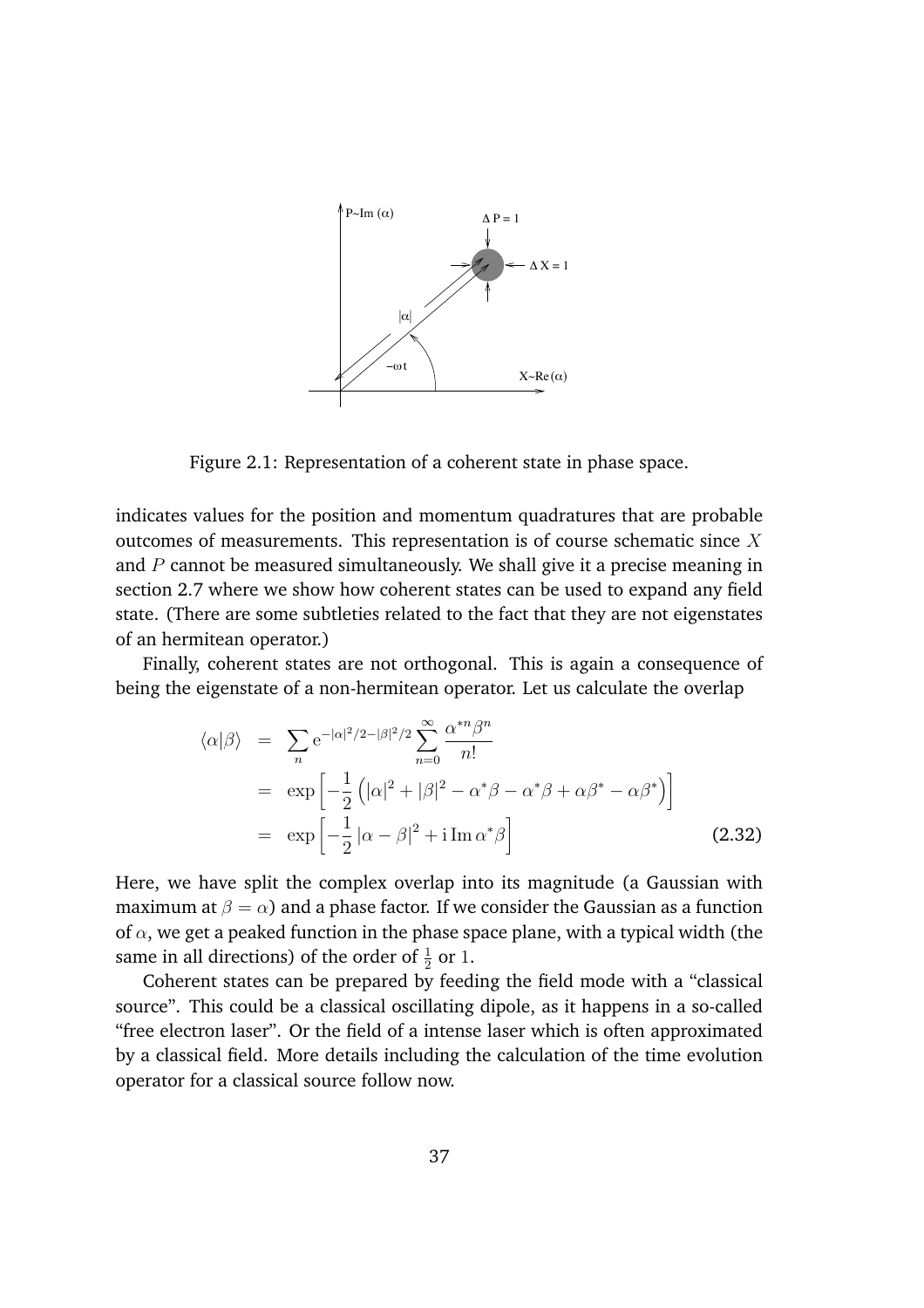#### **Preparation: displacement operator**

How is it possible to generate a coherent state physically? One possible answer is 'never' because to this end, one must be able to control the phase of the complex number  $\alpha$ , or equivalently, the origin of time (recall the discussion before Eq.(2.29)). In practice, however, it is at least useful, if not necessary, to think 'as if' the phase of a light field were controlled, for example in a laser field. For an instructive discussion, see two papers by Klaus Mølmer (1997) where he talks about a 'convenient fiction'. A physical example where it is plausible that the phase of a light field can be controlled is the 'free electron laser' where a beam of electrons is modulated in a controlled way (in a 'wiggler' element of an accelerator ring). The accelerated electrons are emitting photons that are injected into a laser cavity.

This example comes close to the following single-mode Hamiltonian

$$
H = \hbar\omega\left(a^{\dagger}a + \frac{1}{2}\right) + i\hbar\left(e^{-i\omega_{s}t}ga^{\dagger} - e^{i\omega_{s}t}g^{*}a\right)
$$
(2.33)

where the first term is the energy of our mode and the second term describes

- the coupling of a classical dipole oscillator at frequency  $\omega_s$  with the field mode
- or the coupling of a classical current density  $\mathbf{j}(x, t)$  with the vector potential of the mode (via the minimal coupling interaction).

We are going to see that *classical sources generate coherent states*.

In the interaction representation, the first term of the Hamiltonian (2.33) is transformed away and the exponentials are replaced by  $e^{\pm i(\omega - \omega_s)t}$ . If we choose resonant conditions,  $\omega_s = \omega$ , we thus get a Schrödinger equation with a timeindependent Hamiltonian. The solution is easy (still in the interaction picture)

$$
|\tilde{\psi}(t)\rangle = \exp[t(ga^{\dagger} - g^*a)]|\tilde{\psi}(0)\rangle = \hat{D}(gt)|\tilde{\psi}(0)\rangle
$$
 (2.34)

where  $\hat{D}(\alpha)$  is the so-called *displacement operator* 

$$
\hat{D}(\alpha) = \exp(\alpha a^{\dagger} - \alpha^* a) \tag{2.35}
$$

Let us assume that the mode starts in the vacuum state, we thus find using the Baker-Campbell-Hausdorff identity2

$$
|\psi(t)\rangle = \exp[t(ga^{\dagger} - g^*a)]|0\rangle = e^{-|g|^2t^2/2} e^{gt a^{\dagger}} e^{-g^*ta}|0\rangle
$$
 (2.36)

<sup>&</sup>lt;sup>2</sup> If the commutator [*A, B*] commutes with *A* and *B*:  $e^{A}e^{B} = e^{A+B+\frac{1}{2}[A,B]}$ .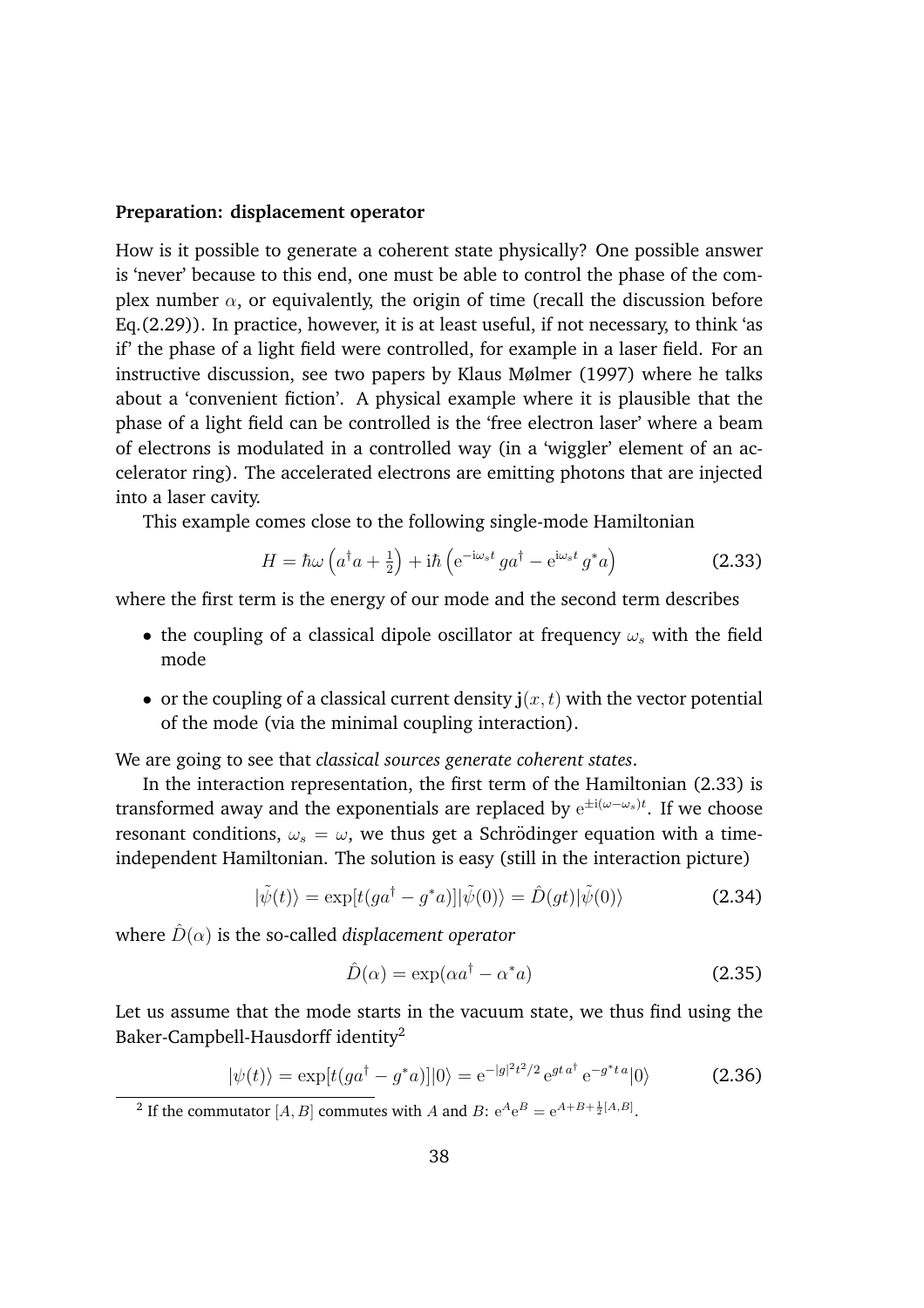Now the annihilation operator gives 0 when acting on the vacuum state, so that its exponential reduces to unity here. Expanding the exponential with the creation operator in a power series, we find

$$
|\psi(t)\rangle = e^{-g^2t^2/2} \sum_{n=0}^{\infty} \frac{(gta^{\dagger})^n}{n!} |0\rangle = |gt\rangle
$$
 (2.37)

This interaction thus generates a coherent state with amplitude  $\alpha = gt$  that grows linearly in time. To obtain a stationary result, either the 'oscillator amplitude' *g* can be made time-dependent, or loss processes have to be added.

We have just shown that coherent states can be obtained by applying a 'displacement operator' to the vacuum state:

$$
|\alpha\rangle = D(\alpha)|0\rangle \qquad D(\alpha) = \exp\left\{\alpha a^{\dagger} - \alpha^* a\right\} \tag{2.38}
$$

This unitary operator also displaces the creation and annihilation operators as follows (to prove by deriving a differential equation in the 'Heisenberg picture', setting  $\alpha = qt$ )

$$
D^{\dagger}(\alpha) a D(\alpha) = a + \alpha \tag{2.39}
$$

$$
D^{\dagger}(\alpha) a^{\dagger} D(\alpha) = a^{\dagger} + \alpha^*.
$$
 (2.40)

This identity is useful to show that the field quadrature fluctuations in a coherent state are those of the vacuum state.

The displacement operators provide a mapping from the complex numbers into unitary operators on the single-mode Hilbert space. Complex numbers can be added, and operators be applied sequentially. So how do the two operations compare? The answer lies in the equation

$$
D(\alpha)D(\beta) = e^{i \operatorname{Im}(\alpha \beta^*)} D(\alpha + \beta)
$$
 (2.41)

that can be easily proven with the Baker-Campbell-Hausdorff formula (footnote 2). If the phase factor were not there, this equation would make the mapping  $\alpha \mapsto \hat{D}(\alpha)$  a *representation* (*Darstellung*) of the additive group in  $\mathbb C$  in the space of unitary operators  $U(\mathcal{H})$  over the (infinite-dimensional) Hilbert space  $\mathcal{H}$ of the single mode: either one applies the displacement operators one after the other (left-hand side) or one adds the complex numbers and applies a single displacement (right-hand side), one gets the same result.

Now, there is a phase factor, involving  $\text{Im}(\alpha\beta^*)$ . The mapping  $\alpha \mapsto \hat{D}(\alpha)$  is then not a ('proper') representation, but only a *projective representation*. This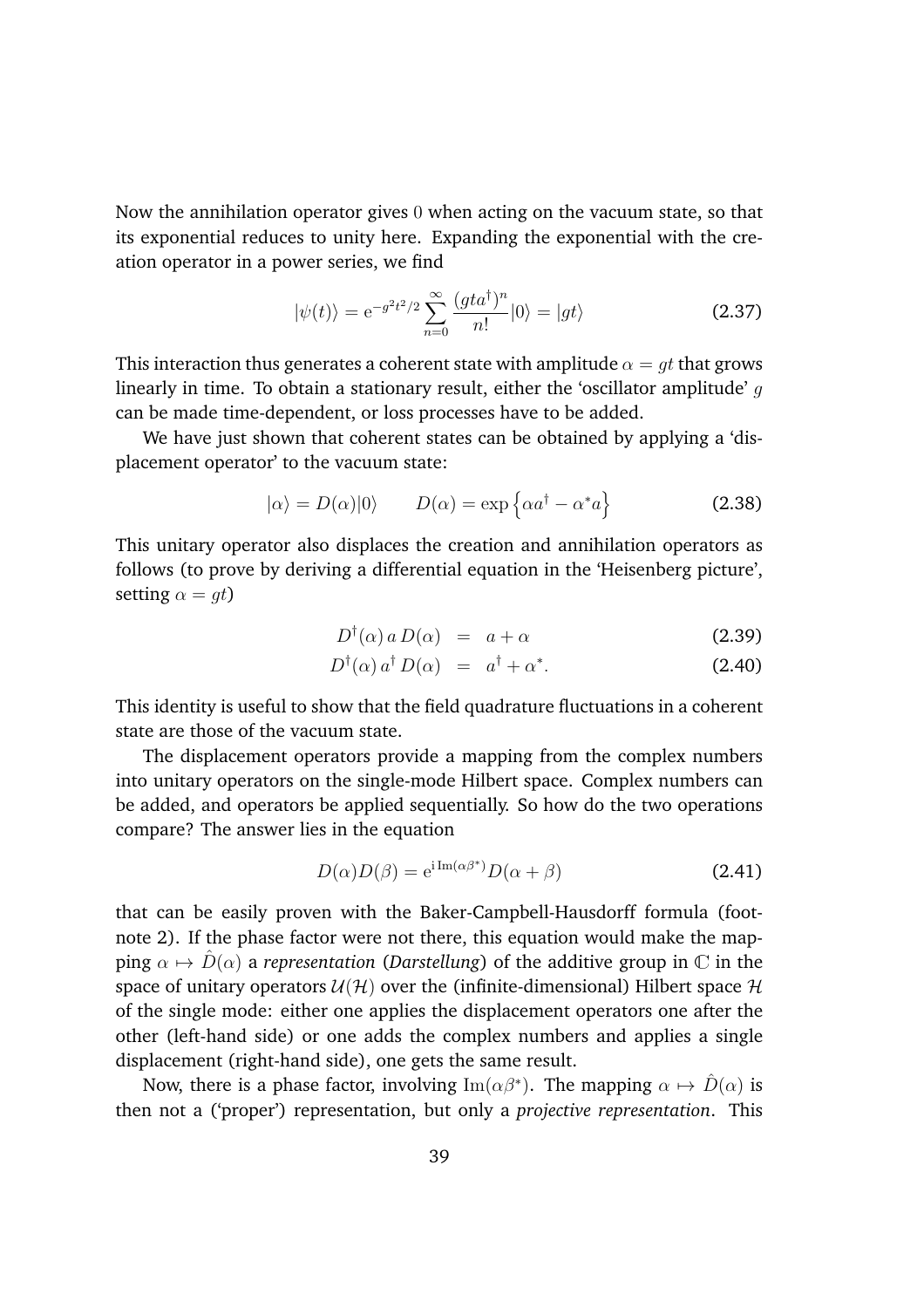must be so because the additive group in  $\mathbb C$  is finite-dimensional and commutative, while the unitary operators  $D(\alpha)$  form a non-commutative group and are acting on an infinite-dimensional space. And more precisely, the *generators* of the two groups do not have the same algebra (a Lie algebra formed by their commutators). For the additive group and its action on  $\mathbb C$  itself, the generators can be taken as unit vectors parallel to the *x* and *p* axes. The addition of these vectors is, of course, commutative. For the 'image' formed by the  $D(\alpha)$ , acting on the Hilbert space of state vectors, the corresponding generators are (expand for small  $\alpha = x + i p$  with real parameters *x* and *p*)

$$
D(\alpha) \approx 1 + x(a^{\dagger} - a) + \mathrm{i}p(a^{\dagger} + a)
$$
 (2.42)

so we identify the generators  $(a^{\dagger} - a)/i$  and  $(a^{\dagger} + a)$  whose commutator is twice  $i$  . (One likes to choose hermitean generators, this explains the factors i. The commutator is hermitean after multiplication with i as well.) This means that the group structure is fundamentally different: the algebra spanned by the generators does not close, and a proper representation is not possible. In fact, the additional phase factor that appears in the formula for the projective representation can be understood by enlarging the Lie algebra (and the group) to include also the unit operator.

To conclude, the phase factor appearing in Eq.(2.41) could be argued to have no physical significance: after all, changing a state vector by a ('global') phase does not change the quantum-mechanical predictions. But if a superposition can be constructed where the phase appears only in one term, then the phase becomes observable. A typical example is the 'geometric Berry phase'. We are not aware whether there is a link between this concept and the projective phase for the displacement operators.

# **2.5 Squeezed states**

You should have got the feeling up to now that the quantized field essentially differs from a classical field by its ('quantum') fluctuations. So people have thought whether it is possible to reduce the quantum noise in a field quadrature to get something even 'more classical' – or having less noise. This can be achieved in part, to 50%, say. Of course, one cannot beat the Heisenberg inequality, and the reduced fluctuations in one quadrature have to be paid by enhanced noise in the other one.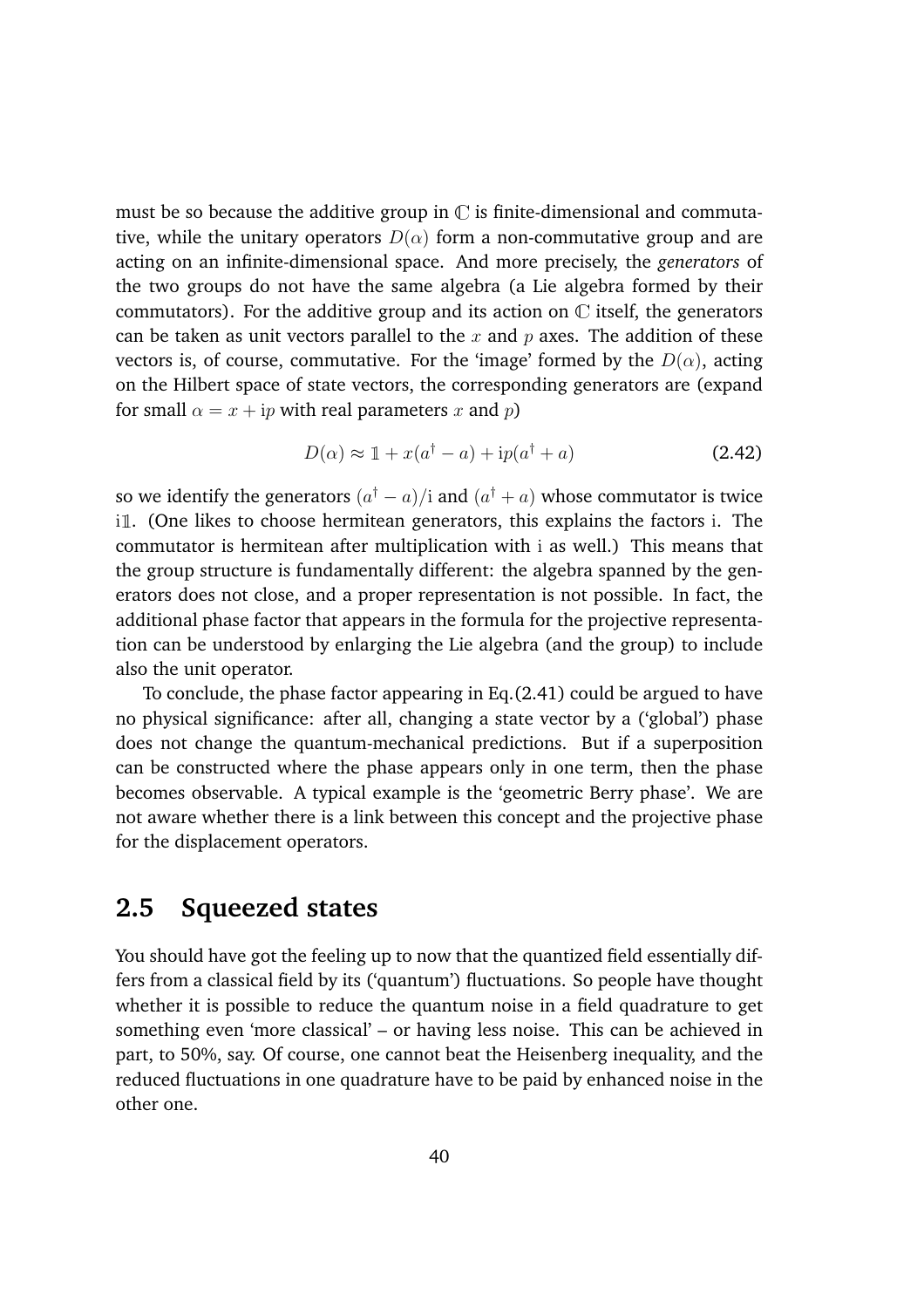Let us consider the following unitary operator

$$
S(\xi) = \exp\left(\xi a^{\dagger 2} - \xi^* a^2\right) \tag{2.43}
$$

Its action on the operators  $a$  and  $a^{\dagger}$  is the following linear transformation (also called Bogoliubov or squeezing transformation)

$$
a \mapsto S(\xi) a S^{\dagger}(\xi) = \mu a - \nu a^{\dagger}
$$
  
\n
$$
a^{\dagger} \mapsto S(\xi) a^{\dagger} S^{\dagger}(\xi) = \mu a^{\dagger} - \nu^* a
$$
\n(2.44)

where the squeezing parameters are

$$
\mu = \cosh(2|\xi|), \qquad \nu = e^{i\phi} \sinh(2|\xi|), \qquad \phi = \arg(\xi) \tag{2.45}
$$

To prove Eq.(2.44), one makes the replacement  $\xi \mapsto \xi t$  and derives a differential equation with respect to the parameter *t*. (Mathematically: one studies the one-parameter family of squeezing operators  $S(\xi t)$ , a subgroup in the group of unitary transformations.)

The squeezed state  $|\xi\rangle$  is now defined as the 'vacuum state' with respect to the transformed annihilation operator:

$$
0 = S(\xi) a S^{\dagger}(\xi) |\xi\rangle = (\mu a - \nu a^{\dagger}) |\xi\rangle \tag{2.46}
$$

This equation combined with the assumption that the vacuum state defined by  $a|{\rm vac}\rangle = 0$  is unique, gives  $|{\rm vac}\rangle = S^{\dagger}(\xi)|\xi\rangle$  after fixing a phase reference and therefore

$$
|\xi\rangle = S(\xi)|\text{vac}\rangle \tag{2.47}
$$

because *S†* is inverse to the unitary operator *S*. We thus get the squeezed state by applying the squeezing operator to the vacuum state.

One can also discuss more general cases, for example a squeezed coherent state  $|\xi, \alpha\rangle =$  $S(\xi)|\alpha\rangle = S(\xi)D(\alpha)|\text{vac}\rangle$ . See the book by Vogel & al. (2001) for more details.

The squeezed state has a mean photon number

$$
\langle \xi | a^{\dagger} a | \xi \rangle = \langle \text{vac} | S^{\dagger}(\xi) a^{\dagger} a S(\xi) | \text{vac} \rangle = \dots = |\nu|^2 \tag{2.48}
$$

as can be shown by applying the transformation inverse to Eq.(2.44) (replace  $\xi$ by  $-\xi$ ).

The photon number distribution reveals more interesting features. Consider first the case of a small squeezing parameter  $\xi$ . The expansion of Eq.(2.47) yields

$$
|\xi\rangle = (1 + \xi a^{\dagger 2} - \xi^* a^2 + \ldots)|\text{vac}\rangle = |\text{vac}\rangle + \sqrt{2}\,\xi|2\rangle + \ldots \tag{2.49}
$$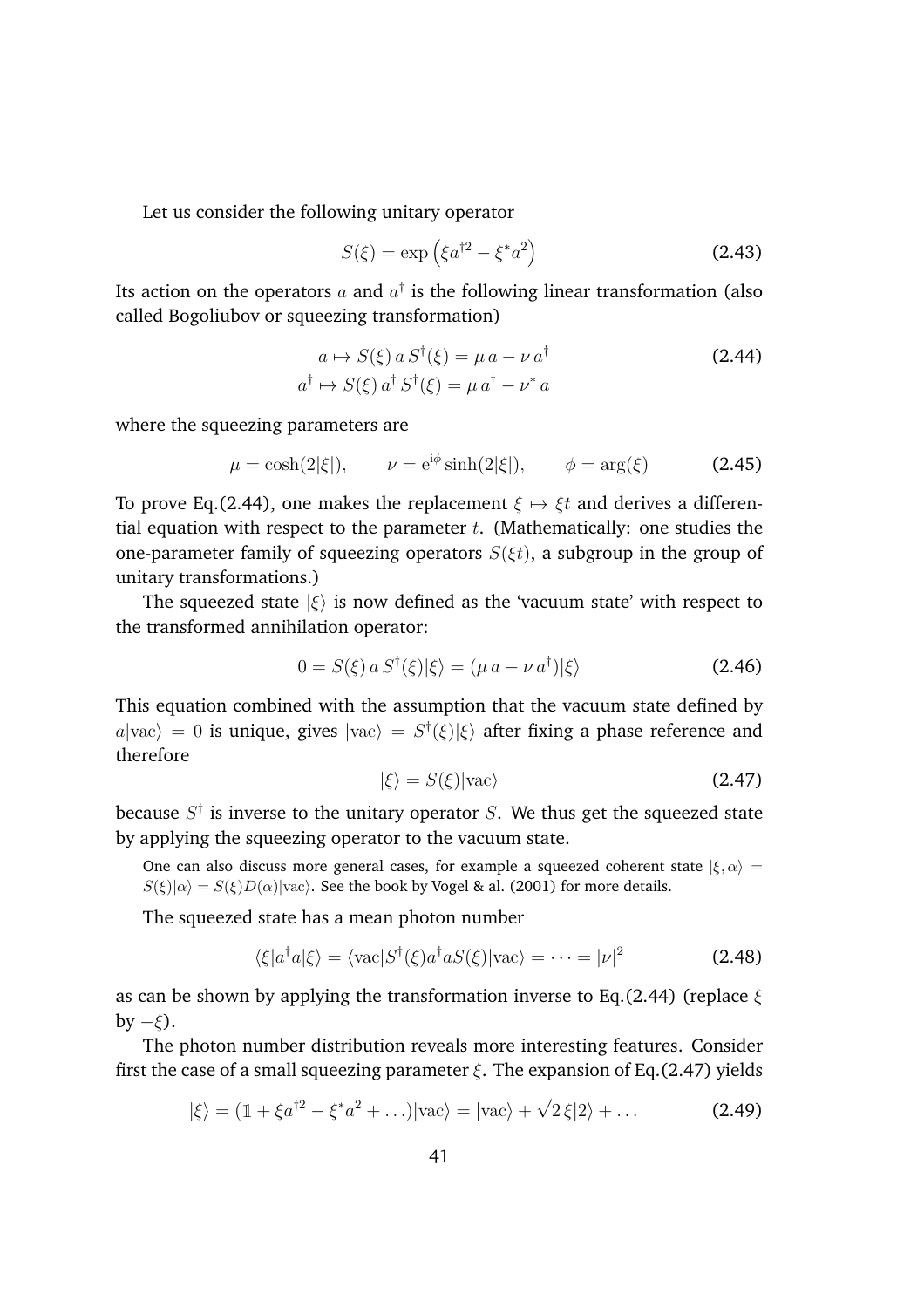so that in addition to the ordinary vacuum, a state with a photon pair appears. This is a general feature: the squeezed (vacuum) state  $|\xi\rangle$  contains pairs of photons,  $|2\rangle$ ,  $|4\rangle$ , ... We shall see below that this can be interpreted as the result of a nonlinear process where a "pump photon" (of blue color, say) is "downconverted" into a pair of red photons. The unusual feature of this "photon pair state" is that the pair appears in a superposition with the vacuum state, with a relative phase fixed by the complex squeezing parameter  $\xi$ .

The expansion of the 'squeezed vacuum'  $S(\xi)|0\rangle$  in the Fock (number state) basis gives for even photon numbers the amplitudes

$$
c_{2m} = \frac{(2m-1)!!}{\sqrt{(2m)!}} e^{im\phi} \frac{\tanh^m(2|\xi|)}{\cosh^{1/2}(2|\xi|)}
$$
(2.50)

where  $\phi$  is again the phase of  $\xi$ , and *n*!! is the product  $n(n-2)\cdots$  of all positive numbers with the same parity up to *n*.

The mean value of the complex field amplitude is zero in the squeezed state, as a calculation similar to Eq.(2.48) easily shows:  $\langle \xi | a | \xi \rangle = 0$ . In the phasespace plane introduced in Fig. 2.1, the squeezed state  $|\xi\rangle$  would therefore be represented by a "blob" centered at zero.

The "squeezing" becomes apparent if one asks for the quantum fluctuations around the mean value. Let us introduce the general quadrature operator

$$
X_{\theta} = \frac{a e^{-i\theta} + a^{\dagger} e^{i\theta}}{\sqrt{2}} \tag{2.51}
$$

The familiar position and momentum quadratures *X*, *P* correspond to phases  $\theta = 0, \pi/2$ . But more generally, two 'orthogonal' quadratures are given by  $X_{\theta}$ and  $X_{\theta+\pi/2}$ . The squeezed state now has fluctuations around the vacuum state such that *one quadrature component has quantum noise below the Heisenberg limit* 1*/*2. A straightforward calculation gives the following quadrature uncertainty

$$
\langle \xi | \Delta X_{\theta}^2 | \xi \rangle = \frac{|\mu + \nu e^{-2i\theta}|^2}{2}
$$
 (2.52)

If we take  $2\theta = \phi$  (the phase of the squeezing parameter), we have  $\mu + \nu e^{-2i\theta} =$  $\cosh(2|\xi|) + \sinh(2|\xi|) = e^{+2|\xi|}$  which becomes exponentially large as the magnitude of  $\epsilon$  increases. For the orthogonal quadrature, one finds an exponential reduction of the fluctuations:

$$
\Delta X_{\phi/2}^2 = \frac{e^{+2|\xi|}}{2}, \qquad \Delta X_{(\phi+\pi)/2}^2 = \frac{e^{-2|\xi|}}{2}.
$$
 (2.53)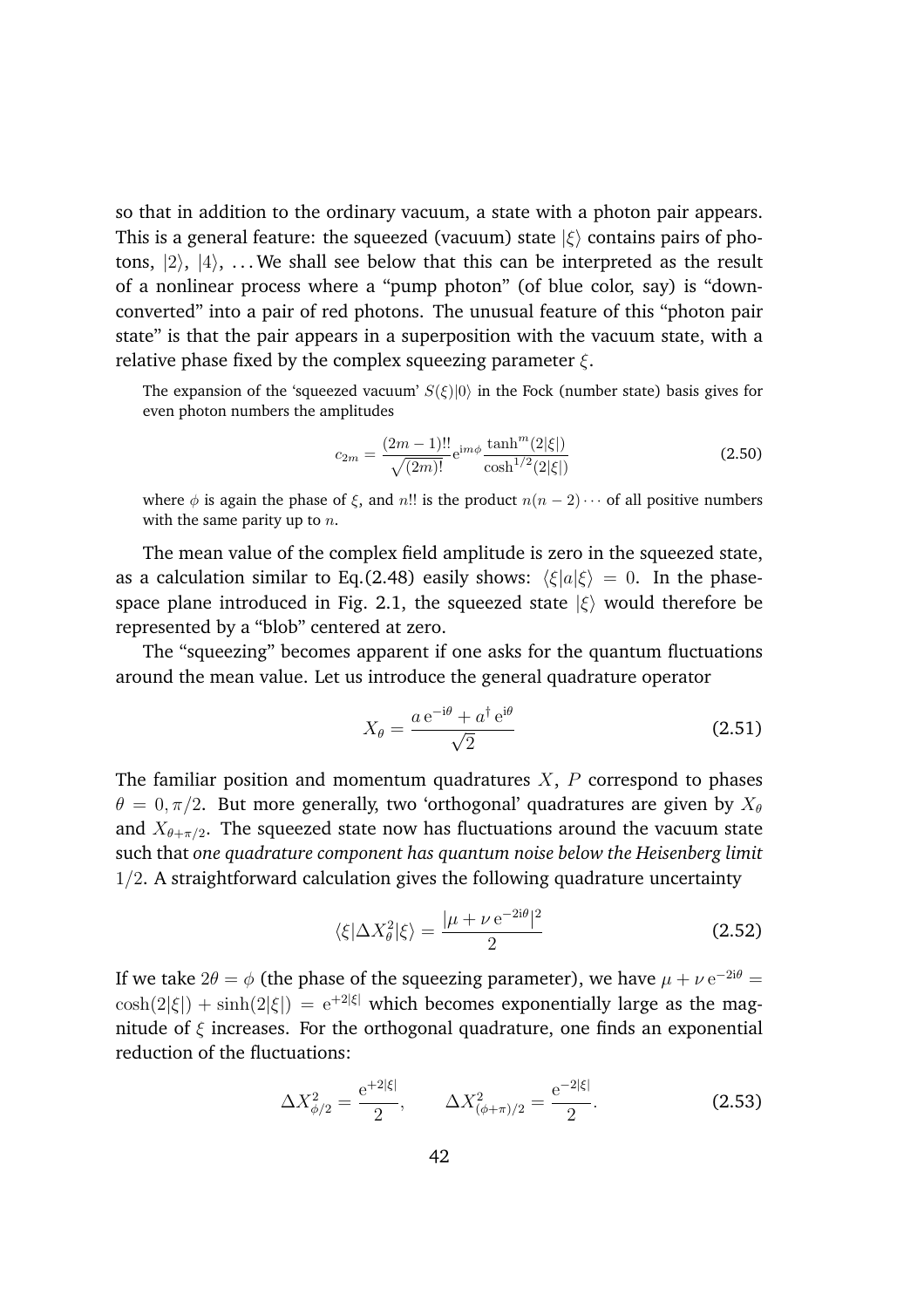This is the hallmark of a squeezed state. Note that the uncertainty product is unchanged: this could have been expected as  $|\xi\rangle$  remains a pure state.

A graphical representation is shown in Fig. 2.2 where the squeezed state is the ellipse around the origin. As discussed for Fig. 2.1, this picture can be made more quantitative by calculating certain phase-space distribution functions for the different states discussed so far. This topic will be discussed in detail in part II of the lecture, the main results appear in Sec. 2.7 below.



Figure 2.2: Quantum states of the radiation field, schematically represented in the phase space plane.

### **Preparation of a squeezed state**

How can one prepare a squeezed state? The "cheating way of it" is just a rescaling of the position and momentum quadratures:

$$
X' = \eta X, \quad P' = \eta^{-1} P \tag{2.54}
$$

This generates operators  $X'$  and  $P'$  that obey the same commutation relations. However, the energy of the field mode will not be proportional to  $a'^{\dagger}a' \sim X'^2 + a'^{\dagger}a''$  $P^2$ , but involve terms of the form  $(a')^2$  and  $(a'^{\dagger})^2$ . So the "ground state"  $|\psi\rangle$ defined by  $a'|\psi\rangle = 0$  will not be a stationary state of this Hamiltonian. This example illustrates, however, that (i) squeezed states evolve in time and are not stationary and (ii) that the quadratic terms  $(a')^2$  and  $(a'^{\dagger})^2$  play a key role.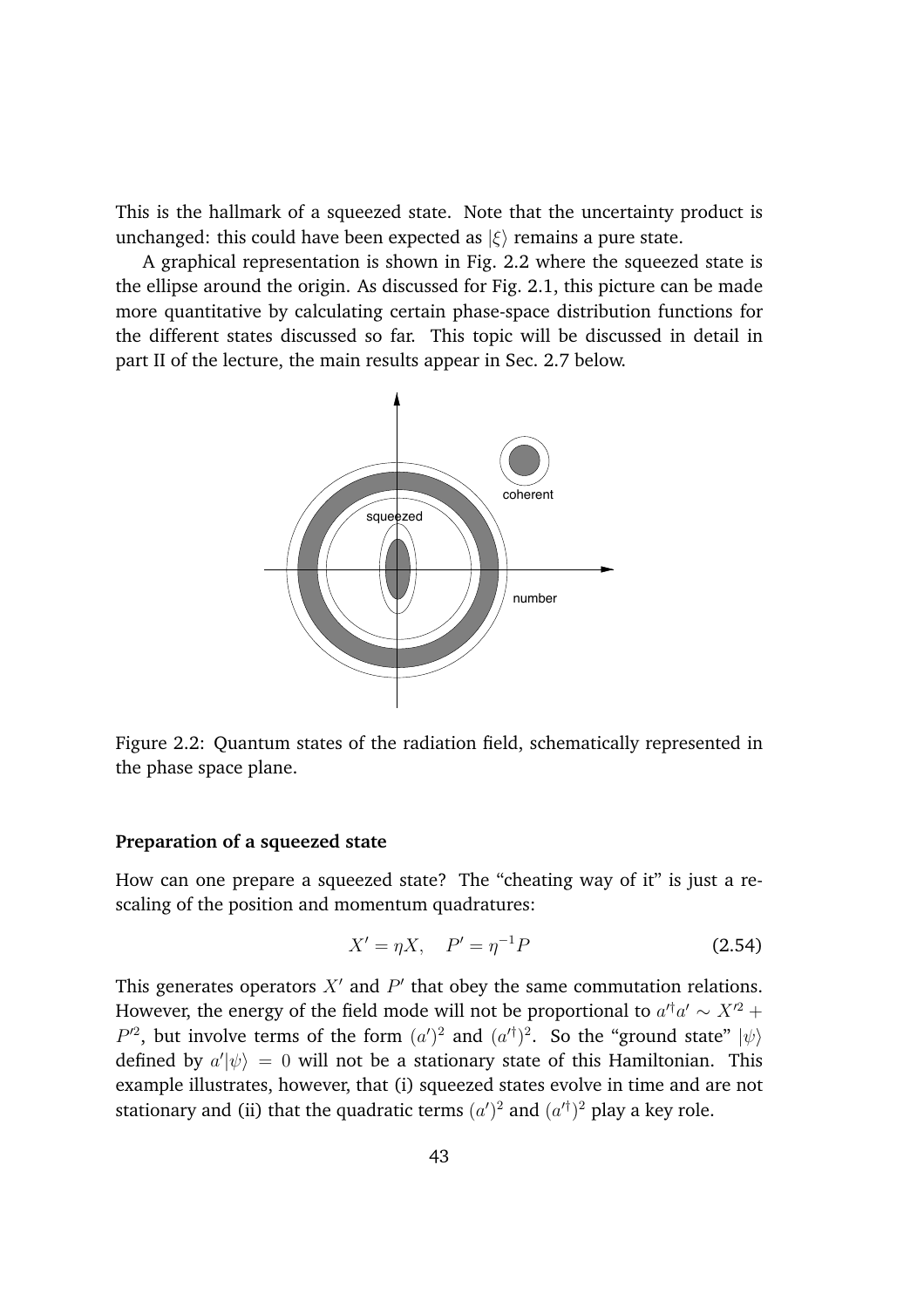The second way is to find a way to add these terms to the Hamiltonian. This can be done with a nonlinear medium. The 'squeezing' operator (2.43) can be realized with the interaction Hamiltonian

$$
H_{\rm int} = i\hbar \left( g e^{-2i\omega t} a^{\dagger 2} - g^* e^{2i\omega t} a^2 \right) \tag{2.55}
$$

with the squeezing parameter given by  $\xi = \int dt g(t)$ . This interaction occurs in nonlinear optics. To get a qualitative understanding, imagine a medium with a field-dependent dielectric constant  $({\cal X}^{(2)}$  nonlinearity'). This is usually forbidden for symmetry reasons, but it happens in some special cases. In the electromagnetic energy density, one has

$$
u = \frac{\varepsilon(|\mathbf{E}|)}{2}\mathbf{E}^2 + \frac{1}{2\mu_0}\mathbf{B}^2
$$
 (2.56)

where the linearization

$$
\varepsilon(|\mathbf{E}|) = \varepsilon_0 \left(1 + n_2|\mathbf{E}|\right)^2 \approx \varepsilon_0 \left(1 + 2n_2|\mathbf{E}|\right)
$$

is often appropriate. In the quantum picture, this gives a contribution to the Hamiltonian with a term of third order in the field:

$$
H_3 = \varepsilon_0 n_2 \int_V \mathrm{d}^3 x \, |\mathbf{E}(\mathbf{x}, t)|^3 \tag{2.57}
$$

Let us now pick out two spatial modes of the field and put one of it into a coherent state  $|\alpha e^{-i\omega_p t}\rangle$  with a 'large' amplitude  $|\alpha| \gg 1$ . The index 'p' is for 'pump field'. Let us call the other mode (the 'quantum' one) the 'signal'. The electric field is then

$$
\mathbf{E}(\mathbf{x},t) = E_p a_p \varepsilon_p e^{-i(\omega_p t - \mathbf{k}_p \cdot \mathbf{x})} + E_1 \varepsilon a(t) e^{i\mathbf{k} \cdot \mathbf{x}} + \text{h.c.}
$$
 (2.58)

The interaction Hamiltonian thus generates cross terms of the form<sup>3</sup>

$$
H_{\rm int} = \ldots + \hbar \left( g \, e^{-i\omega_p t} \, a_p a^{\dagger 2} + g^* \, e^{i\omega_p t} \, a_p^{\dagger} a^2 \right) \tag{2.59}
$$

$$
\hbar g = 3\varepsilon_0 n_2 E_p E_1 \varepsilon_p \cdot \varepsilon^* \int_V d^3x \, e^{i(\mathbf{k}_p - 2\mathbf{k}) \cdot \mathbf{x}} \tag{2.60}
$$

One often ignores the quantum fluctuations of the pump mode and replaces its annihilation operator  $a_p$  by the coherent state amplitude  $\alpha$ . The interaction (2.59) then looks quite like our model Hamiltonian (2.55).

<sup>&</sup>lt;sup>3</sup>We are actually cheating with the polarization vector  $\varepsilon$ . An accurate desription replaces  $n_2$ by a third-rank tensor that produces a scalar out of three vectors.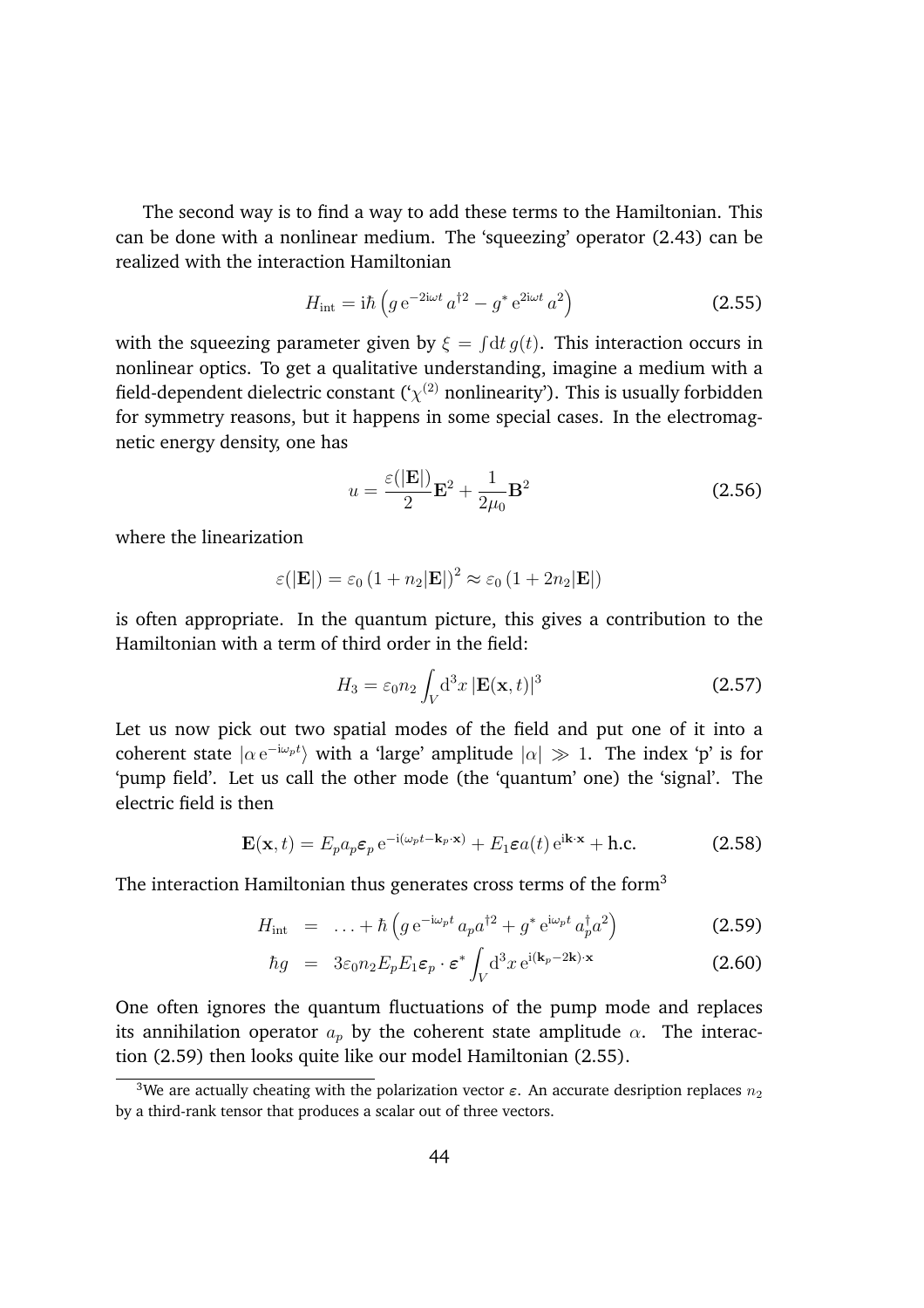The nonlinear squeezing parameter  $q\alpha$  is nonzero when the pump and signal modes are 'phase matched', i.e.,  $k_p = 2k$ . For collinear modes, this is achieved by taking  $\omega_p = 2\omega$ . The spatial integral actually runs only over the region where the nonlinear index  $n_2$  is different from zero. We also see from (2.59) that one 'pump photon' with energy  $\hbar\omega_p = 2\hbar\omega$  can 'decay' into a pair of signal photons. We already anticipated this behaviour in the number state expansion (**??**).

We finally get a time-independent Hamiltonian by assuming that the pump mode is in a coherent state,  $a_p \mapsto \alpha_p$  and by going into a rotating frame at half the pump frequency,  $a(t)=e^{-i\omega_p t/2}\tilde{a}(t)$ . If one works in addition at exact resonance, the time evolution operator is  $U(t) = S(\xi)$  with  $\xi = g\alpha_p t$ . In practice, one does not get infinite squeezing as  $t \to \infty$  because of damping.

#### **Two-mode squeezing**

What we have seen so far is "one-mode squeezing". The squeezed state can be used to create non-classical correlations between two bright beams.

Consider the output  $a_{1,2} = (a \pm b)/\sqrt{2}$  of a balanced beamsplitter with squeezed vacuum state in mode *a*. This gives for suitable position and momentum quadratures the uncertainty product

$$
\Delta(X_1 - X_2)\Delta(P_1 + P_2) < 1\tag{2.61}
$$

because the variance of the difference,  $\Delta(X_1 - X_2)$ , is just related to the squeezed variance  $\Delta X < 1/\sqrt{2}$  of the input mode *a*. The other variable  $P_1 + P_2$  has a variance related to the state of input mode *b*, it can be brought to a minimum uncertainty of order 1 with a coherent state in mode *b*. The inequality (2.103) is not inconsistent with the Heisenberg relations because the sum  $P_1 + P_2$  and the difference  $X_1 - X_2$  are commuting operators.

In other words, Eq.(2.103) tells us that the combination "squeezed vacuum + coherent state" sent onto a beam splitter provides two beams whose *X*quadratures are correlated better than what is allowed by the standard vacuum fluctuations (or the fluctuations around a coherent  $=$  quasi-classical state). This is the criterion for a non-classical correlation.

Einstein, Podolski, and Rosen (1935) or "EPR" have discussed this arrangement in a slightly different form and came to the conclusion that quantum mechanics must be an incomplete theory. They mixed up, however, that the correlations we have here do not require some "instantaneous action at a distance" between the systems *A* and *B* (the two output beams after the beam splitter).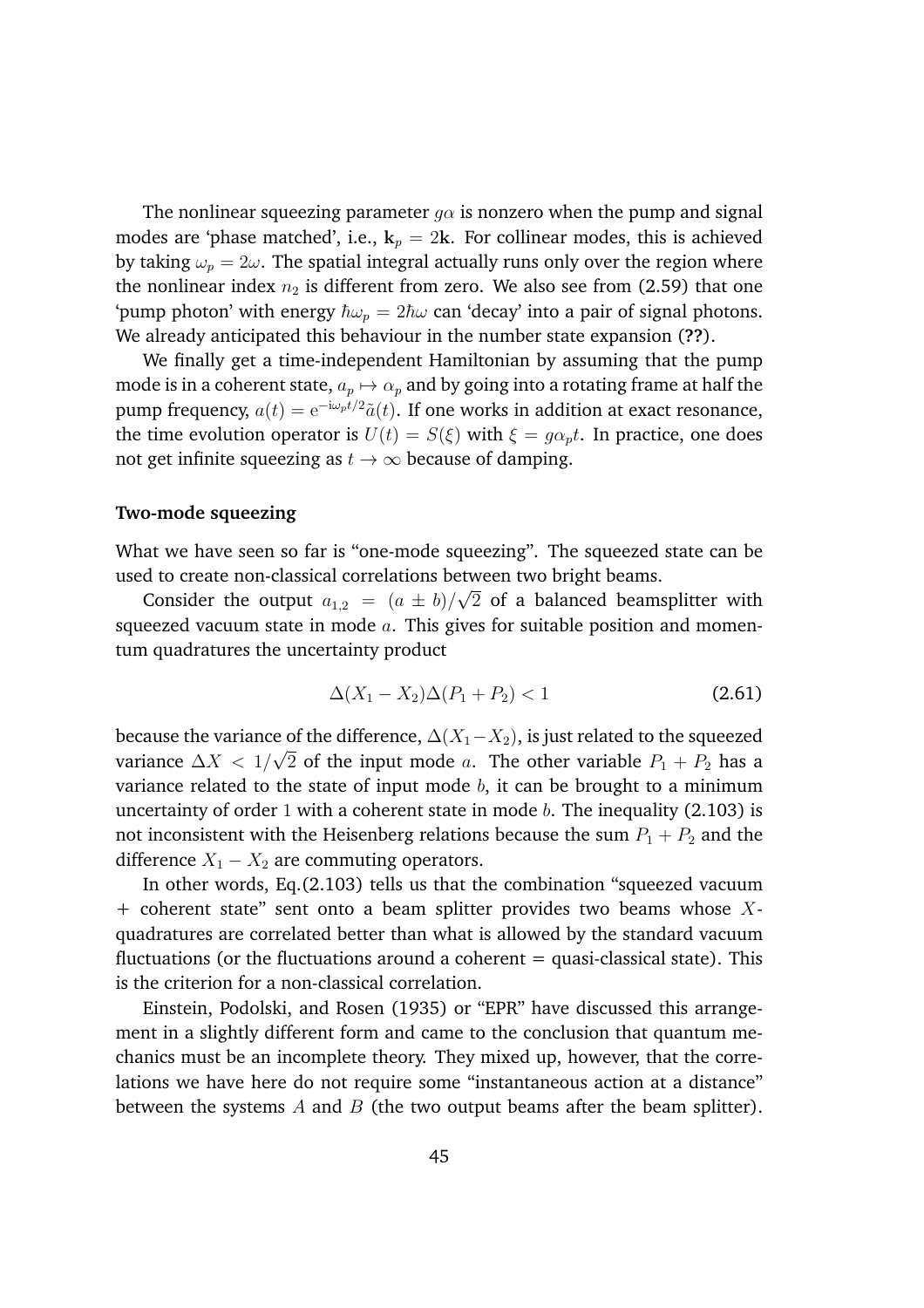Nonlocal correlations of this kind already appear in classical physics: hide a red and a blue ball in two boxes, move one box to the moon and open it. You know immediately the color of the other box, whereever it is. This correlation cannot be used to transmit information, however.

Unitary operator that generates two-mode squeezing:

$$
S_{ab}(\xi) = \exp(\xi a^{\dagger} b^{\dagger} - \xi^* ab) \tag{2.62}
$$

Exercise: check with single-mode squeezer (2.43) and beam splitter transformation (2.76). Appears in many different situations:

- non-degenerate nonlinear media (production of correlated photon pairs)
- normal modes of a degenerate, weakly interacting Bose gas (Bogoliubov quasi-particles)
- *•* quantum field theory in classical background fields (Klein paradox, Hawking radiation, Unruh radiation), leading to "unstable vacuum states"

# **2.6 Quantum optics of the beamsplitter**

recall scattering theory

transformation rules for mode operators, for quantum states split a single photon (generate entanglement) two-photon interference: Hong–Ou–Mandel experiment homodyne measurement (local oscillator) More details on multi-mode quantum fields can be found in Sec. 2.8.

## **2.6.1 State transformation**

A beamsplitter is the most simple way to mix two modes, see Figure 2.3. From classical electrodynamics, one gets the following amplitudes for the outgoing modes:

$$
\left(\begin{array}{c} a_1 \\ a_2 \end{array}\right)^{\text{in}} \mapsto \left(\begin{array}{c} a_1 \\ a_2 \end{array}\right)^{\text{out}} = \left(\begin{array}{cc} t & r \\ r' & t' \end{array}\right) \left(\begin{array}{c} a_1 \\ a_2 \end{array}\right)^{\text{in}}.
$$
 (2.63)

The recipe for quantization is now: 'replace the classical amplitudes by annihilation operators'. If the outgoing modes are still to be useful for the quantum theory, they have to satisfy the commutation relations:

$$
\left[a_i(\text{out}), a_j^{\dagger}(\text{out})\right] = \delta_{ij}.
$$
\n(2.64)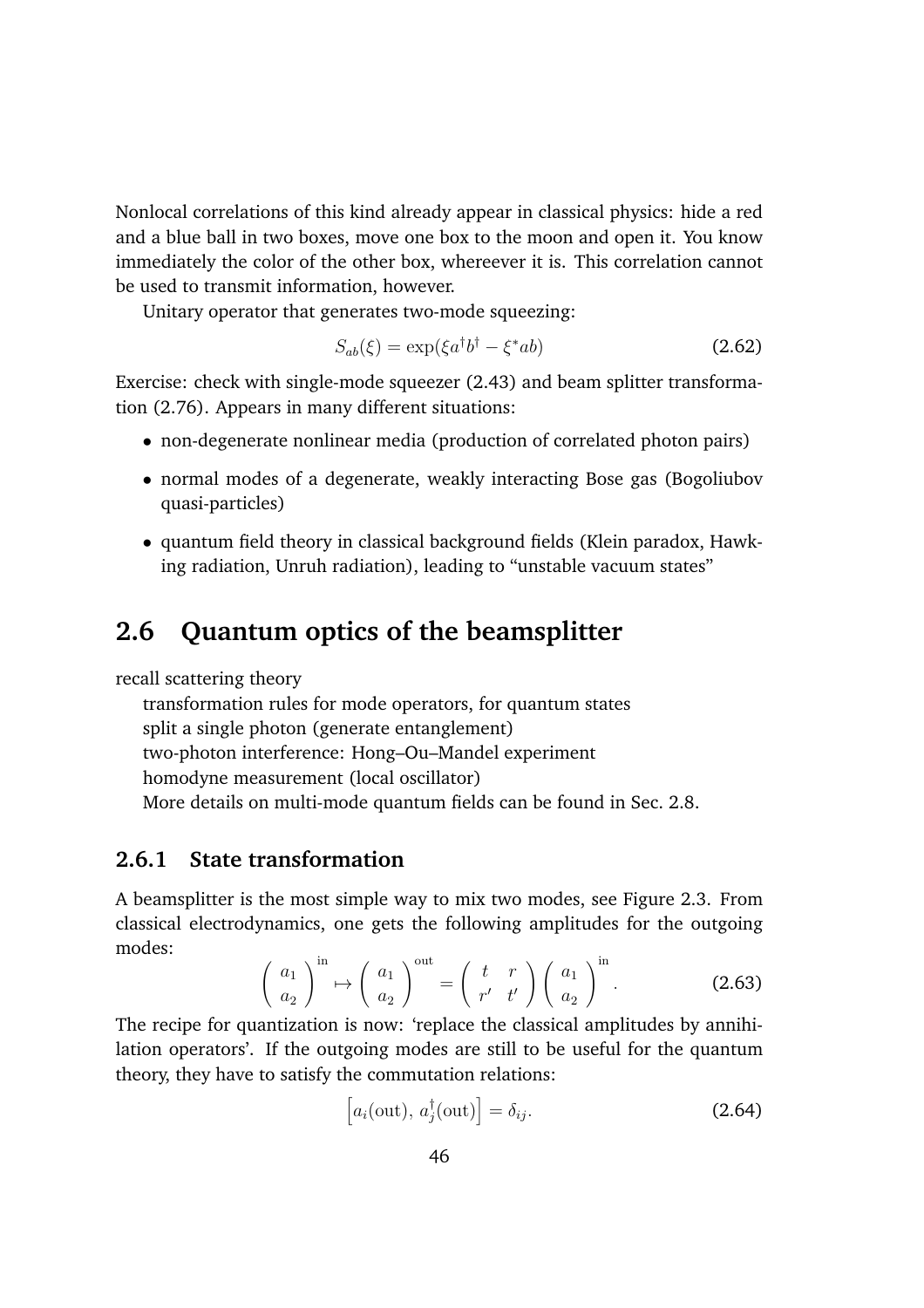

Figure 2.3: Mixing of two modes by a beam splitter.

These conditions give constraints on the reflection and transmission amplitudes, for example  $|t'|^2 + |r'|^2 = 1$ . Note that this is *not* identical to energy conservation for the incoming mode  $a_1$ (in) [that would read  $|t|^2 + |r'|^2 = 1$ ]. But a sufficient condition is that the classical 'reciprocity relation' (*Umkehrung des*  $Strahlengangs) holds: t = t'.$ 

We are now looking for a unitary operator *S* [the S-matrix] that implements this beamsplitter transformation in the following sense:

$$
a_i' = S^{\dagger} a_i S, \qquad i = 1, 2 \tag{2.65}
$$

From this operator, we can also compute the transformation of the states:  $|$ out $\rangle$  =  $S$ *|in*}. Let us start from the general transformation

$$
a_i \mapsto A_i = M_{ij} a_j \qquad \text{or} \quad \vec{a} \mapsto \vec{A} = M \vec{a} \tag{2.66}
$$

where we have introduced matrix and vector notation. For the unitary transformation, we make the *Ansatz*

$$
S(\theta) = \exp\left(i\theta B_{jk} a_j^{\dagger} a_k\right) \tag{2.67}
$$

with *Bjk* a hermitean matrix (ensuring unitarity). The action of this unitary on the photon mode operators is now required to reduce to

$$
a_i \mapsto A_i(\theta) \equiv S^{\dagger}(\theta) a_i S(\theta) \stackrel{!}{=} M_{ij} a_j. \tag{2.68}
$$

We compute this 'conjugated operator' with a trick using a differential equation:

$$
\frac{\mathrm{d}}{\mathrm{d}\theta}A_i(\theta) = -i B_{jk} S^{\dagger}(\theta) \left[ a_j^{\dagger} a_k, a_i \right] S(\theta) \tag{2.69}
$$

$$
= -i B_{jk} S^{\dagger}(\theta) (-\delta_{ij} a_k) S(\theta) \qquad (2.70)
$$

$$
= i B_{ik} A_k(\theta). \tag{2.71}
$$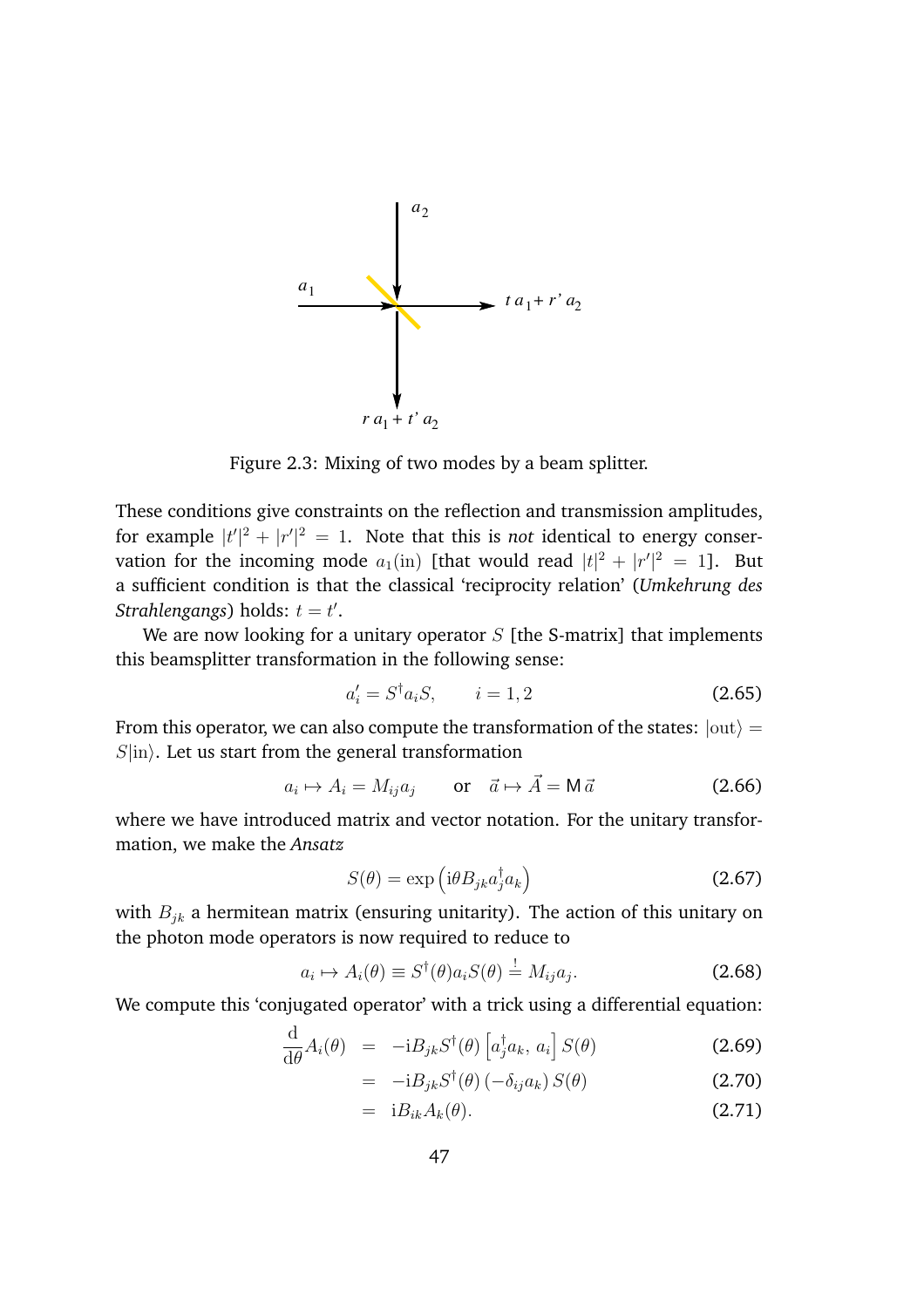This is a system of linear differential equations with constant coefficients, so that we get as solution

$$
\vec{A}(\theta) = \exp(i\theta \mathsf{B}) \,\vec{A}(0) = \exp(i\theta \mathsf{B}) \,\vec{a}.\tag{2.72}
$$

We thus conclude that the matrix B is fixed by

$$
M = \exp(i\theta B). \tag{2.73}
$$

If the transformation M is part of a continuous group and depends on  $\theta$  as a parameter, we can expand it around unity. Doing the same for the matrix exponential, we get

$$
M \approx 1 + i\theta B + \dots
$$

Here, B is called the *generator* of the set of matrices  $M = M(\theta)$ . The unitary transformation is thus determined via the same generator B.

For the two-mode beam splitter, an admissible transformation is given by

$$
M = \begin{pmatrix} t & r \\ r' & t' \end{pmatrix} = \begin{pmatrix} \cos \theta & \sin \theta \\ -\sin \theta & \cos \theta \end{pmatrix}.
$$
 (2.74)

Expanding for small  $\theta$ , the generator is

$$
\mathsf{B} = \left(\begin{array}{cc} 0 & -\mathrm{i} \\ \mathrm{i} & 0 \end{array}\right) = \sigma_2 \tag{2.75}
$$

so that the corresponding unitary operator reads

$$
S(\theta) = \exp\left[i\theta(-ia_1^\dagger a_2 + ia_2^\dagger a_1)\right] = \exp\left[\theta(a_1^\dagger a_2 - a_2^\dagger a_1)\right].
$$
 (2.76)

Note that indeed, one has the identity

$$
\exp\left(i\theta\sigma_2\right) = \cos\theta + i\sigma_2\sin\theta = \begin{pmatrix} \cos\theta & \sin\theta \\ -\sin\theta & \cos\theta \end{pmatrix}
$$
 (2.77)

#### **Example: splitting a single photon state**

What is the state of the two-mode system if one photon is incident in mode 1 on the beam splitter? Initial state  $|in\rangle = |1,0\rangle = a_1^{\dagger}|vac\rangle$ . The final state is then, using Eq.(2.76) for small  $\theta$ 

$$
|\text{out}\rangle = S|1,0\rangle \approx |1,0\rangle + \theta(a_1^\dagger a_2 - a_2^\dagger a_1)|1,0\rangle
$$
  
= |1,0\rangle - \theta|0,1\rangle. (2.78)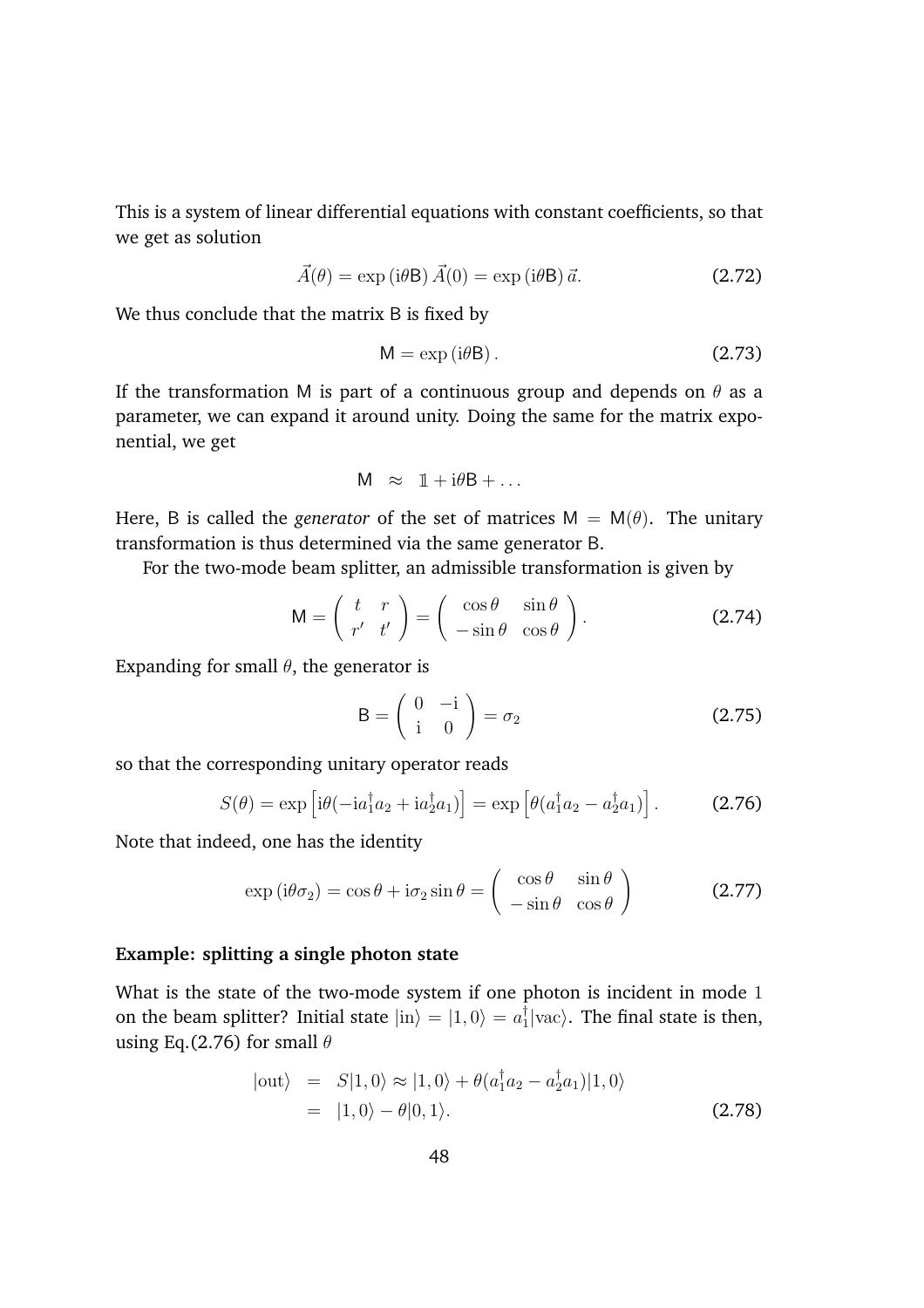For finite  $\theta$ , the higher powers also contribute. The calculation gets easy with the beam splitter transformation of the creation operators.

$$
|\text{out}\rangle = Sa_1^{\dagger}|\text{vac}\rangle
$$
  
\n
$$
\stackrel{(1)}{=} Sa_1^{\dagger}S^{\dagger}|\text{vac}\rangle
$$
  
\n
$$
\stackrel{(2)}{=} (a_1^{\dagger}\cos\theta - a_2^{\dagger}\sin\theta)|\text{vac}\rangle
$$
  
\n
$$
= \cos\theta|1,0\rangle - \sin\theta|0,1\rangle
$$
 (2.79)

In step (1), we have used that the unitary operator leaves the vacuum state unchanged. (This is because we have written the exponent in normal order.) In step (2), we have used that *S* implements the transformation inverse to  $S^{\dagger}$ (unitarity). Re-introducing the transmission amplitudes, we find

$$
|1,0\rangle \mapsto t|1,0\rangle + r|0,1\rangle \tag{2.80}
$$

so that the probability amplitudes to find the photon in either output mode correspond exactly, for this incident one-photon state, to the classical transmission and reflection amplitudes.

It is quite complicated to show in the same way the following property of a 'bi-coherent state'

$$
S|\alpha, \beta\rangle = |\alpha', \beta'\rangle, \qquad \left(\begin{array}{c} \alpha' \\ \beta' \end{array}\right) = M\left(\begin{array}{c} \alpha \\ \beta \end{array}\right)
$$
 (2.81)

that remains bi-coherent after the beam splitter. But the proof is quite simple with the unitary transformation of the mode operators.

#### **Example: splitting a two-photon state (Hong, Ou, Mandel)**

Two-photon states do not behave as 'intuitively'. Let us consider two singlephoton states incident on the same beam splitter as before,  $|in\rangle = |1, 1\rangle$ . Then, by the same trick,

$$
|\text{out}\rangle = S|\text{in}\rangle = Sa_1^{\dagger} S^{\dagger} Sa_2^{\dagger} S^{\dagger} |0,0\rangle
$$
  
=  $(a_1^{\dagger} \cos \theta - a_2^{\dagger} \sin \theta)(a_2^{\dagger} \cos \theta + a_1^{\dagger} \sin \theta)|\text{vac}\rangle$   
=  $(|2,0\rangle - |0,2\rangle) \frac{\sin 2\theta}{2} + |1,1\rangle \cos 2\theta$  (2.82)

Hence, for a 50/50 beam splitter ( $\cos \theta = \sin \theta$  or  $\theta = 45^{\circ}$ ), the last term cancels and the photons are transmitted in 'bunches': they come out together at either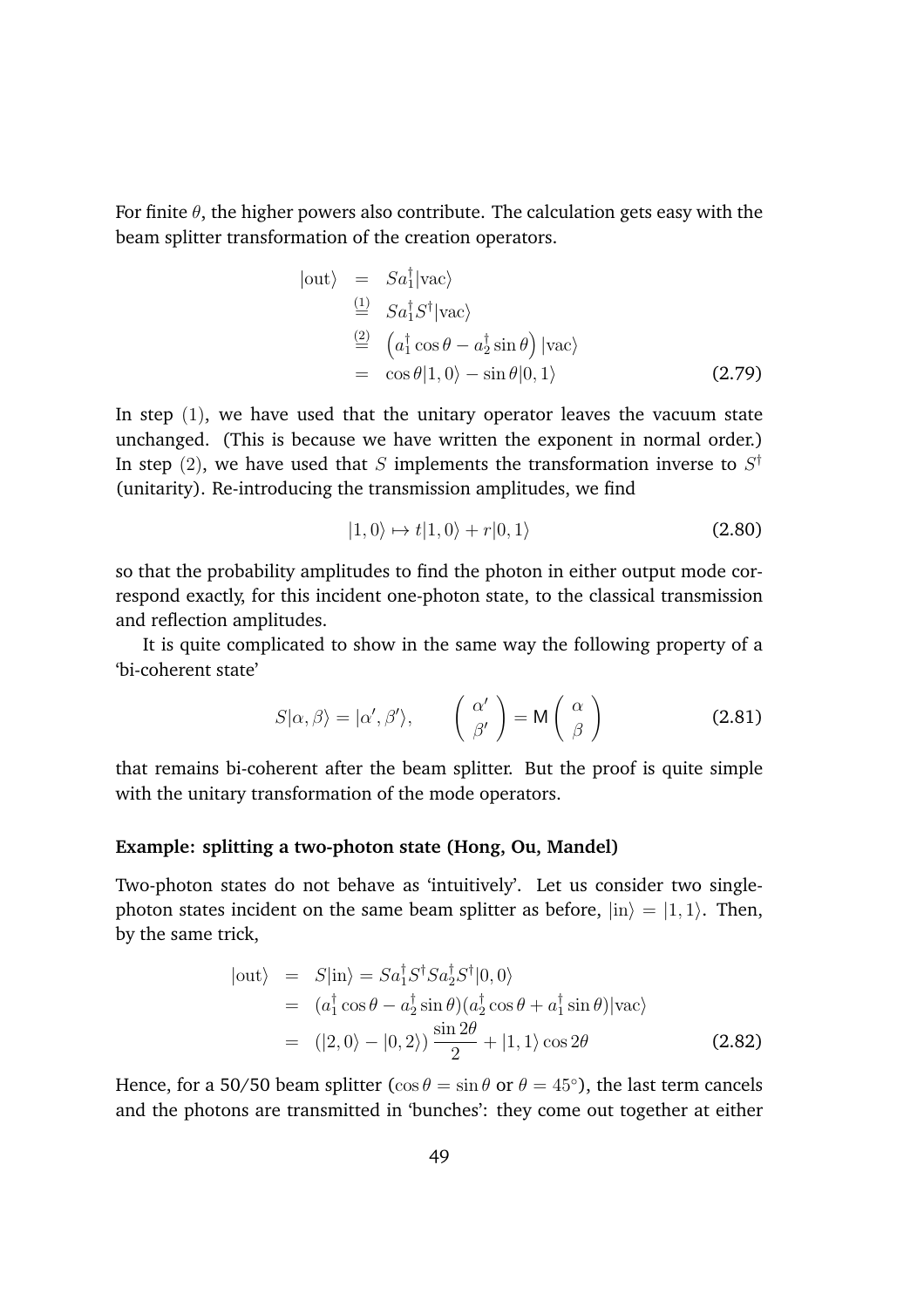output port. There are zero 'coincidences' of one photon in port  $a_1'$  and the other in  $a_2'$ . This is due to a desctructive interference between two indistinguishible histories for the two photons from source to detector – this is called the 'Hong-Ou-Mandel dip'. The dip in the coincidence signal can be observed by tuning a parameter (like a delay time) that makes the two photons (in)distinguishable.

## **2.6.2 Homodyne detection**

Introduce coherent state  $|\beta\rangle$ , simplest model for an intense laser beam.

Discuss output operators  $a \pm \beta$  after a beam splitter: "mixing" of signal with "local oscillator" (= laser beam). The quadratures  $X_{\theta}$  appear in the "beating" (interference) when a signal mode  $a \mapsto a + \beta$  is mixed on a beam splitter with a large-amplitude coherent state  $|\beta\rangle$  ("local oscillator", "reference beam"). The quadrature phase can be chosen from the phase of  $\beta$ , in other words, the quadratures of  $\alpha$  are measured relative to the phase of the local oscillator. ("Only relative phases are measurable.")

Picture of quadratures in phase space plane for different states for signal mode *a*: vacuum state, number state, coherent state.

### **2.6.3 Photodetection**

square-law detector signal (Glauber, 1960s)

$$
I(t) = \langle \hat{I}(t) \rangle = \langle \hat{\mathcal{E}}^{\dagger}(t) \hat{\mathcal{E}}(t) \rangle
$$
 (2.83)

where the operator  $\hat{\mathcal{E}}(t)$  gives the *positive frequency component* of the electric field, evaluated at the detector position and projected onto a polarization vector that reaches the detector. The positive frequency component of a free field operator contains all annihilation operators  $a_{\kappa}$ . These evolve in time as  $\mathrm{e}^{-\mathrm{i}\omega_{\kappa}t}$ , this motivates the name "positive frequency". The conjugate operator  $\hat{\mathcal{E}}^{\dagger}(t)$  is called the negative frequency component. Sometimes the notation  $\hat{E}^{(-)}(t)\hat{E}^{(+)}(t)$  for the intensity operator is used.

Key feature: detector signal is nonzero only when photons are present, not in the vacuum state.

To remember: this is a "slow detector" – the derivation makes use of timedependent perturbation theory and to get a sizable signal, one has to "wait" for many optical periods (to create a free electron, for example). This is the technical reason why the mixed product of negative/positive frequency operators appears and not the ordinary electric energy density, for example. Hence: Glauber's theory does not work for "very fast" detectors (on the fs scale in the visible).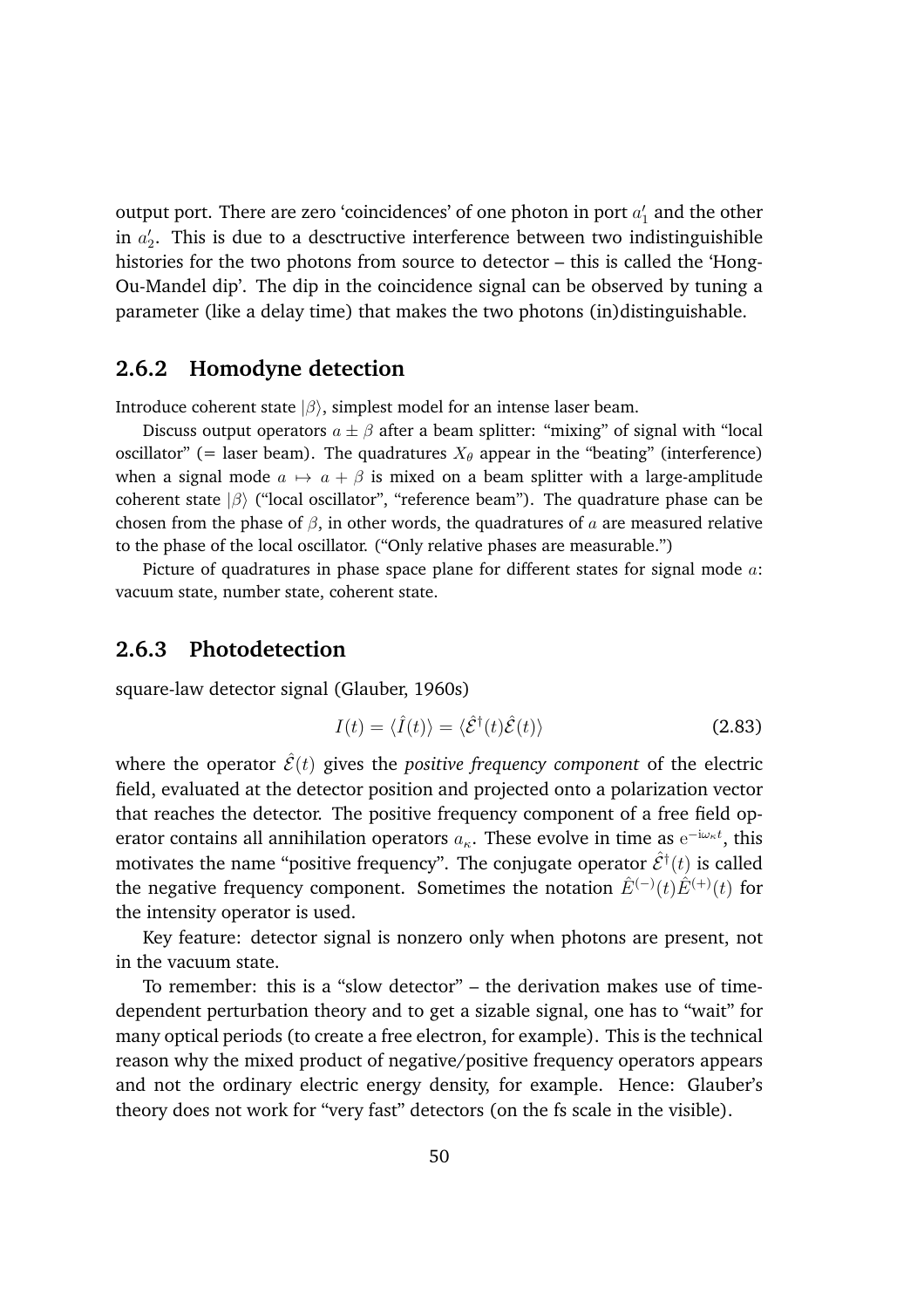# **2.7 Phase space distribution functions**

The quantum states of the radiation field can be characterized by their behaviour in phase space. Fig. 2.1 is one example for a coherent state, other states have been illustrated in Fig. 2.2. Can a similar picture be also constructed for the vacuum state? Yes: the vacuum is a special coherent state,  $|vac\rangle = |0\rangle$ . What about number states or thermal states?

### **2.7.1 Overview**

There are several possibilities to construct distribution functions on the 'phase space' spanned by the quadratures *X* and *P*. This is rooted in the fact that these are non-commuting operators.

### **The Q-function**

The overlap we calculated (2.32) motivates the following function to characterize a quantum state the *Husimi or Q-function*

$$
Q(\alpha) = \frac{1}{\pi} \langle \alpha | \hat{\rho} | \alpha \rangle \tag{2.84}
$$

where the meaning of the prefactor  $1/\pi$  will become clear soon. Each density operator  $\hat{\rho}$  defines a Q-function and more generally, the Q-function just provides an alternative characterization of the quantum state.

The Q-function has the following nice property: it is positive  $Q(\alpha) \geq 0$  for all  $\alpha$  and any density operator  $\hat{\rho}$ . This directly follows from  $\hat{\rho}$  being a density operator and the coherent state  $|\alpha\rangle$  being a normalizable Hilbert space vector.

For a pure coherent state,  $\hat{\rho} = |\beta\rangle\langle\beta|$ , the Q-function is a Gaussian centered at  $\alpha = \beta$  and a spread of order unity, see (2.32).

Exercise: for a thermal state,  $Q_T(\alpha)$  is a Gaussian centered at  $\alpha = 0$  with a width of order  $\left[\langle \hat{n}\rangle_T + 1\right]^{1/2}$ .

How would the Q-function look for a number state? A first guess is a 'ring', since the photon number (or energy) is fixed and shows no fluctuations. This is not far from the precise answer that we have already calculated:

$$
Q_n(\alpha) = |\langle \alpha | n \rangle|^2 = e^{-|\alpha|^2} \frac{|\alpha|^{2n}}{n!}
$$
 (2.85)

where now the Poisson distribution has to be read as a function of  $\alpha$ . It is manifestly isotropic, increases like a power law  $|\alpha|^{2n}$  near the origin and decays in a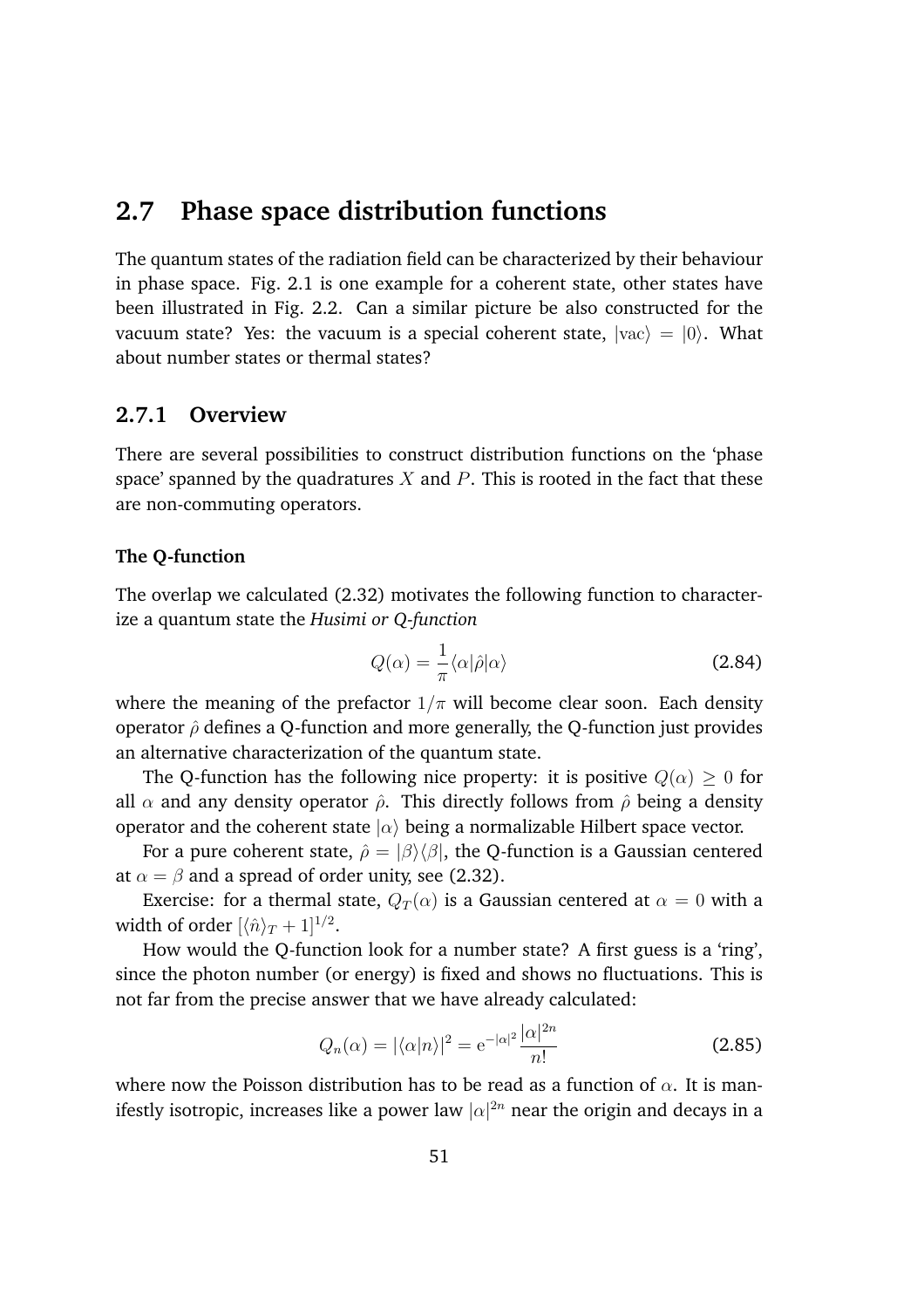gaussian manner for large  $\alpha$ . The maximum indeed occurs for  $|\alpha|^2 \approx n$ . The rim of this 'volcano distribution' becomes narrower and narrower as *n* increases.

### **The P-function**

This function, also called Glauber-Sudarshan distribution provides an expansion of the density operator in the basis of coherent states. There are two variants: the ('simple') P-function (Sudarshan, 1963)

$$
\hat{\rho} = \int d^2 \alpha \, P(\alpha) |\alpha\rangle\langle\alpha| \tag{2.86}
$$

(the integration measure is  $d^2\alpha = d(Re \alpha) d(Im \alpha)$ ) and the 'positive P-function' (Glauber, 1963)

$$
\hat{\rho} = \int d^2 \alpha \, d^2 \beta \, P(\alpha, \beta^*) |\alpha\rangle\langle\beta| \tag{2.87}
$$

It is actually surprising that any density operator (well, there are some restrictions) can be represented as a sum of projectors  $|\alpha\rangle\langle\alpha|$  on coherent states. This is related to the coherent states being not orthogonal. The price to pay is also that the P-function can be a quite singular distribution, containing  $\delta$ -functions and derivatives of  $\delta$ -functions.

Example: for a coherent state,

$$
\hat{\rho} = |\beta\rangle\langle\beta|: \qquad P_{\hat{\rho}}(\alpha) = \delta(\alpha - \beta) \tag{2.88}
$$

where the  $\delta$ -function is defined with respect to the integration measure:  $\delta(\alpha)$  =  $\delta(\text{Re }\alpha) \, \delta(\text{Im }\alpha).$ 

It is easy to see, by taking the expectation value in a coherent state, that *the Q-function is a Gaussian convolution* (Faltung) *of the P-function*:

$$
Q(\alpha) = \int d^2 \beta P(\beta) \exp(-\frac{1}{2}|\alpha - \beta|^2)
$$
 (2.89)

This explains why the Q-function behaves always 'less singularly' than the Pfunction.

# **2.8 Two modes, many modes**

### **2.8.1 Multi-mode Hilbert space and observables**

The state space of a two-mode field is the tensor product of the Fock spaces of two harmonic oscillators. In terms of number states, the basis vectors of this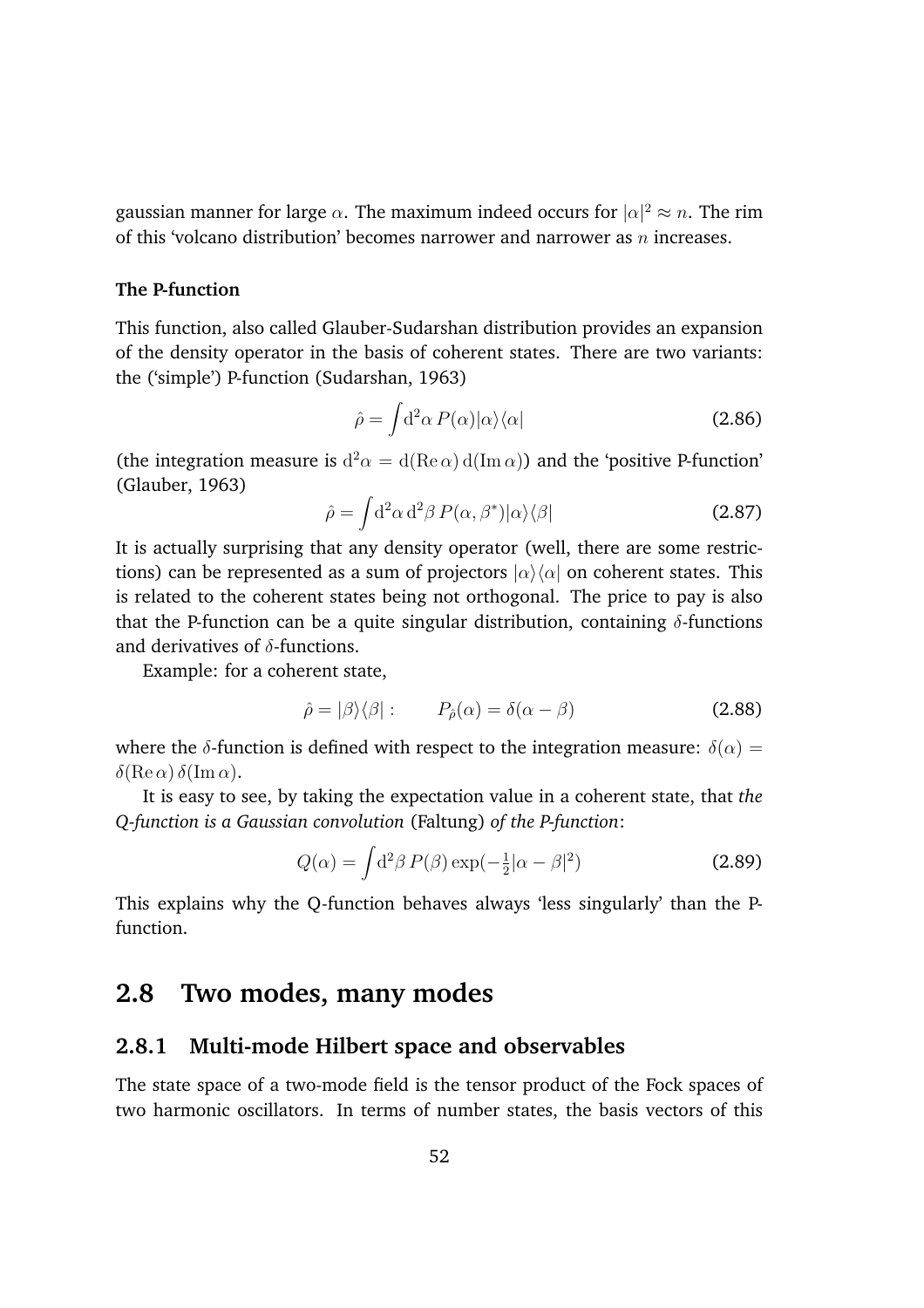space can be written

$$
|n_1; n_2\rangle = |n_1\rangle_{\text{mode 1}} \otimes |n_2\rangle_{\text{mode 2}}
$$

where the first mode contains  $n_1$  and the second mode  $n_2$  photons. These states are called 'product states'. That have expectation values of products of operators pertaining to mode 1 and 2, that factorize, e.g.,

$$
\langle \hat{n}_1 \hat{n}_2 \rangle = \langle \hat{n}_1 \rangle \langle \hat{n}_2 \rangle.
$$

But due to the possibility of forming superpositions, there is much more 'space' in the multi-mode Hilbert space. For example, it is possible that two modes 'share' a single photon:

$$
\frac{1}{\sqrt{2}}\left(|0;1\rangle+|1;0\rangle\right) \tag{2.90}
$$

This state is called 'entangled' if no change of basis for the mode expansion exists such that the state is mapped onto a product state (this may be very difficult to check in practice).<sup>4</sup> The state is by no means unphysical, however, since it is generated by

$$
\frac{1}{\sqrt{2}}(a_1^\dagger + a_2^\dagger)|0;0\rangle \tag{2.91}
$$

where  $|0;0\rangle$  is the two-mode vacuum. Such sums of creation operators occur always in the mode expansion of the quantized field. The decay of an excited atomic state, for example, generates a continuous superposition of one-photon states where an infinite number of modes share a single photon.

Many-mode single-photon states are also generated when an atom is illuminated by a single photon: the scattering of this photon by the atom generates, as in the classical electromagnetic theory, a continuous angular distribution of modes with a nonzero amplitude for one-photon excitations.

Finally, what about the density matrix for a multi-mode field? Let us start with the simple case of two modes of the same frequency in thermal equilibrium. According to the general rule, the density matrix is a sum of projectors onto the stationary states  $|n_1; n_2\rangle$  of the two-mode system, each weighted with a probability proportional to  $\mathrm{e}^{-\beta(n_1+n_2)}$ . (Use  $\beta=\hbar\omega/k_BT$ .) Since the energy is

<sup>&</sup>lt;sup>4</sup>It is simple to see, however, that the expectation value of  $\hat{n}_1 \hat{n}_2$  does not factorize. Indeed,  $\langle \hat{n}_1 \rangle = \frac{1}{2} = \langle \hat{n}_2 \rangle$  while  $\langle \hat{n}_1 \hat{n}_2 \rangle = 0$  since in each component of the state (2.89), at least one mode has zero photons.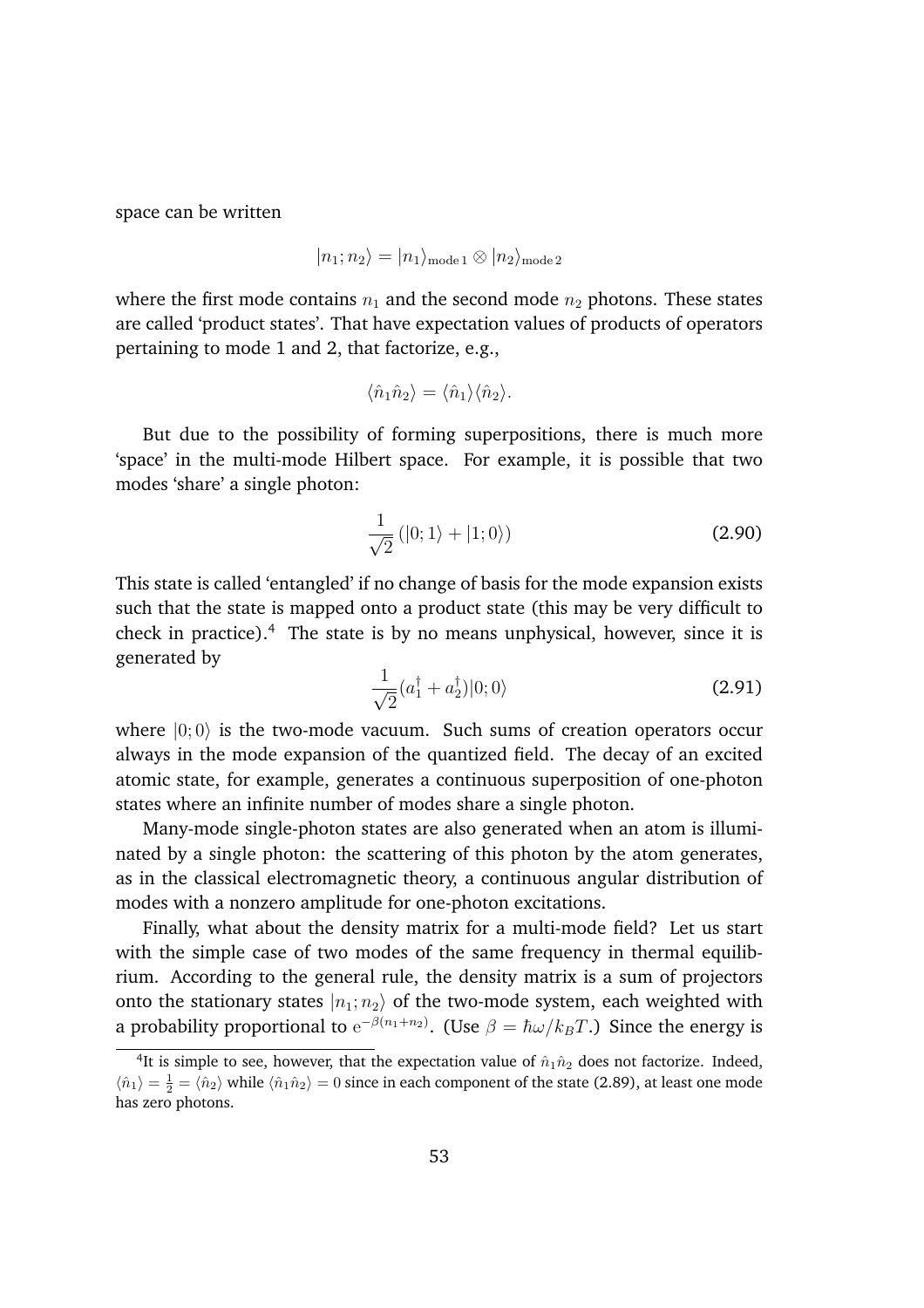made additively from single-mode energies, we can factorize this density operator:

$$
\hat{\rho} = Z^{-1} \sum_{n_1, n_2} e^{-\beta (n_1 + n_2)} |n_1; n_2\rangle \langle n_1; n_2|
$$
  
\n
$$
= Z \sum_{n_1} e^{-\beta n_1} |n_1\rangle \langle n_1| \otimes \sum_{n_2} e^{-\beta n_2} |n_2\rangle \langle n_2|
$$
  
\n
$$
= Z^{-1} \tilde{\rho}_1 \otimes \tilde{\rho}_2
$$
\n(2.92)

where the  $\tilde{\rho}_{1,2}$  are un-normalized density matrices. The tensor product of the projectors is defined by coming back to the tensor product of states

$$
|n_1\rangle\langle n_1|\otimes |n_2\rangle\langle n_2| = (|n_1\rangle\otimes |n_2\rangle)\left(\langle n_1|\otimes \langle n_2|\right).
$$

The trace of the two-mode density matrix (2.91) also factorizes because the matrix elements of a tensor product operator are, by definition, the products of the individual matrix elements

$$
\text{tr}(\hat{\rho}) = Z^{-1} \sum_{n_1, n_2} \langle n_1; n_2 | \tilde{\rho}_1 \otimes \tilde{\rho}_2 | n_1; n_2 \rangle
$$
  
\n
$$
= Z^{-1} \sum_{n_1, n_2} \langle n_1 | \tilde{\rho}_1 | n_1 \rangle \langle n_2 | \tilde{\rho}_2 | n_2 \rangle
$$
  
\n
$$
= Z^{-1} \left( \text{tr } \tilde{\rho}_1 \right) \left( \text{tr } \tilde{\rho}_2 \right) \tag{2.93}
$$

and therefore  $Z = Z_1 Z_2 = (1 - e^{-\beta})^{-2}$ .

Since the density matrix of this thermal two-mode state factorizes, this state is not entangled (averages of products of single-mode operators factorize). This is no longer true, however, if we allow for an interaction between the modes. Then the energy is no longer a sum of single-mode energies, and the previous factorization does no longer work. This is by the way a general rule: interactions between quantum systems lead to entangled states. For this reason, entangled states are much more frequent in Nature than are factorized states. It is a nontrivial task, however, to decide whether a given density matrix describes an entangled state or not.

#### **Digression (***Einschub***): tensor product states and operators**

It is somewhat tricky to guess the right formulas for multimode field states and operators. The general rule is the following:

|             | Field operator $\leftrightarrow$ sum of modes |
|-------------|-----------------------------------------------|
| Field state | $\leftrightarrow$ product of modes            |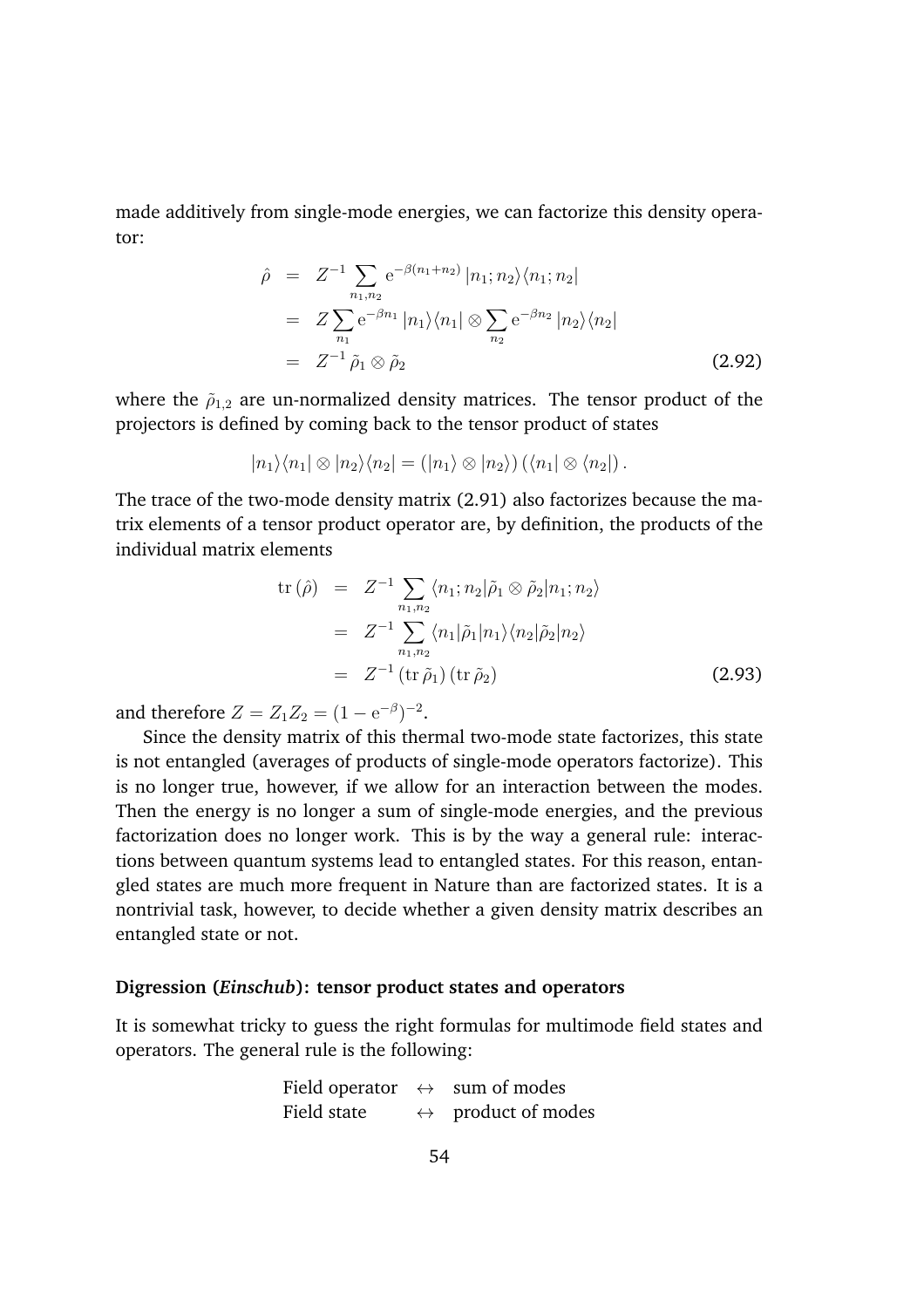For example, the electric field operator for a two-mode field is given by

$$
\mathbf{E}(\mathbf{x},t) = E_1 \varepsilon_1 a_1(t) e^{i\mathbf{k}_1 \cdot \mathbf{x}} + E_2 \varepsilon_2 a_2(t) e^{i\mathbf{k}_2 \cdot \mathbf{x}} + \text{h.c.}
$$

while a typical state is for example the product state  $|n_1; n_2\rangle = |n_1\rangle \otimes |n_2\rangle$ . The general rule gets complicated (1) when we allow for superpositions (sums) of product states and (2) when we consider measurements that involve products of different mode operators.

In calculations, one often needs products of operators, like  $E^2(x, t)$ . These are computed in the usual way, one has just to take care that operators sometimes do not commute. But this is only relevant for operators acting on the same mode,  $[a_1, a_1] = 1$ , while for different modes

$$
[a_1, a_2^{\dagger}] = 0
$$

because they correspond to independent degrees of freedom.

**Operator averages in product states.** Let us consider the average electric field for the two-mode case written above. Using the mode expansion, we find terms like  $\langle a_i(t) \rangle$  (*i* = 1, 2) and their adjoints. Now the operator  $a_1|\psi\rangle$  is evaluated by letting  $a_1$  act on the first factor of a product state:

$$
a_1|n_1;n_2\rangle = (a_1|n_1\rangle) \otimes |n_2\rangle
$$

If  $|\psi\rangle$  is a sum of product states (entangled state), then this procedure is done for every term in this sum. Sometimes this is formalized by writing the operator as  $a_1 \otimes \mathbb{1}$ , thus indicating that for the second mode nothing happens. The action of such operator tensor products is apparently defined as

$$
A_1 \otimes B_2 |n_1; n_2\rangle = A_1 |n_1\rangle \otimes B_2 |n_2\rangle
$$
 (2.94)

by letting each operator factor act on the respective state factor. This notation allows to avoid the subscripts 1 and 2 as the relevant mode is indicated by the position in the operator product.

Similarly, the scalar product of tensor products of states is defined by

$$
\langle n_1; n_2 | m_1; m_2 \rangle = \langle n_1 | \otimes \langle n_2 | m_1 \rangle \otimes | m_2 \rangle = \langle n_1 | m_1 \rangle \langle n_2 | m_2 \rangle
$$

by taking the scalar product of the corresponding factors.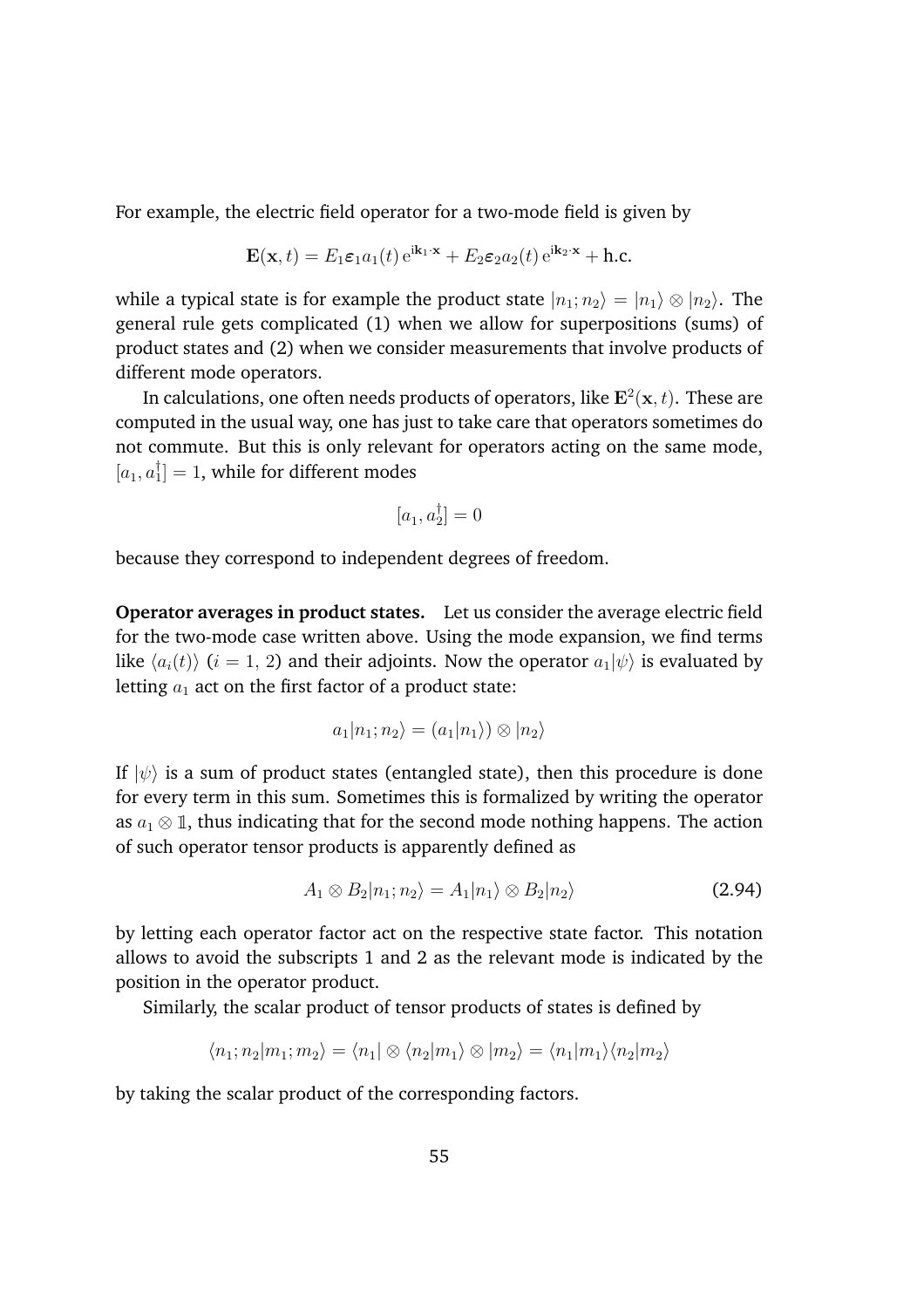The average of the electric field for a product of number states is thus zero, as for a single-mode field, because  $\langle n|an \rangle = 0$ , and this is true for both modes. What about a product state of two coherent states,  $|\psi\rangle = |\alpha; \beta\rangle$ ? It is simple to see that we get the classical result (we assume that both modes have the same frequency  $\omega$ )

$$
\langle \mathbf{E}(\mathbf{x},t) \rangle = E_1 \varepsilon_1 \alpha \, \mathrm{e}^{-\mathrm{i}\omega t + \mathrm{i}\mathbf{k}_1 \cdot \mathbf{x}} + E_2 \varepsilon_2 \beta \, \mathrm{e}^{-\mathrm{i}\omega t + \mathrm{i}\mathbf{k}_2 \cdot \mathbf{x}} + \mathrm{c.c.}
$$
 (2.95)

(Note that 'c.c.' and not 'h.c.' occurs.) As a general rule, classical fields can be described by tensor products of coherent states.

Last example where we go quantum: a superposition of coherent product states,

$$
|\psi\rangle = c|\alpha; \beta\rangle + d|\beta; \alpha\rangle
$$

with some complex amplitudes *c, d*. Then we find

$$
\langle a_1 \rangle = |c|^2 \alpha + |d|^2 \beta
$$

if  $\langle \alpha | \beta \rangle = 0$ . (This is actually never exactly the case, but can be achieved to a very good precision if  $| \alpha - \beta | \gg 1$ .) This result is an average over the two possible coherent amplitude, weighted with the corresponding probabilities. The average field thus becomes:

$$
\langle \mathbf{E}(\mathbf{x},t) \rangle = E_1 \varepsilon_1 \left( |c|^2 \alpha + |d|^2 \beta \right) e^{-i\omega t + i\mathbf{k}_1 \cdot \mathbf{x}} + E_2 \varepsilon_2 \left( |c|^2 \beta + |d|^2 \alpha \right) e^{-i\omega t + i\mathbf{k}_2 \cdot \mathbf{x}} + \text{c.c.}
$$

**Question:** this result does not allow to distinguish this state from an 'incoherent mixture' of coherent product states like in (2.94), each state occurring with a probability  $|c|^2, |d|^2$ . This mixture would be described by the density operator

$$
\hat{\rho}_{\rm mix} = |c|^2 |\alpha; \beta\rangle \langle \alpha; \beta| + |d|^2 |\beta; \alpha\rangle \langle \beta; \alpha|
$$

and gives the same average electric field (exercise). If the coherent amplitudes  $\alpha$ ,  $\beta$  are closer together, then due to the nonzero overlap  $\langle \alpha | \beta \rangle$ , one can distinguish superposition and mixture (exercise). Are there observables that can make the difference in the case  $\langle \alpha | \beta \rangle = 0$ ?

**Average of single-mode operator.** Let us calculate as another example the average photon number in mode 1 for a two-mode field in the entangled state (2.89). The relevant photon number operator is given by  $a_1^\dagger a_1^{}$  or, to be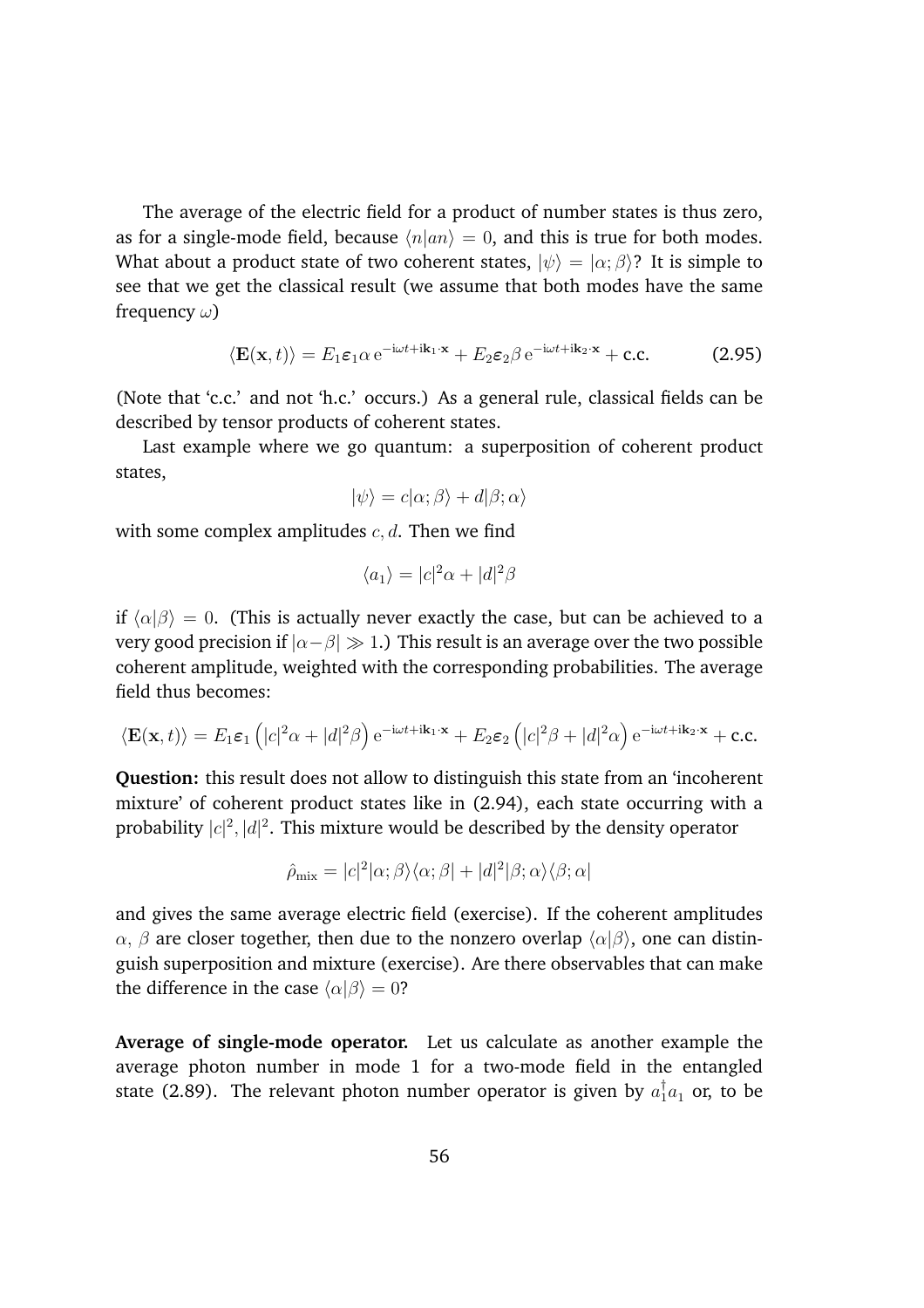more precise,  $a_1^{\dagger} a_1 \otimes \mathbb{1}$ . Its action on the entangled state is worked out using linearity and the operator product rule (2.93)

$$
\frac{1}{\sqrt{2}}a_1^{\dagger}a_1 \otimes \mathbb{1}(|0;1\rangle + |1;0\rangle)
$$
  
= 
$$
\frac{1}{\sqrt{2}}\left(a_1^{\dagger}a_1|0\rangle \otimes |1\rangle + a_1^{\dagger}a_1|1\rangle \otimes |0\rangle\right)
$$
  
= 
$$
\frac{1}{\sqrt{2}}|1\rangle \otimes |0\rangle = \frac{1}{\sqrt{2}}|1;0\rangle
$$

Taking the scalar product with the original state, we find

$$
\langle \hat{n}_1 \rangle = \frac{1}{2} (\langle 0; 1 | + \langle 1; 0 |) | 1; 0 \rangle = \frac{1}{2}.
$$

Once you have done this calculation, you can use the shorter rule: all we need are the probabilities of having  $n_1 = 0, 1, \ldots$  photons in mode 1. For this, collect all product states in the state with the same number of photons  $n_1$  and compute the squared norm of these states. From the probabilities for  $n_1$  photons, you get the average photon number.

**Product operators.** As a second example, let us compute the average value of the product  $a_i^{\dagger}a_j$   $(i,\,j=1,\,2)$  in a thermal two-mode state. This object occurs when you measure the two-mode field with a photodetector (see paragraph **??** below). The tensor product notation is more cumbersome here and gives

 $a_1^{\dagger}a_1 \otimes \mathbb{1}$  or  $\mathbb{1} \otimes a_2^{\dagger}a_2$  or  $a_1^{\dagger} \otimes a_2$  or  $a_1 \otimes a_2^{\dagger}$ .

The density matrix is a tensor product of thermal single-mode density matrices. We shall see that the result is:

$$
\langle a_i^\dagger a_j \rangle_T = \delta_{ij} \bar{n}(T) \tag{2.96}
$$

where  $\bar{n}(T)$  is the average photon number in a single mode. How does this come about?

When  $i = j$ , we are left with the calculation of the average photon number for a single mode:

$$
\langle a_i^{\dagger} a_i \rangle = \sum_{n_1, n_2} \langle n_1; n_2 | a_i^{\dagger} a_i \hat{\rho}_1 \otimes \hat{\rho}_2 | n_1; n_2 \rangle
$$

The action of the product density operators factorizes:

$$
\hat{\rho}_1 \otimes \hat{\rho}_2 |n_1; n_2\rangle = \hat{\rho}_1 |n_1\rangle \otimes \hat{\rho}_2 |n_2\rangle
$$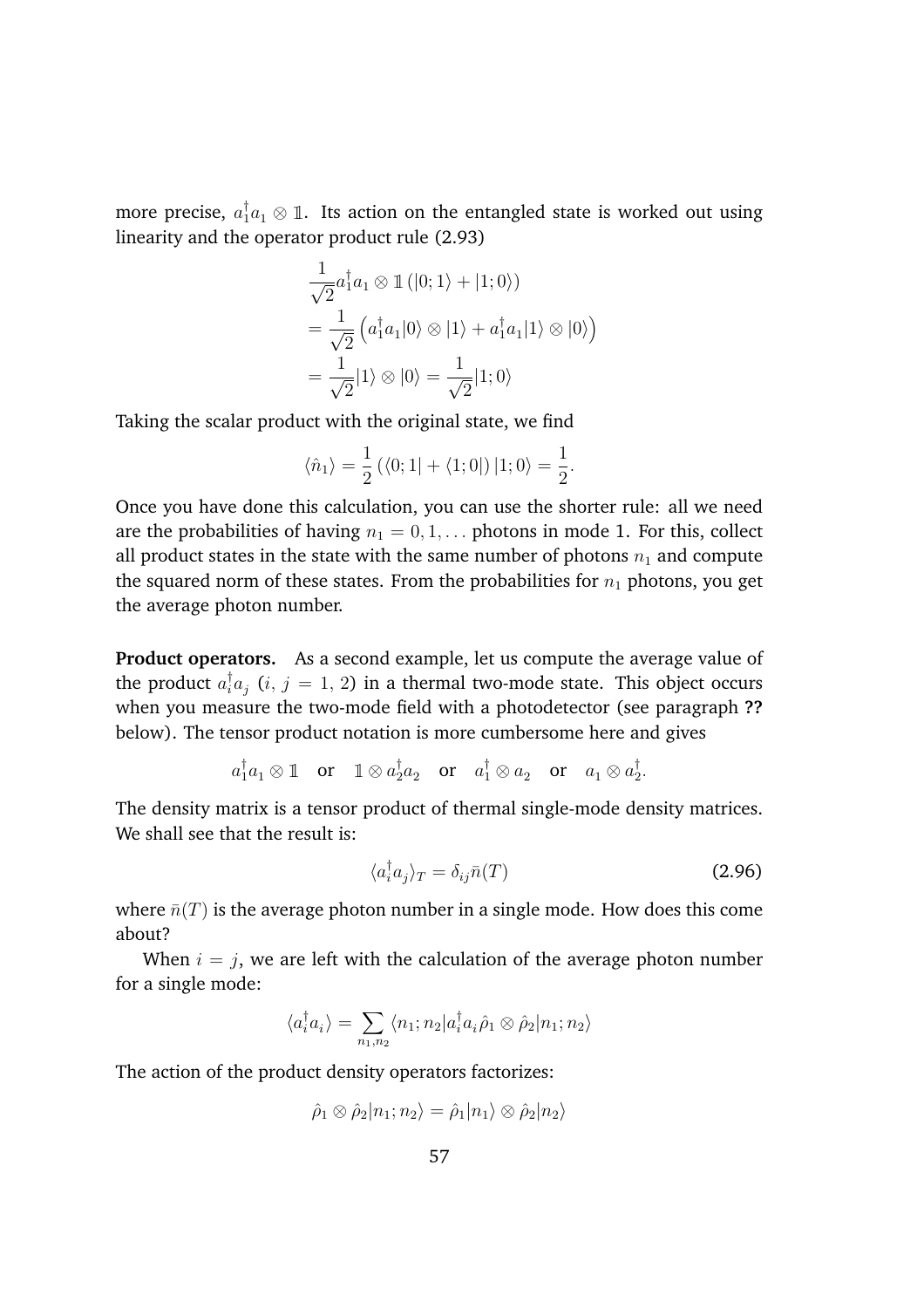Each single-mode density operator, acting on a number state, gives the corresponding occupation probability:

$$
\hat{\rho}_1|n_1\rangle = \sum_{m_1} p_{m_1}(T)|m_1\rangle \langle m_1|n_1\rangle = p_{n_1}(T)|n_1\rangle,
$$

so that we have, using the result for the photon number of one mode

$$
\langle a_i^{\dagger} a_i \rangle = \sum_{n_1, n_2} p_{n_1}(T) p_{n_2}(T) \langle n_1; n_2 | a_i^{\dagger} a_i | n_1; n_2 \rangle
$$
  
= 
$$
\sum_{n_1, n_2} p_{n_1}(T) p_{n_2}(T) n_i
$$
  
= 
$$
\sum_{n_i} p_{n_i}(T) n_i \sum_{n_j} p_{n_j}(T)
$$

In the last step, we have noted that the double sum can be factorized ( $i \neq i$ is the other index). The second sum gives unity because the probabilities are normalized, the first sum gives the average photon number  $\bar{n}(T)$  at temperature *T* and does no longer depend on the mode label (this is because we assumed equal frequencies for both modes). This completes the proof in the case  $i = j$ .

A similar calculation shows that the average of  $a_1^{\dagger}a_2$  vanishes: indeed, we have

$$
\langle n_1; n_2 | a_1^{\dagger} a_2 | n_1; n_2 \rangle = \langle n_1 | a_1^{\dagger} | n_1 \rangle \langle n_2 | a_2 | n_2 \rangle = 0.
$$

# **2.9 Nonclassical states, correlations, and entanglement**

The material of Secs. 2.9, 2.7, 2.8 was not presented in the WS 2011/12 lecture.

## **2.9.1 Nonclassical states**

Long tradition in this area: *Arbeitsgruppe Nichtklassische Strahlung* led by Harry Paul at HU Berlin.

*•* more information about phase-space distribution functions in Sec. 2.7.

Definition of Sudarshan (1963): any state whose P-function is regular (not more singular than a  $\delta$ -function) has a classical interpretation. Conversely: a state is 'nonclassical' if its P-function is singular (i.e., more singular than a  $\delta$ -function).

Related to representation of normally ordered averages as integrals over the Pfunction, for example:

$$
\langle a^{\dagger} a \rangle = \ldots = \int d^2 \alpha \, \alpha^* \alpha P(\alpha) \tag{2.97}
$$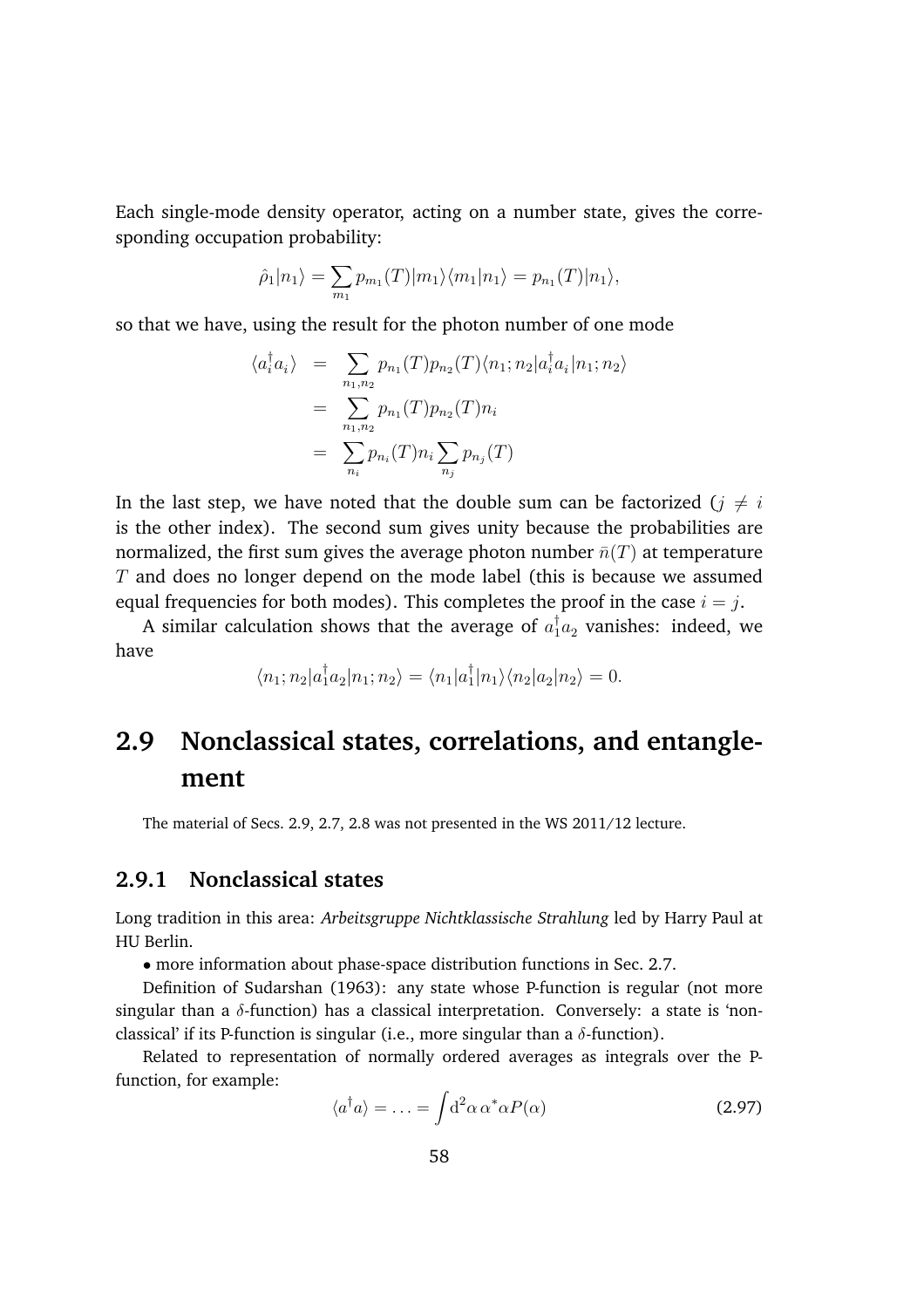If  $P(\alpha) > 0$  and not more singular than a  $\delta$ -function, we can read this integral as a classical average over "existing values"  $\alpha$  and  $\alpha^*$  for the operators a and  $a^{\dagger}$ . This works only if the operators are in normal order, of course. This is not a real restriction, however, since any observable can be brought into normal order using the commutation relations.

An alternative criterion with is "easier" to verify experimentally: a state is nonclassical if for some point  $\alpha$  in the phase space plane, the Wigner function is negative,  $W(\alpha) < 0$ . (This definition may not be equivalent to the previous one.) The Wigner function is related to the P-function by a gaussian convolution

$$
W(\alpha) = \int \frac{\mathrm{d}^2 \beta}{\pi} \,\mathrm{e}^{-\frac{1}{2}|\alpha - \beta|^2} P(\alpha) \tag{2.98}
$$

(Convolution: smoothen a photo and make it less "sharp".) The singular features of a non-classical P-function are smoothened by this convolution because the Wigner function  $W(\alpha)$  is a continuous function. But the non-classical singularities do not appear completely, because  $W(\alpha)$  can be negative.

Wigner function: provides a statistical interpretation of symmetrically ordered averages, for example

$$
\frac{1}{2}\langle aa^{\dagger} + a^{\dagger}a \rangle = \int d^{2}\alpha \frac{\alpha \alpha^{*} + \alpha^{*}\alpha}{2}W(\alpha)
$$
 (2.99)

For the vacuum state, this is not zero because the Wigner function has a finite width around  $\alpha = 0$  (a disk of "vacuum fluctuations"). In Eq.(2.96) for the P-function, the result is zero because  $P(\alpha)$  is a  $\delta$ -peak centered at zero for the vacuum state ("no fluctuations").

## **2.9.2 Quasi-probabilities**

Characteristic functions (moment generating functions), marked by tilde. Related to distribution functions by Fourier transform in the phase-space plane, i.e. for the P-function

$$
P(\alpha) = \int \frac{\mathrm{d}^2 \beta}{\pi^2} \mathrm{e}^{\alpha \beta^* - \alpha^* \beta} \tilde{P}(\beta) \tag{2.100}
$$

The quantity  $\alpha\beta^* - \alpha^*\beta$  is imaginary and gives the natural phase factor for the Fourier transform. The distribution functions differ to the extent this integral exists as an ordinary function or must be re-interpreted as a more or less singular distribution.

For the P-function, the characteristic function inolves the normally ordered form of displacement operator

$$
\tilde{P}(\alpha) = \langle : \hat{D}(\alpha) : \rangle = \langle e^{\alpha a^{\dagger}} e^{-\alpha^* a} \rangle \tag{2.101}
$$

where :*...*: means: write all operator products in *...* in normally ordered form, ignoring commutators.<sup>5</sup> Expansion in powers of  $\alpha$  and  $\alpha^*$  gives normally ordered operator prod-

<sup>&</sup>lt;sup>5</sup>This is a subtle issue. Example:  $:a^{\dagger}a:=:aa^{\dagger}:=a^{\dagger}a$ .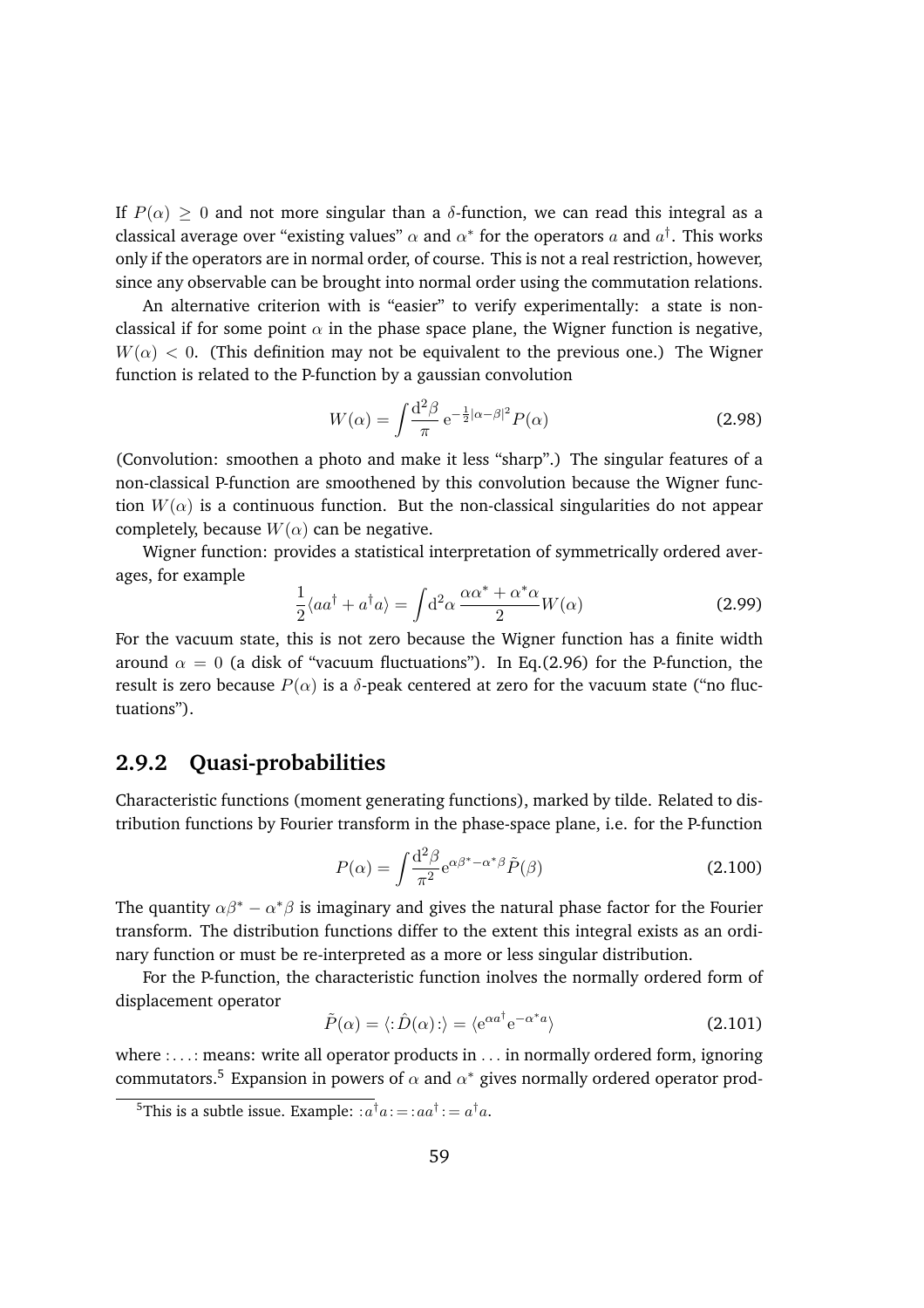ucts. Inverse Fourier transform from  $\tilde{P}(\alpha)$  gives the P-function [Eq.(2.99)], the same relation that is used for the characteristic function in classical statistics.

Similarly for the Wigner function: generating function for symmetrically ordered products is the displacement operator itself

$$
\tilde{W}(\alpha) = \langle \hat{D}(\alpha) \rangle \tag{2.102}
$$

The Campbell-Baker-Hausdorff formula allows to re-order the operators in  $\hat{D}(\alpha)$  and to bring it in normal order, see Eq.(2.36). This gives the relation

$$
\tilde{Q}(\alpha) = e^{-\frac{1}{2}|\alpha|^2} \tilde{W}(\alpha) = e^{-|\alpha|^2} \tilde{P}(\alpha)
$$
\n(2.103)

The characteristic functions of the Wigner and Q-functions are therefore smaller for large values of  $\alpha$ . This implies for their Fourier transforms (the Wigner and Q-functions) that they are "smoother" (a picture with few high *k*-vectors is blurred, out of focus, *unscharf* ). From a mathematical viewpoint, this means that the Fourier transforms exist as ordinary functions for Wigner and Q, but that the P-function does not necessarily exist (as an ordinary function). One must then take recourse to the singular functions of distribution theory.

### **2.9.3 Entanglement and correlations**

Entanglement is a property of two observables *A* and *B* or of two subsystems described by *A* and *B*. The two subsystems are called *entangled* when *A* and *B* show "non-classical correlations", i.e., correlations that cannot be explained by classical statistics.

This formulation is similar to the negative (or singular) values of certain quasiprobabilities. When these cannot be interpreted as classical probabilities, we encounter non-classical states. The examples discussed below illustrate for example that squeezing in one mode can be used to entangle two modes – the "non-classicality" of one input state is a "resource" that provides "entangling power".

#### **EPR correlations**

Section appears already earlier, in Sec. 2.5.

Output  $a_{1,2} = (a \pm b)/\sqrt{2}$  of a balanced beamsplitter with squeezed vacuum state in mode *a*. This gives for suitable position and momentum uncertainties

$$
\Delta(X_1 - X_2)\Delta(P_1 + P_2) < 1\tag{2.104}
$$

because the variance of the difference,  $\Delta(X_1 - X_2)$ , is just related to the squeezed variance  $\Delta X < 1/\sqrt{2}$  of the input mode *a*. The other variable  $P_1 + P_2$  has a variance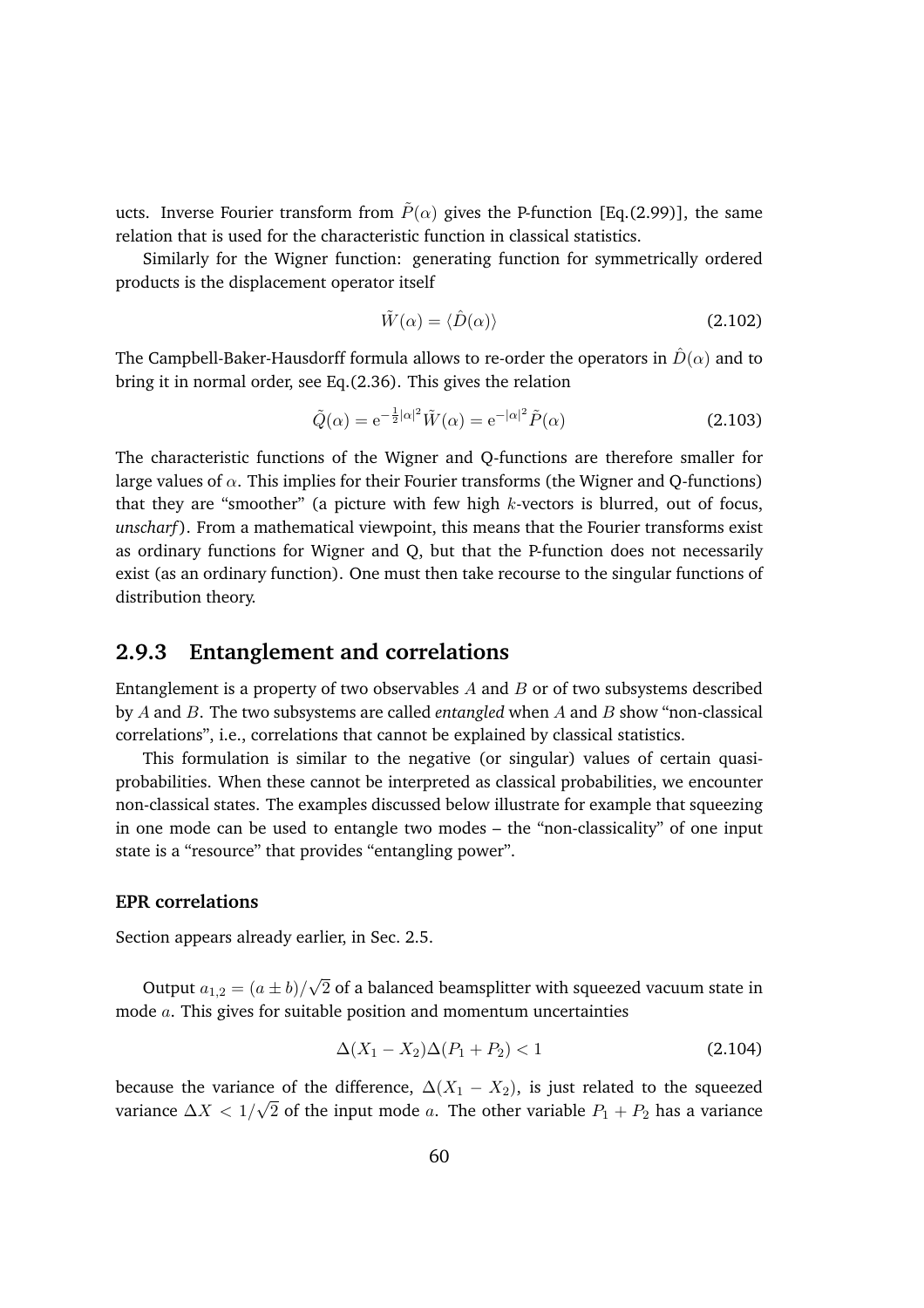related to the state of input mode *b*, it can be brought to a minimum uncertainty of order 1 with a coherent state. The inequality (2.103) is not inconsistent with the Heisenberg relations because the sum  $P_1 + P_2$  and the difference  $X_1 - X_2$  are commuting operators.

In other words, Eq.(2.103) tells us that the combination "squeezed vacuum  $+$  coherent state" sent onto a beam splitter provides two beams whose *X*-quadratures are correlated better than what is allowed by the standard vacuum fluctuations (or the fluctuations around a coherent  $=$  quasi-classical state). This is the criterion for a non-classical correlation.

Einstein, Podolski, and Rosen (1935) or "EPR" have discussed this arrangement in a slightly different form and came to the conclusion that quantum mechanics must be an incomplete theory. They mixed up, however, that the correlations we have here do not require some "instantaneous action at a distance" between the systems *A* and *B* (the two output beams after the beam splitter). Nonlocal correlations of this kind already appear in classical physics: hide a red and a blue ball in two boxes, move one box to the moon and open it. You know immediately the color of the other box, whereever it is. This correlation cannot be used to transmit information, however.

#### **Bell correlations**

The reasoning of EPR has been made more precise by John Bell (1987) who invented a systematic way of deriving inequalities (upper limits) to correlations between observables *A* and *B*. The "classical" assumption is that these take definite values (those that appear as outcomes of single measurements), but determined by some other "hidden variables" that obey classical statistics. If these "hidden variable theories" are formulated in a non-local way, any quantum correlation can be reproduced. But this would require assumptions that are not natural from the "local" viewpoint that has become familiar to us from relativity. An example of a local hidden variable theory provides an upper limit to spin correlations measured on two two-level systems with spin operators  $\sigma \otimes \mathbb{1}$  (system *A*) and  $\mathbb{1} \otimes \sigma$  (system *B*). More precisely, let us take four unit vectors: n, n' (for system *A*) and m, m' (for system *b*). One assumes that all the observables  $\mathbf{n} \cdot \boldsymbol{\sigma}$  have determined (although unknown) values  $\pm 1$  corresponding to the possible outcomes of measurements (the eigenvalues  $\pm 1$ ). Then the following inequality holds for a hidden variable theory (Clauser, Horne, Shimony, and Holt 1969)

$$
|\langle \mathbf{n} \cdot \boldsymbol{\sigma} \otimes \mathbf{m} \cdot \boldsymbol{\sigma} \rangle + \langle \mathbf{n}' \cdot \boldsymbol{\sigma} \otimes \mathbf{m} \cdot \boldsymbol{\sigma} \rangle + \langle \mathbf{n}' \cdot \boldsymbol{\sigma} \otimes \mathbf{m}' \cdot \boldsymbol{\sigma} \rangle - \langle \mathbf{n} \cdot \boldsymbol{\sigma} \otimes \mathbf{m}' \cdot \boldsymbol{\sigma} \rangle| \leq 2 \quad (2.105)
$$

where the pattern of signs is to be noted. One central idea in the proof is that one can "locally choose" between  $n$  and  $n'$  (i.e. two different components of the Bloch vector for system *A*), and that the outcome for system *B* is not affected by this choice (this is a "local theory of hidden variables").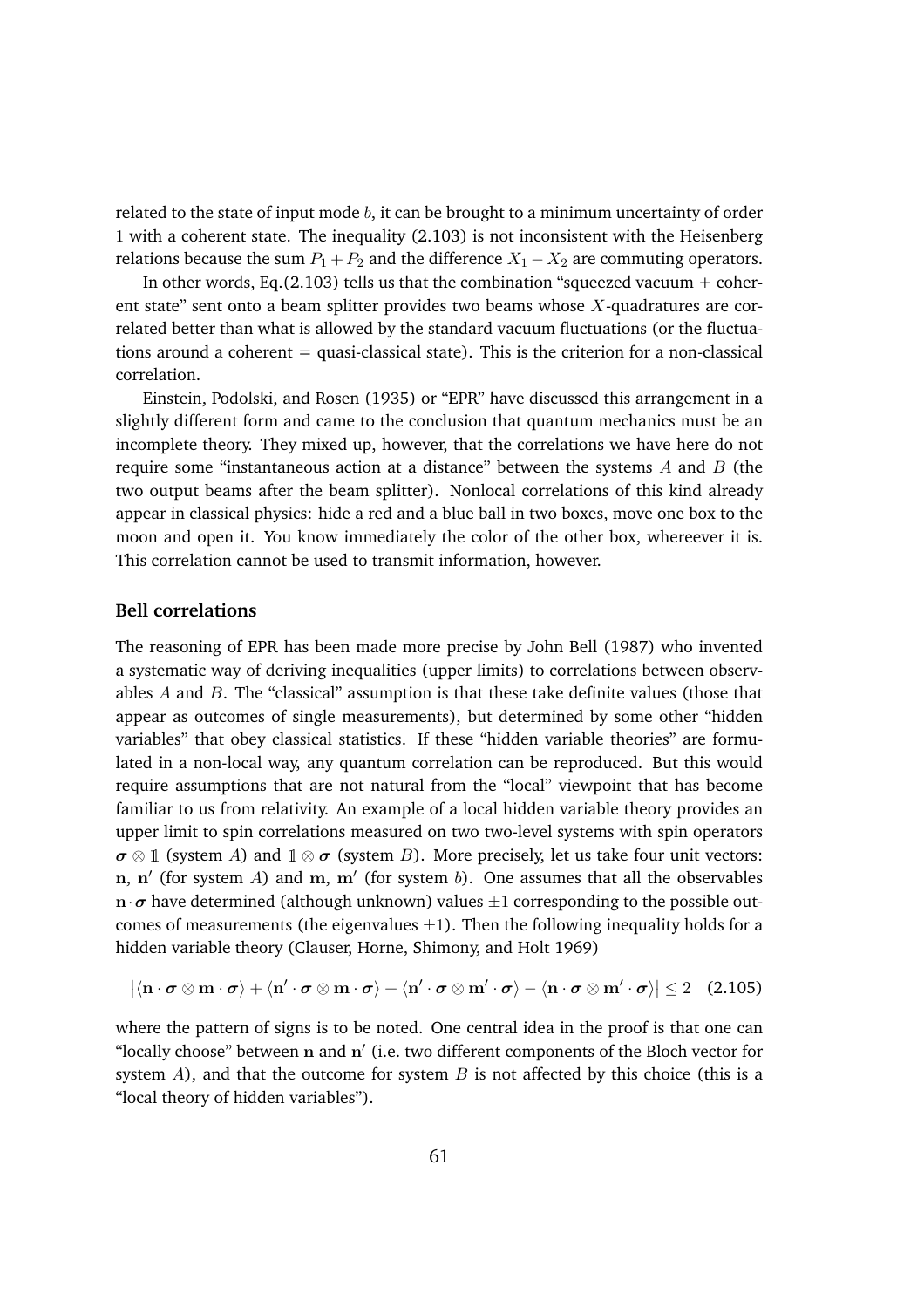A classical, perfect correlation can always be achieved between detectors in a fixed direction,  $n = m$ , say. This is within the scope of the CHSH inequality (2.104), however. Take for example  $\mathbf{n} \cdot \boldsymbol{\sigma} = \sigma_3$  with eigenstates  $|e\rangle$ ,  $|g\rangle$  and consider the statistical mixture

$$
\rho = \frac{1}{2} (|e, g\rangle\langle e, g| + |g, e\rangle\langle g, e|)
$$
\n(2.106)

Then perfect anti-correlation holds  $\langle \sigma_3 \otimes \sigma_3 \rangle = \text{tr} [(\sigma_3 \otimes \sigma_3) \rho] = -1$ . This does not produce any correlations for the Bloch components  $\sigma_{1,2}$ , however. Check that one gets for the CHSH correlation

CHSH = 
$$
-n_3m_3 - n'_3m_3 - n'_3m'_3 + n_3m'_3
$$
  
=  $-(n_3 + n'_3)m_3 - (n'_3 - n_3)m'_3$  (2.107)

Let us look for the maximum value of this expression. The components of the unit vectors are in the range  $-1 \ldots + 1$ . For  $-1 \le n_3 < n'_3 < 0$ , both parentheses are negative, and we get a maximum by choosing  $m_3 = m'_3 = 1$ . But then, CHSH  $= -2n'_3 \leq 2$ . Along similar lines, one can prove the inequality (2.104).

The power of this reasoning is that the inequality applies to any choice of state, i.e., of choice of "hidden variables" or classical correlations between the outcomes.

Quantum mechanics gives a different answer, however, sometimes. Take the "maximally entangled state"

$$
|\psi\rangle = \frac{1}{\sqrt{2}} (|e, g\rangle - |g, e\rangle)
$$
 (2.108)

whose density operator  $|\psi\rangle\langle\psi|$  differs from Eq.(2.105) because of the off-diagonal terms  $|e, g\rangle\langle g, e|$ . In this state, one has the perfect anti-correlation

$$
\langle \psi | \mathbf{n} \cdot \boldsymbol{\sigma} \otimes \mathbf{n} \cdot \boldsymbol{\sigma} | \psi \rangle = -1 \tag{2.109}
$$

*in any choice of basis* n. (This is related to the "singlet" or zero total spin character of the state  $|\psi\rangle$ .)<sup>6</sup> For two different orientations at *A* and *B*, one gets the result

$$
\langle \psi | \mathbf{n} \cdot \boldsymbol{\sigma} \otimes \mathbf{m} \cdot \boldsymbol{\sigma} | \psi \rangle = -\mathbf{n} \cdot \mathbf{m} \tag{2.110}
$$

where  $\mathbf{n} \cdot \mathbf{m}$  is the standard scalar product. The CHSH correlation then becomes

$$
CHSH = -(n + n') \cdot m - (n' - n) \cdot m'
$$
 (2.111)

<sup>&</sup>lt;sup>6</sup>The form of the state  $|\psi\rangle$  in a different cartesian basis for the spin vectors  $\sigma$  is generated by the three operators  $\sigma_i \otimes \mathbb{1} + \mathbb{1} \otimes \sigma_i$  (*i*, = 1, 2, 3). However, their action on  $|\psi\rangle$  gives zero: hence  $|\psi\rangle$  is invariant under rotation (a "singlet state"). Hence the perfect anticorrelation for the components  $\sigma_3 \otimes \sigma_3$  carries over onto any direction.